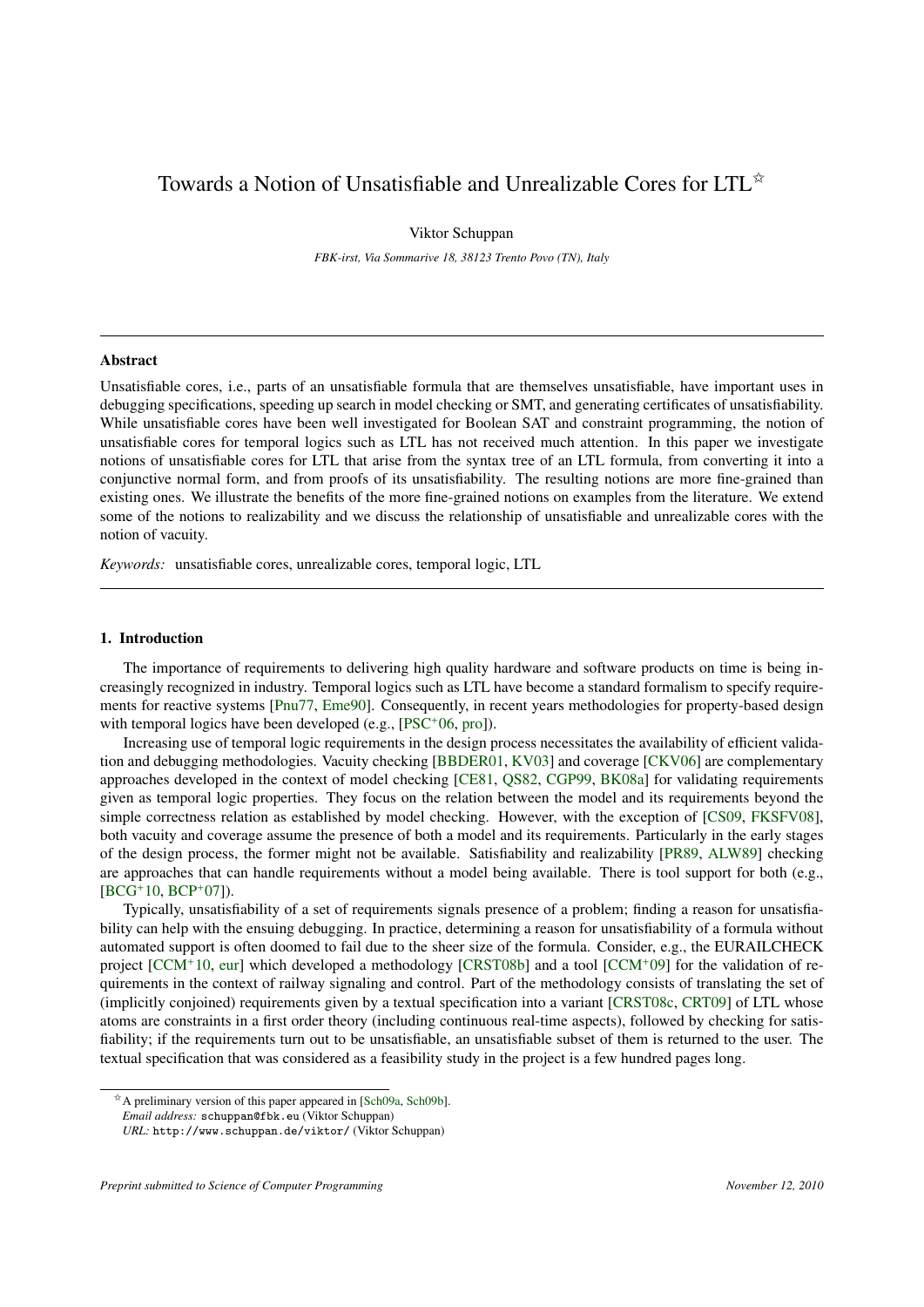<span id="page-1-1"></span>Another application for determining reasons for unsatisfiability are algorithms that try to find a solution to a problem in an iterative fashion. These algorithms start with a guess of a solution and check whether that guess is indeed a solution. If not, rather than ruling out only that guess, they determine a reason for that guess not being a solution and rule out all guesses that are doomed to fail for the same reason. Two examples are found in verification algorithms using counterexample guided abstraction refinement (CEGAR) (e.g., [\[CTVW03\]](#page-36-10)) and in SMT (e.g., [\[WW99\]](#page-38-7)). Here, too, automated support for determining a reason for unsatisfiability is clearly essential.

Current implementations for satisfiability checking (e.g., [\[CRST07\]](#page-36-11)) point out reasons for unsatisfiability by returning a part of an unsatisfiable formula that is by itself unsatisfiable. This is called an unsatisfiable core (UC). However, these UCs are coarse-grained in the following sense. The input formula is a Boolean combination of temporal logic formulas. When extracting a UC current implementations do not look inside temporal subformulas: when, e.g.,  $\phi = (\mathbf{G}\psi) \wedge (\mathbf{F}\psi')$  is found to be unsatisfiable, then [\[CRST07\]](#page-36-11) will return  $\phi$  as a UC irrespective of the com-<br>plexity of the and the Whether the resulting core is inspected for debugging by a human or used plexity of  $\psi$  and  $\psi'$ . Whether the resulting core is inspected for debugging by a human or used as a filter in a search<br>process by a machine, a more fine-grained UC will likely make the corresponding task easier. Simi process by a machine, a more fine-grained UC will likely make the corresponding task easier. Similar considerations apply to the notions of unrealizable cores that have been proposed so far to help debugging unrealizable specifications [\[CRST08a,](#page-36-12) [KHB09\]](#page-37-4).

In this paper we take first steps to overcome the restrictions of UCs for LTL by investigating more fine-grained notions of UCs for LTL. We start with a notion based on the syntactic structure of the input formula where entire subformulas are replaced with 1 (true) or 0 (false) depending on the polarity of the corresponding subformula. We then consider conjunctive normal forms obtained by structure-preserving clause form translations [\[PG86\]](#page-38-8); the resulting notion of a core is one of a subset of conjuncts. That notion is reused when looking at UCs extracted from resolution proofs from bounded model checking (BMC) [\[BCCZ99\]](#page-35-4) runs. We finally show how to extract a UC from a tableau proof [\[GPVW95\]](#page-37-5) of unsatisfiability. All 4 notions can express UCs that are as fine-grained as the one based on the syntactic formula structure. The notion based on conjunctive normal forms provides more fine-grained resolution in the temporal dimension, and those based on BMC and on unsatisfied tableau proofs raise the hope to do even better.

We then extend some of the notions to realizability. The notion based on the syntactic structure can be applied almost directly. Transferring the notion based on conjunctive normal forms requires some technical transformations of the specification and is currently restricted to formulas of the GR(1) [\[PPS06\]](#page-38-9) subset of LTL. Both notions partially improve upon [\[CRST08a,](#page-36-12) [KHB09\]](#page-37-4).

At this point we would like to emphasize the distinction between notions of UCs and methods to obtain them. While there is some emphasis in this paper on methods for UC extraction, here we see such methods only as a vehicle to suggest notions of UCs.

We are not aware of a similar systematic investigation of the notion of a UC and of an unrealizable core for LTL. The relationship with vacuity checking is discussed in depth in Sect. [10.1;](#page-31-0) for notions of cores for other specification formalisms, for application of UCs, and for other related approaches see Sect. [11.](#page-34-0)

The paper is structured as follows. In Sect. [2](#page-1-0) we state the preliminaries and in Sect. [3](#page-2-0) we introduce some general notions. In Sect.s [4,](#page-3-0) [5,](#page-4-0) [6,](#page-13-0) and [7](#page-16-0) we investigate UCs obtained by syntactic manipulation of syntax trees, by taking subsets of conjuncts in conjunctive normal forms, by extracting resolution proofs from BMC runs, and by extraction from closed tableaux nodes. The notions are illustrated using examples from the literature in Sect. [8.](#page-20-0) In Sect. [9](#page-25-0) we extend some notions of a UC to unrealizable cores. In Sect. [10](#page-31-1) we relate the notion of cores to that of vacuity and state some complexity results. Related work is discussed in Sect. [11](#page-34-0) before we conclude in Sect. [12.](#page-35-5)

#### <span id="page-1-0"></span>2. Preliminaries

In the following we give standard definitions for LTL [\[Pnu77\]](#page-38-0), see, e.g., [\[Eme90,](#page-37-0) [BK08a\]](#page-36-3). Let **B** be the set of Booleans, IN the naturals, and *AP* a finite set of atomic propositions.

Definition 1 (LTL Syntax). The set of *LTL formulas* is constructed inductively as follows. The Boolean constants 0 (false), 1 (true) ∈ **IB** and any atomic proposition *p* ∈ *AP* are LTL formulas. If  $\psi$ ,  $\psi'$  are LTL formulas, so are  $\neg \psi$ <br>(persison)  $\psi \vee \psi'$  (or)  $\psi \wedge \psi'$  (and)  $\mathbf{X}\psi$  (pext time)  $\psi$ U $\nu'$  (until)  $\neg \$ (negation),  $\psi \lor \psi'$  (or),  $\psi \land \psi'$  (and),  $\mathbf{X}\psi$  (next time),  $\psi\mathbf{U}\psi'$  (until),  $\psi\mathbf{R}\psi'$  (releases),  $\mathbf{F}\psi$  (finally), and  $\mathbf{G}\psi$  (globally).<br>We use  $\psi \rightarrow \psi'$  (implication) as an abbreviation for  $\neg \psi$ We use  $\psi \to \psi'$  (implication) as an abbreviation for  $\neg \psi \lor \psi', \psi \leftarrow \psi'$  (reverse implication) for  $\psi \lor \neg \psi'$ , and  $\psi \leftrightarrow \psi'$  (bimplication) for  $(\psi \to \psi') \land (\psi \leftarrow \psi')$ (biimplication) for  $(\psi \to \psi') \land (\psi \leftarrow \psi')$ .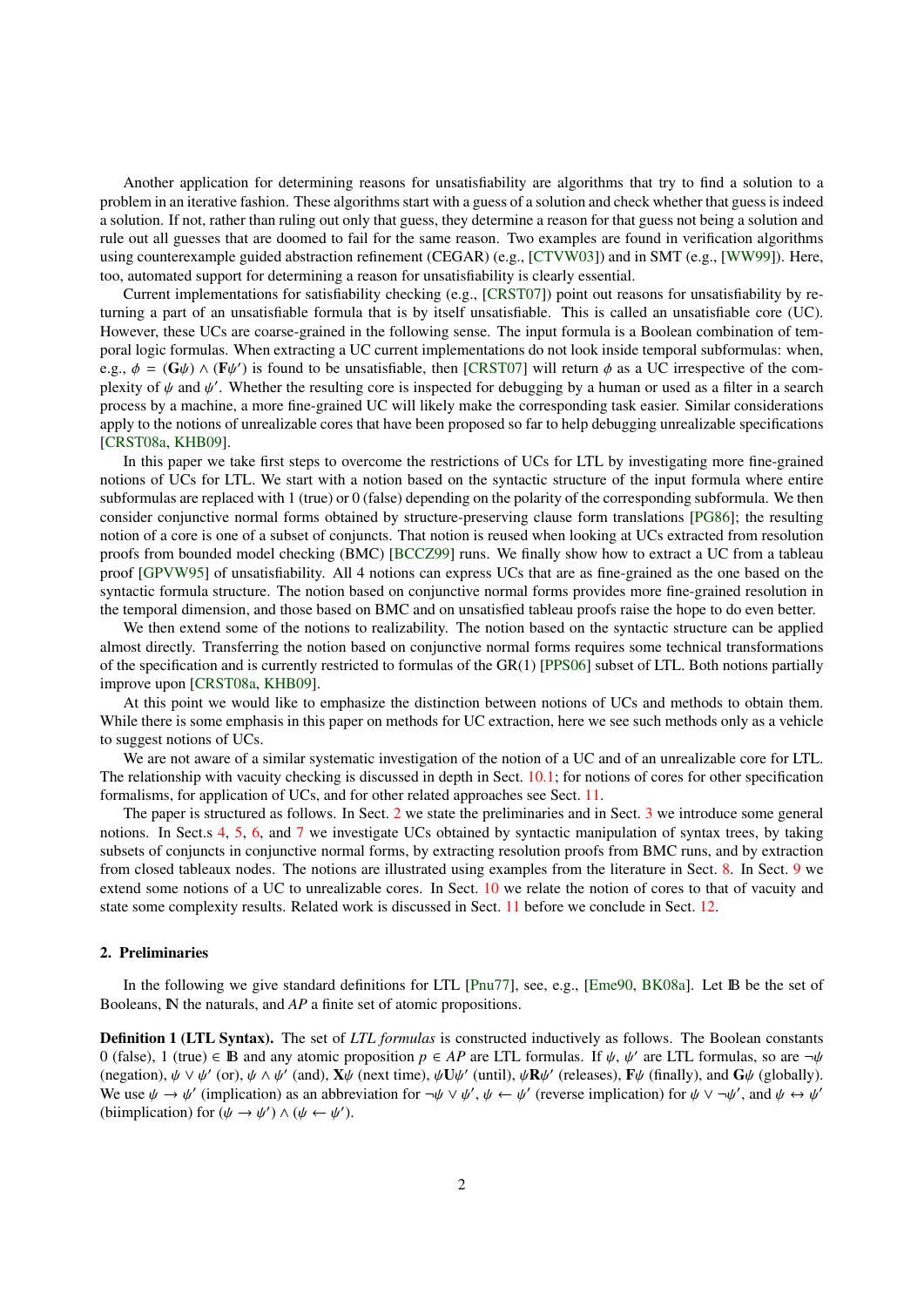<span id="page-2-1"></span>The semantics of LTL formulas is defined on infinite words over the alphabet  $2^{AP}$ . If  $\pi$  is an infinite word in  $(2^{AP})^{\omega}$ <br>*i* is a position in N, then  $\pi[i]$  denotes the letter at the *i*-th position of  $\pi$  and  $\pi$ and *i* is a position in N, then  $\pi[i]$  denotes the letter at the *i*-th position of  $\pi$  and  $\pi[i]$ ,  $\infty$ ] denotes the suffix of  $\pi$  starting at position *i* (inclusive). We now inductively define the semantics of an LTL formula on positions  $i \in \mathbb{N}$  of a word  $\pi \in (2^{AP})^{\omega}$ 

# Definition 2 (LTL Semantics).

 $(\pi, i) \models 1$ <br>  $(\pi, i) \models \psi \mathbf{U} \psi' \Leftrightarrow \exists i' \geq i \cdot ((\pi, i') \models \psi' \wedge \forall i \leq i' \leq i' \cdot (\pi, i') \models \psi)$ <br>  $(\pi, i) \models 0$ <br>  $(\pi, i) \models \psi \mathbf{U} \psi' \Leftrightarrow \exists i' \geq i \cdot ((\pi, i') \models \psi' \wedge \exists i \leq i' \leq i' \cdot (\pi, i'') \models \psi)$  $(\pi, i) \models 0$ <br>  $(\pi, i) \models \psi \mathbb{R} \psi' \Leftrightarrow \forall i' \geq i \cdot ((\pi, i') \models \psi' \vee \exists i \leq i'' < i' \cdot (\pi, i') \models \psi)$ <br>  $(\pi, i) \models \mathbb{R} \psi \Leftrightarrow (\pi, i + 1) \models \psi$  $(\pi, i) \models p \qquad \Leftrightarrow p \in \pi[i]$ <br>  $(\pi, i) \models \neg \psi \qquad \Leftrightarrow (\pi, i) \not\models \psi$ <br>  $(\pi, i) \models \mathbf{F} \psi \qquad \Leftrightarrow \exists i' \geq i \cdot (\pi, i')$  $(\pi, i) \models \neg \psi \iff (\pi, i) \not\models \psi \quad (\pi, i) \models \mathbf{F} \psi \iff \exists i$ <br>  $(\pi, i) \models \psi \lor \psi' \iff (\pi, i) \models \psi \text{ or } (\pi, i) \models \psi' \quad (\pi, i) \models \mathbf{G} \psi \iff \forall i$  $\begin{array}{l} \n\ell' \geq i \cdot (\pi, i') \models \psi \\
\ell' \geq i \quad (\pi, i') \models \psi\n\end{array}$  $(\pi, i) \models \psi \lor \psi' \Leftrightarrow (\pi, i) \models \psi \text{ or } (\pi, i) \models \psi'$ <br> $(\pi, i) \models \psi \land \psi' \Leftrightarrow (\pi, i) \models \psi \text{ and } (\pi, i) \models \psi$  $(\pi, i) \models \mathbf{G}\psi \Leftrightarrow \forall i' \geq i \cdot (\pi, i') \models \psi$  $(\pi, i) \models \psi \land \psi' \Leftrightarrow (\pi, i) \models \psi \text{ and } (\pi, i) \models \psi'$ 

An infinite word  $\pi$  *satisfies* a formula  $\phi$  iff the formula holds at the beginning of that word:  $\pi \models \phi \Leftrightarrow (\pi, 0) \models \phi$ . In that case we also call  $\pi$  a satisfying assignment to  $\phi$ .

**Definition 3 (Language).** The *language* of an LTL formula  $\phi$ ,  $L(\phi)$ , is the set of words satisfying  $\phi$ :  $L(\phi) = {\pi \in \mathbb{R}^n}$  $(2^{AP})^{\omega} | \pi \models \phi$ .

**Definition 4 (Satisfiability).** An LTL formula  $\phi$  is *satisfiable* iff its language is non-empty:  $L(\phi) \neq 0$ ; it is *unsatisfiable* otherwise.

The satisfiability problem for LTL is PSPACE-complete [\[SC85\]](#page-38-10); see also [\[Mar04,](#page-37-6) [BSS](#page-36-13)+09]. For current work on practical methods for LTL satisfiability solving refer to, e.g., [\[RV10,](#page-38-11) [CRST07,](#page-36-11) [WDMR08,](#page-38-12) [LH09\]](#page-37-7).

Definition 5 (Negation Normal Form). An LTL formula φ is in *negation normal form (NNF) nnf*(φ) if negations are applied only to atomic propositions.

Conversion of an LTL formula into NNF can be achieved by pushing negations inward and dualizing operators (replacing them with their duals), see, e.g., [\[BK08a\]](#page-36-3).

**Definition 6 (Subformula).** Let  $\phi$  be an LTL formula. The set of subformulas  $SF(\phi)$  of  $\phi$  is defined recursively as follows:

 $\psi = b$  or  $\psi = p$  with  $b \in \mathbb{B}, p \in AP$  :  $SF(\psi) = {\psi}$  $\psi = \circ_1 \psi'$ with  $\circ_1 \in \{\neg, \mathbf{X}, \mathbf{F}, \mathbf{G}\}$  :  $SF(\psi) = {\psi} \cup SF(\psi')$ <br>
with  $\circ_2 \in {\mathcal{W}} \wedge \mathbf{H}[\mathbf{R}]$   $\cdot$   $SF(\psi) = {\mathcal{W}} \cup \mathbf{F}(\psi')$  $\psi = \psi' \circ_2 \psi$  $0''$  with ∘<sub>2</sub> ∈ {∨, ∧, **U**, **R**} : *SF*( $\psi$ ) = { $\psi$ } ∪ *SF*( $\psi'$ ) ∪ *SF*( $\psi''$ )

**Definition 7 (Polarity).** Let  $\phi$  be an LTL formula, let  $\psi \in SF(\phi)$ .  $\psi$  has *positive polarity* (+) in  $\phi$  if it appears under an even number of negations, *negative polarity* (−) otherwise.

We regard LTL formulas as trees, i.e., we don't take sharing of subformulas into account. We don't attempt to simplify formulas before or after UC extraction.

# <span id="page-2-0"></span>3. Notions and Concepts Related to UCs

In this section we discuss general notions in the context of UCs for LTL independently of the precise notion of a UC used. The terminology used in the literature for these notions is diverse. We decided to settle for the (at least somewhat) common term "unsatisfiable core" that has been used for such notions, e.g., in the context of Boolean satisfiability (e.g., [\[GN03,](#page-37-8) [ZM03a,](#page-38-13) [ZM03b\]](#page-38-14)), SMT (e.g., [\[CGS07\]](#page-36-14)), and declarative specifications (e.g., [\[TCJ08\]](#page-38-15)).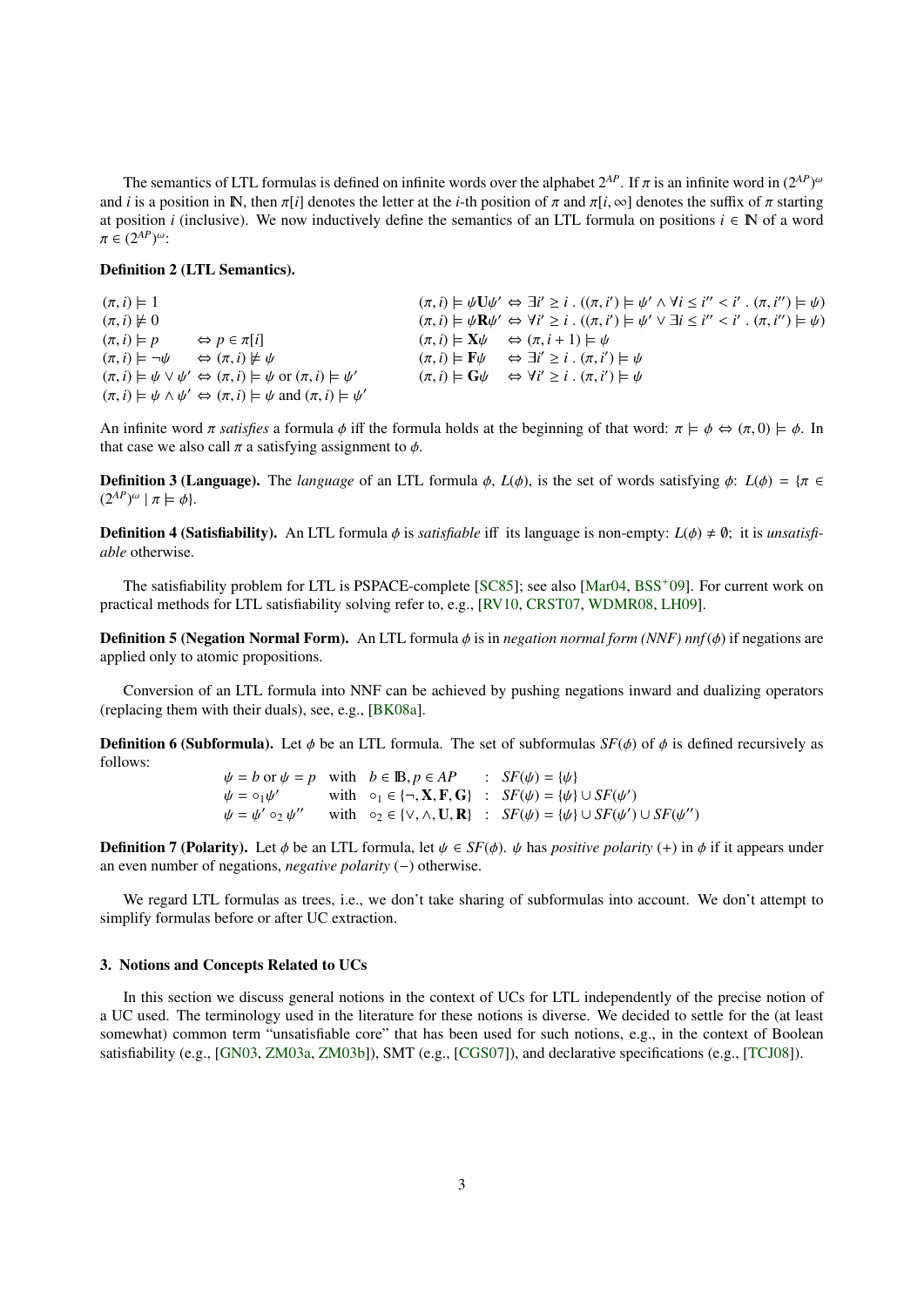<span id="page-3-5"></span>

<span id="page-3-4"></span><span id="page-3-1"></span>Figure 1: Example of a UC via syntax tree. Modified parts are marked blue boxed.

# <span id="page-3-2"></span>*UCs, Irreducible UCs, and Least-Cost Irreducible UCs*

<span id="page-3-3"></span>A notion of a UC will map LTL formulas to sets of LTL formulas. Here we formulate (though not formalize) some general expectations on that mapping. 1. Given that a UC  $\phi'$  of some LTL formula  $\phi$  should explain unsatisfiability of  $\phi$  and should not add new ones of  $\phi$  the notion of a core should preserve (some) reasons for the unsatisfiability of  $\phi$  and should not add new ones. 2. Unsatisfiability of the UC  $\phi'$  should be easier to understand than unsatisfiability of  $\phi$ . This normally means that a  $\text{H}_0$   $\phi'$  of  $\phi$  is smaller than  $\phi$ ,  $\phi$ . The HC  $\phi'$  of  $\phi$  is obtained from  $\phi$  in UC  $\phi'$  of  $\phi$  is smaller than  $\phi$ . 3. The UC  $\phi'$  of  $\phi$  is obtained from  $\phi$  in such a way that it is clear that [1](#page-3-1) holds. Such a manning defines a notion of a *core* (note that the manning applies to satisfiable a mapping defines a notion of a *core* (note that the mapping applies to satisfiable and unsatisfiable formulas).

Given a notion of a core for LTL formulas, the following additional notions can be defined for a core  $\phi'$  of an LTL<br>puls  $\phi$ ,  $\phi'$  is an unsatisfiable core if  $\phi'$  is a core of  $\phi$  and  $\phi'$  is unsatisfiable.  $\phi'$  formula φ. φ' is an *unsatisfiable* core if φ' is a core of φ and φ' is unsatisfiable. φ' is a *proper* unsatisfiable core if φ'<br>is an unsatisfiable core of φ and is syntactically different from φ. Finally, φ' is an *irr* is an unsatisfiable core of  $\phi$  and is syntactically different from  $\phi$ . Finally,  $\phi'$  is an *irreducible* unsatisfiable core (IUC) if  $\phi'$  is an unsatisfiable core of  $\phi$  and there is no proper unsatisfiable core of if  $\phi'$  is an unsatisfiable core of  $\phi$  and there is no proper unsatisfiable core of  $\phi'$ . Often IUCs are called minimal UCs<br>and (assuming some cost function) least-cost IUCs minimum LICs and (assuming some cost function) least-cost IUCs minimum UCs.

#### *Granularity of a Notion of a UC*

Clearly, the original LTL formula contains at least as much information as any of its UCs and, in particular, all reasons for being unsatisfiable. However, our goal when defining notions of UCs is to come up with derived formulas that make some of these reasons easier to see. Therefore we use the term *granularity* of a notion of a core as follows. We wish to determine the relevance of certain aspects of a formula to the formula being unsatisfiable by the mere presence or absence of elements in the UC. In other words, we do not take potential steps of inference by the user into account. Hence, we say that one notion of a core provides finer granularity than another notion if it provides at least as much information on the relevance of certain aspects of a formula as the other notion.

As an example consider a notion of a UC that takes a set of formulas as input and defines a core to be a subset of this set of formulas without proceeding to modify the member formulas versus a notion that also modifies the members of the input set of formulas. Another example is a notion of a UC for LTL that considers relevance of subformulas at certain points in time versus a notion that only either keeps or discards subformulas.

#### <span id="page-3-0"></span>4. Unsatisfiable Cores via Syntax Trees

### *4.1. Intuition and Example*

In this section we consider UCs purely based on the syntactic structure of the formula. It is easy to see that replacing an occurrence of a subformula with positive polarity with 1 or replacing an occurrence of a subformula with negative polarity with  $0 -$  as is done, e.g., in some forms of vacuity checking  $[KV03]$  — will lead to a weaker formula. This naturally leads to a definition of UC based on syntax trees where replacing occurrences of subformulas corresponds to replacing subtrees.

Consider the following formula  $\phi = (\mathbf{G}(p \wedge \psi)) \wedge (\mathbf{F}(\neg p \wedge \psi'))$  whose syntax tree is depicted in Fig. [1](#page-3-2) (a). The pulse is depicted in Fig. 1 (a). formula is unsatisfiable independently of the concrete (and possibly complex) subformulas  $\psi$ ,  $\psi'$ . A corresponding  $\mathbf{H}(\mathbf{C} \le \mathbf{E}(\mathbf{C} \le \mathbf{E}(\mathbf{C} \le \mathbf{C}(\mathbf{C} \le \mathbf{C}(\mathbf{C} \le \mathbf{C}))) \wedge (\mathbf{F}(\mathbf{C} \le \mathbf{C} \$ UC with  $\psi$ ,  $\psi'$  replaced with [1](#page-3-2) is  $\phi' = (\mathbf{G}(p \wedge 1)) \wedge (\mathbf{F}(\neg p \wedge 1))$ , shown in Fig. 1 (b).<br>Hence by deriving a core  $\phi'$  from some LTI formula  $\phi$  by replacing occurrence

Hence, by deriving a core  $\phi'$  from some LTL formula  $\phi$  by replacing occurrences of subformulas of  $\phi$  with 1 (for the positive polarity occurrences) we obtain the notions of a core, an unsatisfiable positive polarity occurrences) or 0 (for negative polarity occurrences), we obtain the notions of a core, an unsatisfiable core, a proper unsatisfiable core, and an irreducible unsatisfiable core *via syntax tree*.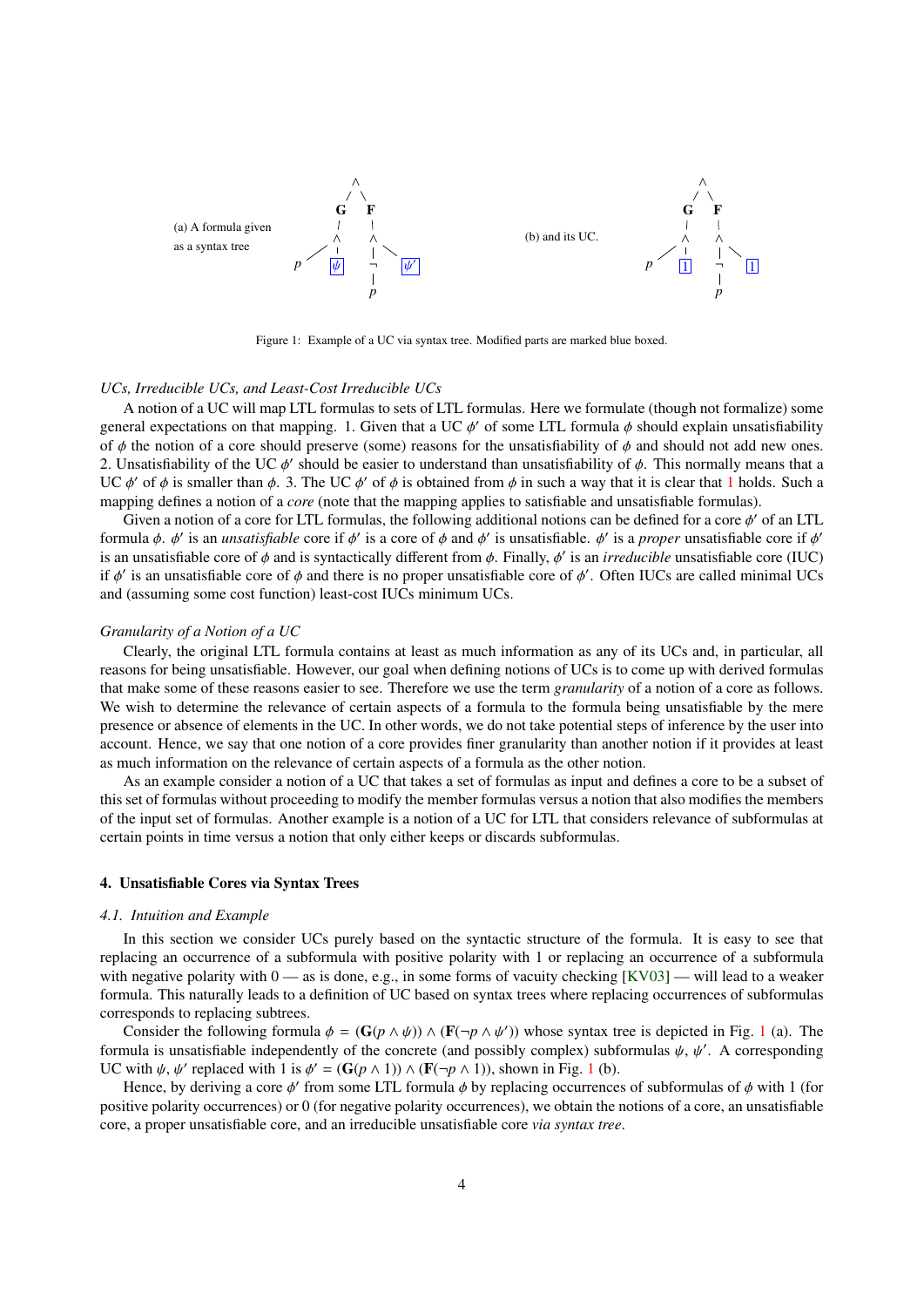<span id="page-4-4"></span>In the example above  $\phi'$  is both a proper and an IUC of  $\phi$ . Note that  $(G(p \land 1)) \land (F(\neg p \land \psi'))$  and  $(G(p \land \psi)) \land$ <br> $\neg p \land 1$ )) are UCs of  $\phi$  too as is  $\phi$  itself (and possibly many more, when  $\psi$  and  $\psi'$  are taken into  $(F(\neg p \land 1))$  are UCs of  $\phi$ , too, as is  $\phi$  itself (and possibly many more, when  $\psi$  and  $\psi'$  are taken into account).

#### *4.2. Formalization*

<span id="page-4-3"></span>**Definition 8 (Syntax Tree).** Let  $\phi$  be an LTL formula. The *syntax tree* of  $\phi$ ,  $pt_{\phi} = (V_{pt_{\phi}}, E_{pt_{\phi}})$ , is a tree with a non-<br>empty set of nodes  $V_{\phi}$  is a set of edges  $F_{\phi}$  is contracted by  $\phi$  and a labelin empty set of nodes  $V_{pt}$ ; a set of edges  $E_{pt}$ ; root  $root(pt_{\phi}) \in V_{pt_{\phi}}$ ; and a labeling  $op_{pt_{\phi}} : V_{pt_{\phi}} \mapsto {\neg, \vee, \wedge, \mathbf{X}, \mathbf{U}, \mathbf{R}, \mathbf{F}, \mathbf{G}} \cup$ *AP*∪**I**B that maps inner nodes  $V_{pt_0}^i$  to operators and leaf nodes  $V_{pt_0}^i$  to Boolean constants and atomic propositions such that a node *v* labeled with a unary operator has one child  $left_{pt_{\phi}}(v)$  and a node labeled with a binary operator has two children left (v) right. (v) The father of a non root node visit given by father. (v) Each node v children *left*<sub>*pt<sub>®</sub>*(*v*), *right<sub>pt</sub>*<sub>*(v*</sub>). The father of a non-root node *v* is given by *father*<sub>*pt*<sub>*§*</sub></sub>(*v*). Each node *v* represents a formula<br>*f* (*v*) in the natural fashion, *nt*, represents the formula g</sub>  $f_{pt_{\phi}}(v)$  in the natural fashion.  $pt_{\phi}$  represents the formula given by its root node:  $\hat{f}(pt_{\phi}) = f_{pt_{\phi}}(root(pt_{\phi}))$ . The polarity of  $p$  and polarity of its subformula  $f_{\phi}(v)$  in  $\phi$ a node *polarity*<sub>*pt*</sub>(*v*) is the polarity of its subformula  $f_{pt}$ (*v*) in  $\phi$ .

<span id="page-4-2"></span>**Definition 9 (Core of a Syntax Tree).** Let  $pt$ ,  $pt'$  be syntax trees.  $pt'$  is a *core* of  $pt$  if 1. nodes and edges of  $pt'$  are a subset of those of pt:  $V_{pt'} \subseteq V_{pt}$ ,  $E_{pt'} \subseteq E_{pt}$ , 2. pt and pt' have the same root node:  $root(pt') = root(pt)$ , 3. the labeling of inner nodes of *pt*<sup>*'*</sup> agrees with the labeling of the corresponding nodes in *pt*:  $\forall v \in V_{pr}^i$ ,  $op_{pr}^i(v) = op_{pt}(v)$ , and 4. the labeling of leaf nodes of *nt*<sup>*'*</sup> either agrees with the labeling of the correspondin labeling of leaf nodes of  $pt'$  either agrees with the labeling of the corresponding nodes in  $pt$  or is 1 (resp. 0) if  $v$  has positive (resp. negative) polarity:  $\forall v \in V_{pt'}^l$ .  $(op_{pt'}(v) = op_{pt}(v)) \vee (polarity_{pt'}(v) = + \wedge op_{pt'}(v) = 1) \vee (polarity_{pt'}(v) = - \wedge op_{pt'}(v) = 0)$  $- \wedge op_{pt}(v) = 0$ .

*pt*<sup> $\prime$ </sup> is a *proper core* of *pt* if *pt*<sup> $\prime$ </sup> is a core of *pt* and  $pt' \neq pt$ .

<span id="page-4-1"></span>**Definition 10 (UC of a Syntax Tree).** Let pt, pt' be syntax trees. pt' is an *unsatisfiable core* of pt if  $1. f(pt)$  is unsatisfiable, 2.  $pt'$  is a core of  $pt$ , and 3.  $f(pt')$  is unsatisfiable.  $pt'$  is an *irreducible unsatisfiable core* (IUC) of  $pt$  if there does not exist a proper UC of pt'.

#### *Formulas in and not in NNF*

Let  $\phi$  be an unsatisfiable LTL formula with syntax tree  $pt_{\phi}$ , in which every two subsequent occurrences of Boolean<br>ation have been eliminated. Assume for the remainder of this section that negations are not represent negation have been eliminated. Assume for the remainder of this section that negations are not represented as separate nodes in the syntax tree of  $pt_{\phi}$  but rather as an additional Boolean marking on each node. In that setting conversion of  $\phi$  to NNF results in a formula whose syntax tree is isomorphic to  $pt_{\phi}$  up to labeling of the nodes with operators and negations.

Let  $D_{nnf(\phi)}$  denote the set of nodes in the syntax tree of  $\phi$  that are dualized in the conversion from  $\phi$  to  $nnf(\phi)$ . It is not hard to see that there exists a reverse operation  $nnf^{-1}$  that takes  $nnf(\phi)$  and the set of dualized nodes  $D_{nnf(\phi)}$  and returns the original formula  $\phi$ returns the original formula  $\phi$ .

Now it turns out that the following lead to the same result:

- 1. Compute a UC  $pt_{\phi}^{uc}$  of  $pt_{\phi}$  by replacing some subformulas (nodes)  $V'_{pt_{\phi}}$  of  $pt_{\phi}$  with 1 or 0 depending on each node<sup>2</sup> nologity. node's polarity.
- 2. (a) Convert  $pt_{\phi}$  into NNF yielding  $pt_{nnf(\phi)}$  with set of dualized nodes  $D_{nnf(\phi)}$ . (b) Replace the subformulas (nodes) isomorphic to  $V'_{pt}$  in  $pt_{mft(\phi)}$  with fresh nodes with operator 1, yielding  $pt_{mft(\phi)}^{u}$ . (c) Apply  $nnf^{-1}$  to  $p$  to  $p$  to  $p$  to  $p$  to  $p$  to  $p$  to  $p$  to  $p$  to  $p$  to  $p$  to  $p$  to  $p$  to  $p$  to  $p$  to  $p$  $pt_{mrf(\phi)}^{u}$  with set of dualized nodes  $D_{nnf(\phi)}$ . (d) Replace each fresh node labeled 1 that had its negation flag set in previous step with a fresh node 0.

In other words, the set of UCs that can be obtained directly from  $pt_{\phi}$  is the same as the one that can be obtained<br>converting  $\phi$  to NNE computing the set of UCs for  $\phi$  in NNE and undoing the conversion to NNE for e by converting  $\phi$  to NNF, computing the set of UCs for  $\phi$  in NNF, and undoing the conversion to NNF for each of the resulting cores.

# <span id="page-4-0"></span>5. Unsatisfiable Cores via Definitional Conjunctive Normal Form

Structure preserving translations (e.g., [\[PG86,](#page-38-8) [Boy92,](#page-36-15) [ER00\]](#page-37-9)) of formulas into conjunctive normal form introduce fresh Boolean propositions for (some) subformulas that are constrained by one or more conjuncts to be 1 (if and) only if the corresponding subformulas hold in some satisfying assignment. In this paper we use the term definitional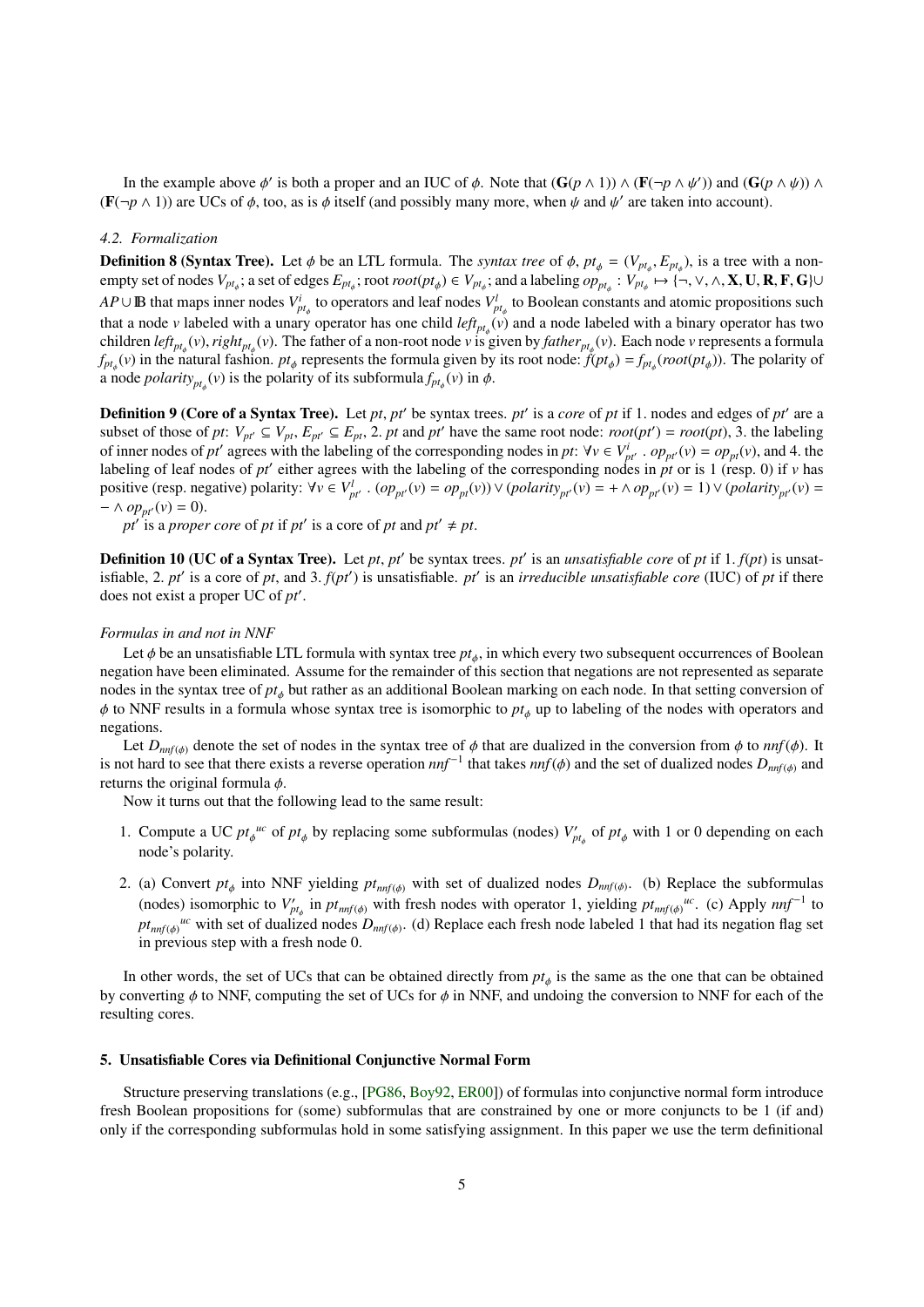<span id="page-5-3"></span>conjunctive normal form (dCNF) to make a clear distinction from the conjunctive normal form used in Boolean satisfiability (SAT), which we denote CNF. dCNF is often a preferred representation of formulas as it's typically easy to convert a formula into dCNF, the expansion in formula size is moderate, and the result is frequently amenable to resolution. Most important in the context of this paper, dCNFs yield a straightforward and most commonly used notion of a core in the form of a (possibly constrained) subset of conjuncts.

### *5.1. Basic Form*

Below we define the basic version of dCNF. It makes no attempt to simplify conjuncts in order to use some restricted set of operators as is done, e.g., in [\[Fis91\]](#page-37-10). The subsequent result on equisatisfiability is standard.

<span id="page-5-0"></span>Definition 11 (Definitional Conjunctive Normal Form). Let φ be an LTL formula over atomic propositions *AP*, let  $X = \{x, x', \ldots\}$  be a set of fresh atomic propositions not in *AP*.  $dCNF_{aux}(\phi)$  is a set of conjuncts over  $AP \cup X$  containing one conjunct for each occurrence of a subformula  $\psi$  in  $\phi$  as follows: one conjunct for each occurrence of a subformula  $\psi$  in  $\phi$  as follows:

| Conjunct $\in dCNF_{aux}(\phi)$                         |
|---------------------------------------------------------|
| $x_{\psi} \leftrightarrow b$                            |
| $x_{\psi} \leftrightarrow p$                            |
| $x_{\psi} \leftrightarrow \circ_1 x_{\psi'}$            |
| $x_{\psi} \leftrightarrow x_{\psi'} \circ_2 x_{\psi''}$ |
|                                                         |

Then the *definitional conjunctive normal form* of  $\phi$  is defined as

$$
dCNF(\phi) \equiv x_{\phi} \wedge \mathbf{G} \bigwedge_{c \in dCNF_{\text{aux}}(\phi)} c
$$

*<sup>x</sup>*φ is called the *root* of the dCNF. An occurrence of *<sup>x</sup>* on the left-hand side of a biimplication is a *definition* of *<sup>x</sup>*, an occurrence on the right-hand side a *use*.

Fact 12 (Equisatisfiability of φ and *dCNF*(φ)). *Let* φ *be an LTL formula. Then* φ *and dCNF*(φ) *are equisatisfiable such that 1. satisfying assignments agree on AP and 2. x*ψ <sup>∈</sup> *X is* <sup>1</sup> *at some time point i of a satisfying assignment* <sup>π</sup> *to*  $dCNF(\phi)$  *iff the subformula*  $\psi$  *holds in*  $\pi[i, \infty]$ *.* 

Note that as we only consider formulas given as syntax trees, i.e., without sharing of subformulas, the dCNF of  $\phi$ according to Def. [11](#page-5-0) contains exactly one definition and one use for each occurrence of a non-root subformula.

By letting a core of  $\phi$  be derived from  $dCNF(\phi)$  by removing elements from  $dCNF_{aux}(\phi)$  we obtain the notions of a core, an unsatisfiable core, a proper unsatisfiable core, and an irreducible unsatisfiable core *via dCNF*. We additionally require that all conjuncts are discarded that contain definitions for which no (more) conjuncts with a corresponding use exist. Clearly that does not impact equisatisfiability with the original formula and makes comparison with cores via syntax trees (where entire subformulas are removed) easier.

The formal definitions now can be stated as follows:

<span id="page-5-2"></span>**Definition 13 (Core of a dCNF).** Let  $\phi$  be an LTL formula with dCNF  $dCNF(\phi)$ . Let  $dCNF' \equiv x' \wedge G/\sqrt{c'} \equiv dCNF' \equiv c' \wedge G/NF' \equiv x' \wedge g/\sqrt{c'} \equiv x' \wedge g/\sqrt{c'} \equiv x' \wedge g/\sqrt{c'} \equiv x' \wedge g/\sqrt{c'} \equiv x' \wedge g/\sqrt{c'} \equiv x' \wedge g/\sqrt{c'} \equiv x' \wedge g/\sqrt{c'} \equiv x' \wedge g/\sqrt$ be such that 1.  $x' = x_{\phi}$ , 2.  $dCNF'_{aux} \subseteq dCNF_{aux}(\phi)$ , and 3. for each  $x \neq x_{\phi}$  if a definition of *x* is contained in  $dCNF'$ . Then  $dCNF'$  is a care of  $dCNF(\phi)$ ,  $dCNF'$  is a proper care if  $dCNF'_{aux}$ , then a use of *x* is contained in  $dCNF'_{aux}$ . Then  $dCNF'$  is a *core* of  $dCNF(\phi)$ .  $dCNF'$  is a *proper core* if  $dCNF' = \sigma dCNF$  $dCNF'_{aux} \subset dCNF_{aux}(\phi).$ 

<span id="page-5-1"></span>Definition 14 (UC of a dCNF). Let  $dCNF'$  be a core of  $dCNF$ .  $dCNF'$  is an *unsatisfiable core* of  $dCNF$  if both  $dCNF$ and *dCNF'* are unsatisfiable. *dCNF'* is an *irreducible unsatisfiable core* of *dCNF* if there does not exist a proper UC of  $dCNF'$ .

*Example.* We continue the example from Fig. [1](#page-3-2) in Fig. [2.](#page-6-0) In the figure we identify a UC with its set of conjuncts. In Fig. [2](#page-6-0) (b) the definitions for both  $\psi$  and  $\psi'$  and all dependent definitions are removed. As in Sect. [4](#page-3-0) the UC shown in<br>Fig. 2 (b) is an HIC with more HCs existing Fig. [2](#page-6-0) (b) is an IUC with more UCs existing.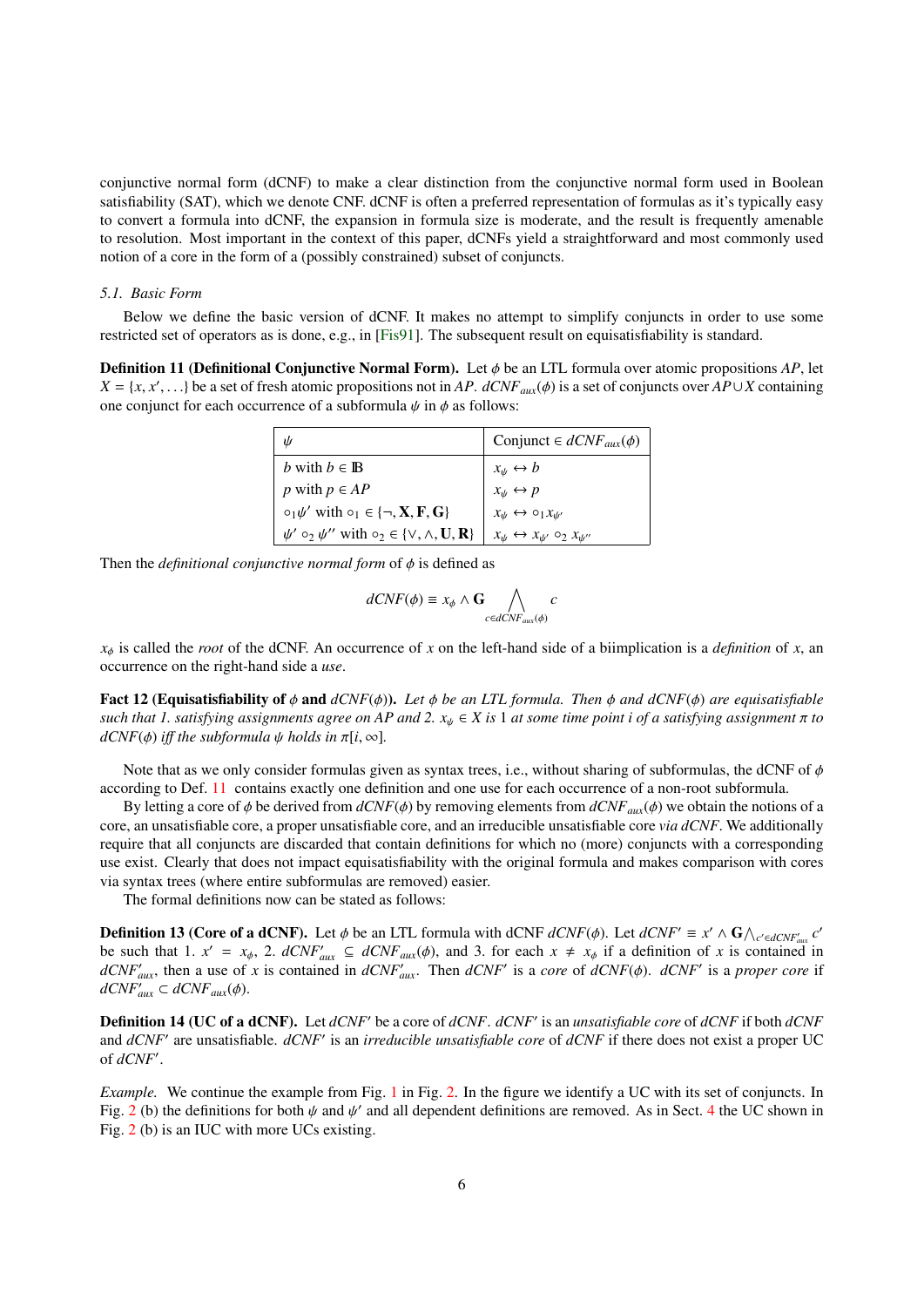

<span id="page-6-0"></span>Figure 2: Example of a UC via dCNF for  $\phi = (\mathbf{G}(p \wedge \psi)) \wedge (\mathbf{F}(\neg p \wedge \psi'))$ . The "..." stand for the definitions of  $\psi$ ,  $\psi'$ , and their subformulas. Modified parts are marked blue boxed.

*Translating Back to LTL.* In Tab. [1](#page-6-1) we indicate how to translate an IUC obtained by Def. [14](#page-5-1) back to an LTL formula.<sup>1</sup> The first column states the subformula  $\psi$ , the second column indicates the polarity of the occurrence of  $\psi$  in  $\phi$ , the third column lists the conjuncts found in the IUC (where  $x_{\psi'} \leftrightarrow$  without a right-hand side stands for the definition of conjuncts is part of the IUC are omitted. All other cases cannot occur in an IUC. ), and the last column shows the formula to replace  $\psi$  in the IUC as an LTL formula. The cases where none of the principle is part of the IUC are omitted. All other cases cannot occur in an IUC

To see the correctness of replacing the set of conjuncts in the third column with the formulas in the fourth column it is sufficient to replace propositions used but not defined in the IUC with 1 for positive polarity occurrences and with 0 otherwise.

The argument that a certain case cannot occur in an IUC is via contradiction. Consider the example of a negative polarity occurrence of  $\psi = \psi' \mathbf{R} \psi''$ . Assume  $x_{\psi} \leftrightarrow x_{\psi'} \mathbf{R} x_{\psi''}, x_{\psi'} \leftrightarrow \text{are present in an IUC while } x_{\psi''} \leftrightarrow \text{is not. Hence,}$ <br>removing  $x_{\psi} \leftrightarrow x_{\psi} \mathbf{R} x_{\psi}$  (and consequentially  $x_{\psi} \leftrightarrow \text{leads to a satisfiable dCNF. A satisfying assumption for that$ removing  $x_{\psi} \leftrightarrow x_{\psi} \mathbf{R} x_{\psi}$  (and, consequentially,  $x_{\psi} \leftrightarrow$ ) leads to a satisfiable dCNF. A satisfying assignment for that dCNF can be modified to obtain a satisfying assignment for the dCNF including  $x_{\psi} \leftrightarrow x_{\psi'} \mathbf{R} x_{\psi''}, x_{\psi'} \leftrightarrow$  by setting  $x_{\psi}$ <sup>n</sup> (which is unconstrained) and  $x_{\psi}$  to 0 at all time points. This contradicts the assumption of the latter dCNF being unsatisfiable.

#### *Correspondence Between Cores via Syntax Trees and via dCNF*

Let  $\phi$  be an LTL formula. From Def. [11](#page-5-0) it is clear that there is a one-to-one correspondence between the nodes in the syntax tree of  $\phi$  and the conjuncts in its dCNF. Therefore, the conversion between the representation of  $\phi$  as a syntax tree and as a dCNF is straightforward.

Remember that a UC of a syntax tree is obtained by replacing an occurrence of a subformula  $\psi$  with 1 or 0 depending on polarity, while a UC of a dCNF is obtained by removing the definition of  $\psi$  and all dependent definitions. Both ways to obtain a UC do not destroy the correspondence between syntax trees and dCNFs; specifically, the only detail that is added when converting cores between syntax trees and dCNFs is turning Boolean constants that originate from replacing subformulas in a syntax tree into fresh propositions from *X* in a dCNF and vice versa. Hence, the notions of a UC obtained by Def. [10](#page-4-1) and by Def. [14](#page-5-1) are equivalent.

#### *5.2. Variants*

We now examine some variants of Def. [11](#page-5-0) w.r.t. the information contained in the UCs that they can yield. Each variant is built on top of the previous one. Definitions [13](#page-5-2) and [14](#page-5-1) apply correspondingly.

<span id="page-6-1"></span><sup>&</sup>lt;sup>1</sup>Here the translation essentially performs simplification — a translation without simplification could easily be obtained by replacing atomic propositions used but not defined with 0 or 1 depending on polarity. However, this will not be possible without loss of information for the variants of dCNF we will investigate later.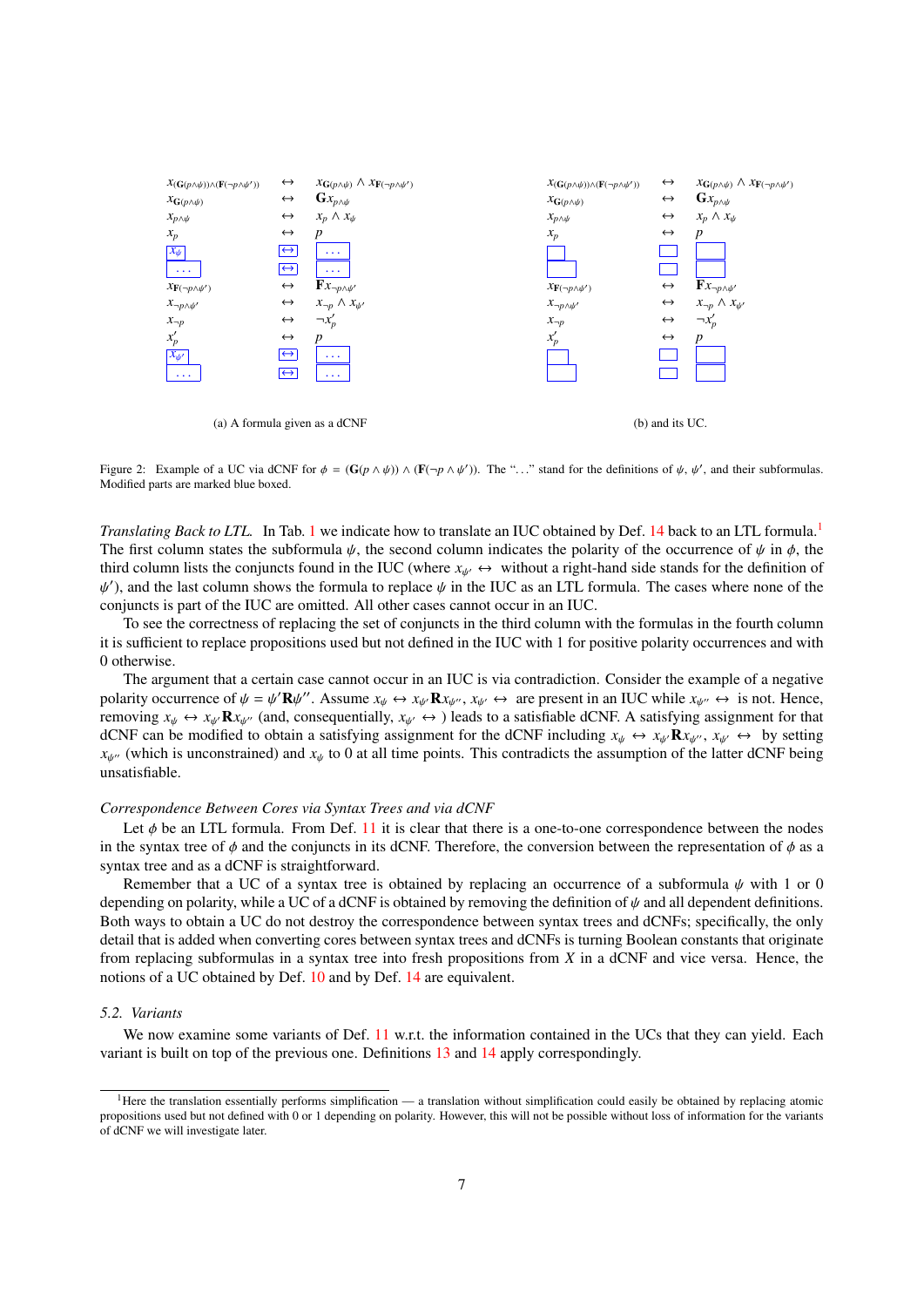| $\psi$                          | ${\bf P}$         | Conjuncts in IUC of $\phi$ via dCNF                                                                                                    | Replacement for $\psi$ in $\phi$ |
|---------------------------------|-------------------|----------------------------------------------------------------------------------------------------------------------------------------|----------------------------------|
| $b \in \mathbb{B}$              | $+/-$             | $x_{\psi} \leftrightarrow b$                                                                                                           | $\boldsymbol{b}$                 |
| $p \in AP$                      | $+/-$             | $x_{\psi} \leftrightarrow p$                                                                                                           | $\boldsymbol{p}$                 |
| $\circ_1 \in \{\neg, X, F, G\}$ | $+/-$             | $x_{\psi} \leftrightarrow \circ_1 x_{\psi'}$<br>$x_{\psi'} \leftrightarrow$                                                            | $\circ_1\psi'$                   |
| $\psi' \vee \psi''$             | $+$               | $x_{\psi} \leftrightarrow x_{\psi'} \vee x_{\psi''}$<br>$x_{\psi'} \leftrightarrow$                                                    | $\psi' \vee \psi''$              |
| $\psi' \vee \psi''$             |                   | $x_{\psi^{\prime\prime}} \leftrightarrow$<br>$x_{\psi} \leftrightarrow x_{\psi'} \vee x_{\psi''}$<br>$x_{\psi'} \leftrightarrow$       | $\psi'$                          |
|                                 |                   | $x_{\psi} \leftrightarrow x_{\psi'} \vee x_{\psi''}$<br>$x_{\psi^{\prime\prime}}\leftrightarrow$                                       | $\psi^{\prime\prime}$            |
|                                 |                   | $x_{\psi} \leftrightarrow x_{\psi'} \vee x_{\psi''}$<br>$x_{\psi'} \leftrightarrow$<br>$x_{\psi^{\prime\prime}} \leftrightarrow$       | $\psi' \vee \psi''$              |
| $\psi' \wedge \psi''$           | $^{+}$            | $x_{\psi} \leftrightarrow x_{\psi'} \wedge x_{\psi''}$<br>$x_{\psi'} \leftrightarrow$                                                  | $\psi'$                          |
|                                 |                   | $x_{\psi} \leftrightarrow x_{\psi'} \wedge x_{\psi''}$<br>$x_{\psi^{\prime\prime}} \leftrightarrow$                                    | $\psi^{\prime\prime}$            |
|                                 |                   | $x_{\psi} \leftrightarrow x_{\psi'} \wedge x_{\psi''}$<br>$x_{\psi'} \leftrightarrow$<br>$x_{\psi^{\prime\prime}} \leftrightarrow$     | $\psi'\wedge\psi''$              |
| $\psi' \wedge \psi''$           | $\qquad \qquad -$ | $x_{\psi} \leftrightarrow x_{\psi'} \wedge x_{\psi''}$<br>$x_{\psi'} \leftrightarrow$<br>$x_{\psi^{\prime\prime}} \leftrightarrow$     | $\psi' \wedge \psi''$            |
| $\psi' U \psi''$                | $+$               | $x_{\psi} \leftrightarrow x_{\psi'} \mathbf{U} x_{\psi''}$<br>$x_{\psi^{\prime\prime}} \leftrightarrow$                                | $F\psi''$                        |
|                                 |                   | $x_{\psi} \leftrightarrow x_{\psi'} \mathbf{U} x_{\psi''}$<br>$x_{\psi'} \leftrightarrow$<br>$x_{\psi^{\prime\prime}} \leftrightarrow$ | $\psi' U \psi''$                 |
| $\psi' U \psi''$                |                   | $x_{\psi} \leftrightarrow x_{\psi'} \mathbf{U} x_{\psi''}$<br>$x_{\psi^{\prime\prime}} \leftrightarrow$                                | $\psi^{\prime\prime}$            |
|                                 |                   | $x_{\psi} \leftrightarrow x_{\psi'} \mathbf{U} x_{\psi''}$<br>$x_{\psi'} \leftrightarrow$<br>$x_{\psi^{\prime\prime}} \leftrightarrow$ | $\psi' U \psi''$                 |
| $\psi'\mathbf{R}\psi''$         | $\pm$             | $x_{\psi} \leftrightarrow x_{\psi'} \mathbf{R} x_{\psi''}$<br>$x_{\psi^{\prime\prime}} \leftrightarrow$                                | $\psi^{\prime\prime}$            |
|                                 |                   | $x_{\psi} \leftrightarrow x_{\psi'} \mathbf{R} x_{\psi''}$<br>$x_{\psi'} \leftrightarrow$<br>$x_{\psi^{\prime\prime}} \leftrightarrow$ | $\psi' \mathbf{R} \psi''$        |
| $\psi'\mathbf{R}\psi''$         |                   | $x_{\psi} \leftrightarrow x_{\psi'} \mathbf{R} x_{\psi''}$<br>$x_{\psi^{\prime\prime}} \leftrightarrow$                                | $G\psi''$                        |
|                                 |                   | $x_{\psi} \leftrightarrow x_{\psi'} \mathbf{R} x_{\psi''}$<br>$x_{\psi'} \leftrightarrow$<br>$x_{\psi^{\prime\prime}} \leftrightarrow$ | $\psi' \mathbf{R} \psi''$        |

<span id="page-7-0"></span>Table 1: Translating an IUC based on Def. [14](#page-5-1) back to an LTL formula.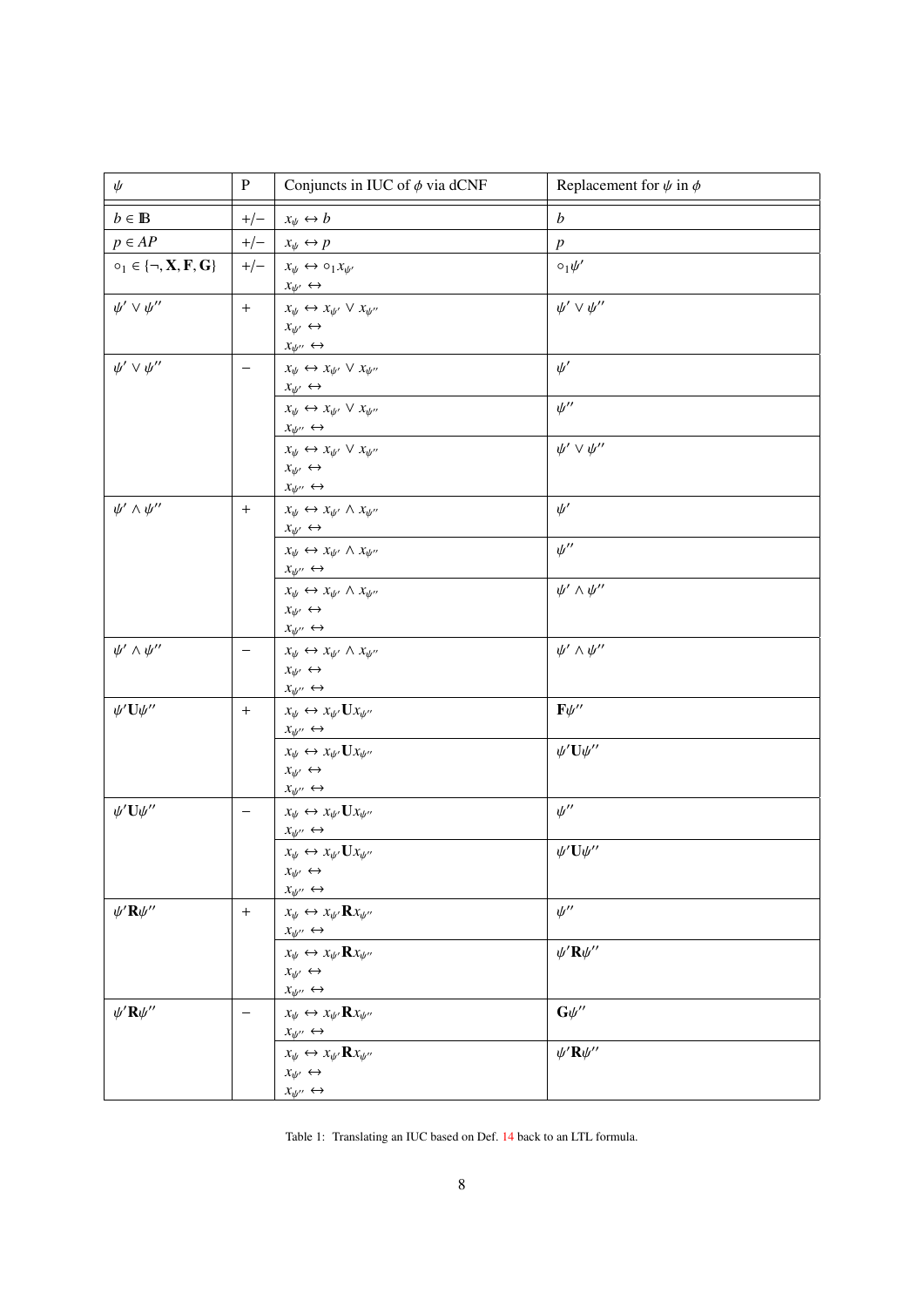# *5.2.1. Replacing Biimplications with Implications*

*Intuition and Example.* Definition [11](#page-5-0) uses biimplication rather than implication in order to cover the case of both positive and negative polarity occurrences of subformulas in a uniform way. A seemingly refined variant is to consider both directions of that biimplication separately.<sup>[2](#page-8-0)</sup> However, it is easy to see that in our setting of formulas as syntax trees, i.e., without sharing of subformulas, each subformula has a unique polarity and, hence, only one direction of the biimplication will be present in an IUC. In other words, using an implication and a reverse implication rather than a biimplication has no benefit in terms of granularity of the obtained cores.

*Formalization.* The formal definition is given below.

Definition 15 (Definitional Conjunctive Normal Form with Implications). *dCNFimpl*(φ) is defined as *dCNF*(φ) except that the biimplication  $\leftrightarrow$  is replaced with  $\rightleftharpoons$ , which is defined as  $\rightarrow$  if the occurrence of  $\psi$  is positive in  $\phi$  and with  $\leftarrow$  otherwise: with ← otherwise:

| Conjunct $\in dCNFimpl_{aux}(\phi)$                                |
|--------------------------------------------------------------------|
|                                                                    |
| $x_{\psi} \rightleftharpoons b$<br>$x_{\psi} \rightleftharpoons p$ |
| $x_{\psi} \rightleftharpoons \circ_1 x_{\psi'}$                    |
| $x_{\psi} \rightleftharpoons x_{\psi'} \circ_2 x_{\psi''}$         |
|                                                                    |

The translation back into an LTL formula can be achieved via Tab. [1](#page-7-0) by replacing biimplications with (reverse) implications.

#### *5.2.2. Splitting Implications for Binary Operators*

*Intuition and Example.* We now consider left-hand and right-hand operands of the ∧ and ∨ operators separately by splitting the implications for ∧ and the reverse implications for ∨ into two (reverse) implications. For example,  $x_{\psi' \land \psi''} \to x_{\psi'} \land x_{\psi''}$  is split into  $x_{\psi' \land \psi''} \to x_{\psi'}$  and  $x_{\psi' \land \psi''} \to x_{\psi''}$ . That variant can be seen not to yield finer granularity as follows. Assume an IUC *dCNF'* contains a conjunct  $x_{\psi' \wedge \psi''} \to x_{\psi'}$  but not  $x_{\psi' \wedge \psi''} \to x_{\psi''}$ . The corresponding IUC *dCNF* based on Def. [11](#page-5-0) must contain the conjunct  $x_{\psi' \wedge \psi''} \to x_{\psi'} \wedge x_{\psi''}$  but will not contain a definition of  $x_{\psi''}$ . Hence, also in the IUC based on Def. [11,](#page-5-0) the subformula occurrence  $\psi''$  can be seen to be irrelevant to that core. The case for  $\vee$  is similar ∨ is similar.

# <span id="page-8-1"></span>*Formalization.*

Definition 16 (Definitional Conjunctive Normal Form with Split Implications). *dCNFsplitimpl*(φ) is defined as *dCNFimpl*( $φ$ ) except in the following cases:

| Ŵ                             | Polarity of $\psi$ in $\phi$   Conjuncts $\in dCNFsplitimpl_{\text{aux}}(\phi)$ |
|-------------------------------|---------------------------------------------------------------------------------|
| $\psi' \wedge \psi''$         | $x_\psi \to x_{\psi'}, x_\psi \to x_{\psi''}$                                   |
| $\psi' \vee \psi''$ $\Big]$ - | $x_{\psi} \leftarrow x_{\psi}, x_{\psi} \leftarrow x_{\psi}$                    |
|                               |                                                                                 |

The translation back into an LTL formula is given in Tab. [2.](#page-9-0) Only cases different from Tab. [1](#page-7-0) (modulo (reverse) implications vs. biimplications) are listed.

# *5.2.3. Temporal Unfolding*

*Intuition and Example.* Here we rewrite a conjunct for a positive polarity occurrence of an U subformula as its onestep temporal unfolding and an additional conjunct to enforce the desired fixed point. I.e., we replace a conjunct  $x_{\psi'U\psi''} \to x_{\psi'}Ux_{\psi''}$  with  $x_{\psi'U\psi''} \to x_{\psi''} \vee (x_{\psi'} \wedge \mathbf{X}x_{\psi'U\psi''})$  and  $x_{\psi'U\psi''} \to \mathbf{F}x_{\psi''}$ .

<span id="page-8-0"></span><sup>&</sup>lt;sup>2</sup>While we defined biimplication as an abbreviation in Sect. [2,](#page-1-0) we treat it in this discussion as if it were available as an atomic operator for conjuncts of this form.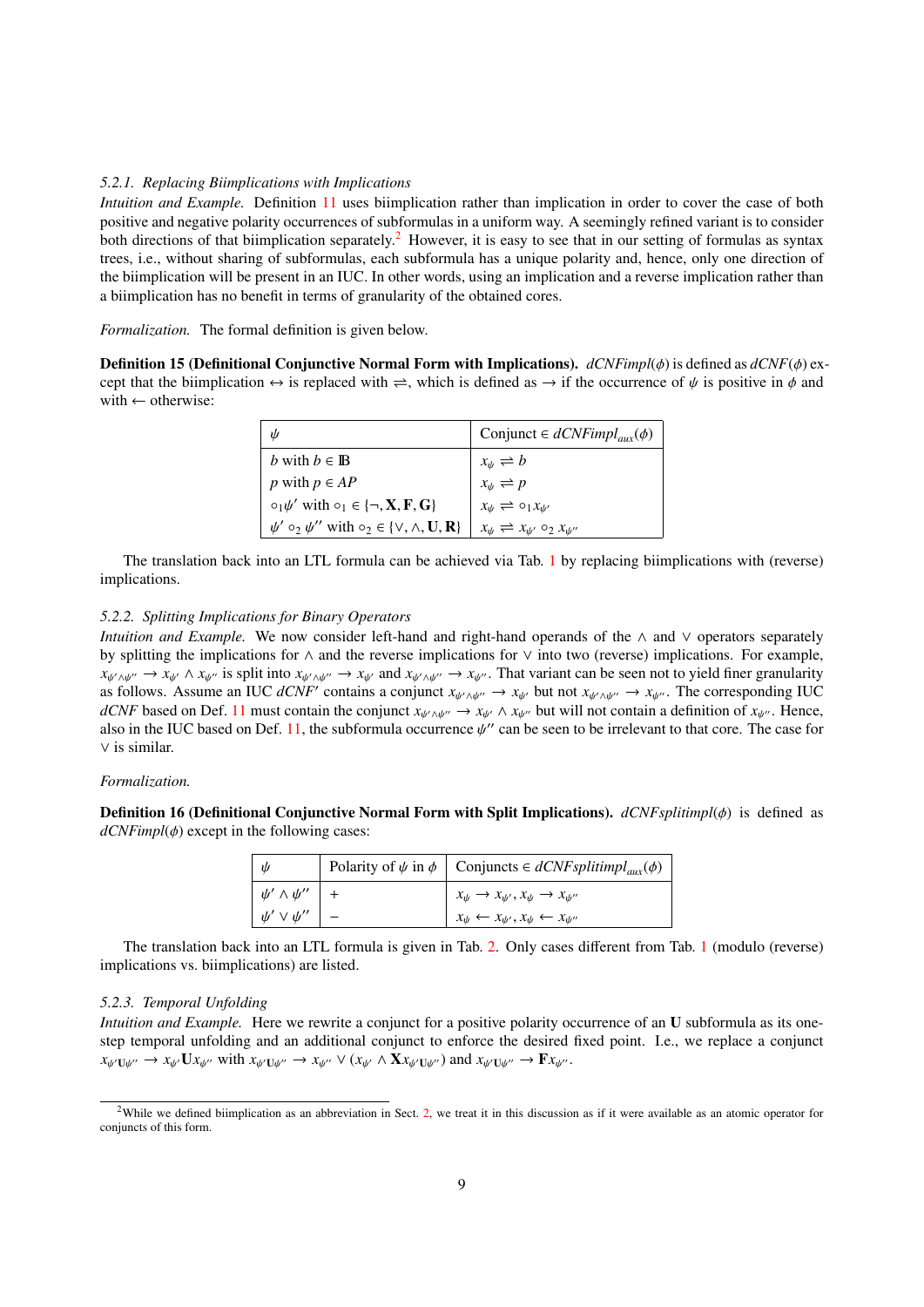| $\psi$              | $\mathbf{P}$ | Conjuncts in IUC of $\phi$ via dCNF                                    | Replacement for $\psi$ in $\phi$ |
|---------------------|--------------|------------------------------------------------------------------------|----------------------------------|
| $\psi' \vee \psi''$ |              | $x_{\psi} \leftarrow x_{\psi'}$<br>$x_{\psi'} \leftarrow$              | $\psi'$                          |
|                     |              | $x_{\psi} \leftarrow x_{\psi}$<br>$x_{\psi^{\prime\prime}} \leftarrow$ | $\psi''$                         |
|                     |              | $x_{\psi} \leftarrow x_{\psi'}$<br>$x_{\psi} \leftarrow x_{\psi}$      | $\psi' \vee \psi''$              |
|                     |              | $x_{\psi'} \leftarrow$<br>$x_{\psi^{\prime\prime}} \leftarrow$         |                                  |
| $\psi'\wedge\psi''$ | $+$          | $x_{\psi} \rightarrow x_{\psi'}$<br>$x_{\psi'} \rightarrow$            | $\psi'$                          |
|                     |              | $x_\psi \to x_{\psi''}$<br>$x_{\psi^{\prime\prime}} \rightarrow$       | $\psi''$                         |
|                     |              | $x_{\psi} \rightarrow x_{\psi'}$<br>$x_\psi \to x_{\psi''}$            | $\psi' \wedge \psi''$            |
|                     |              | $x_{\psi'} \to$<br>$x_{\psi^{\prime\prime}} \rightarrow$               |                                  |

Table 2: Translating an IUC based on Def. [16](#page-8-1) back to an LTL formula.

<span id="page-9-0"></span>This can be seen to provide improved information for positive polarity occurrences of U subformulas in an IUC compared to Def. [16](#page-8-1) as follows. A dCNF for a positive occurrence of an U subformula  $\psi' U \psi''$  obtained by Def. 16<br>results (among others) in the following conjuncts:  $c_0 = x_{\text{UUM}} \rightarrow x_{\text{U}} \text{U} x_{\text{U}}$ ,  $C_2 = x_{\text{UUM}} \rightarrow x_{\text$ results (among others) in the following conjuncts:  $c_0 = x_{\psi'U\psi''} \to x_{\psi'}Ux_{\psi''}, C_3 = \{x_{\psi'} \to \ldots\}$ , and  $C_4 = \{x_{\psi''} \to \ldots\}$ . An IUC based on that dCNF contains either 1. none of  $c_0$ ,  $c_3 \in C_3$ ,  $c_4 \in C_4$ , 2.  $c_0$ ,  $c_4 \in C_4$ , or 3.  $c_0$ ,  $c_3 \in C_3$ ,  $c_4 \in C_4$ . On the other hand, a dCNF with temporal unfolding as suggested results in the conjuncts:  $c_1 = x_{\psi' \cup \psi''} \rightarrow$  $x_{\psi}$ <sup> $\vee$ </sup>  $(x_{\psi} \wedge \mathbf{X} x_{\psi} \mathbf{U}_{\psi})$ ,  $c_2 = x_{\psi} \mathbf{U}_{\psi}$   $\rightarrow$   $\mathbf{F} x_{\psi}$ , and  $C_3$ ,  $C_4$  as before. An IUC based on that dCNF contains either 1. none of  $c_1, c_2, c_3 \in C_3$ ,  $c_4 \in C_4$ , 2.  $c_1, c_3 \in C_3$ ,  $c_4 \in C_4$ , 3.  $c_2, c_4 \in C_4$ , or 4.  $c_1, c_2, c_3 \in C_3$ ,  $c_4 \in C_4$ . For some U subformulas the additional case allows to distinguish between a situation where unsatisfiability arises based on impossibility of some finite unfolding of the U formula alone (the IUC contains  $c_1, c_3 \in C_3$ ,  $c_4 \in C_4$ ) and a situation where either some finite unfolding of that formula or meeting its eventuality are possible but not both (the IUC contains  $c_1, c_2, c_3 \in C_3$  $c_1, c_2, c_3 \in C_3$  $c_1, c_2, c_3 \in C_3$ ,  $c_4 \in C_4$ ). See also Tab. 1 and Tab. [3.](#page-11-0)

As an illustration consider the following two formulas: 1.  $(\psi' \mathbf{U} \psi'') \wedge (\neg \psi' \wedge \neg \psi'')$  and 2.  $(\psi' \mathbf{U} \psi'') \wedge (\psi' \wedge \neg \psi'')$  and 2.  $(\psi' \mathbf{U} \psi'') \wedge (\psi' \wedge \neg \psi'')$  and  $(\psi' \wedge \psi' \wedge \psi'')$  $((\neg \psi' \land \neg \psi'') \lor (G \neg \psi''))$  An IUC based on Def. [16](#page-8-1) will contain  $c_0$ ,  $c_3 \in C_3$ , and  $c_4 \in C_4$  in both cases, while one based on Def. [17](#page-9-1) below will contain  $c_1$ ,  $c_3 \in C_3$ , and  $c_4 \in C_4$  in the first case and additionally  $c_2$  in the second case.

Temporal unfolding leading to more fine-grained IUCs can also be applied to negative polarity occurrences of R formulas in a similar fashion. Here a corresponding example is  $1$ . (¬( $\psi$ '**R** $\psi$ '))  $\land$  ( $\psi' \land \psi'$ ') versus 2. (¬( $\psi$ '**R** $\psi''$ ))  $\land$  ( $\psi' \land \psi''$ )  $\lor$   $\Box \psi''$ ). In the formal definition below we also include the op  $((\psi' \land \psi'') \lor G\psi'')$ . In the formal definition below we also include the opposite polarity occurrences for U and R as well as negative polarity occurrences of E and positive polarity occurrences of G subformulas <sup>3</sup> Howeve well as negative polarity occurrences of  $\bf{F}$  and positive polarity occurrences of  $\bf{G}$  subformulas.<sup>[3](#page-9-2)</sup> However, these cases do not lead to more fine-grained IUCs.

# <span id="page-9-1"></span>*Formalization.*

Definition 17 (Definitional Conjunctive Normal Form with Temporal Unfolding). *dCNFtempunf*(φ) is defined as  $dCNFsplitimpl(\phi)$  except in the following cases:

<span id="page-9-2"></span> $3$ Unfolding the opposite polarities for  **and**  $**G**$  **subformulas would require the original conjunct as without unfolding to ensure the correct fixed** point and, therefore, does not make sense.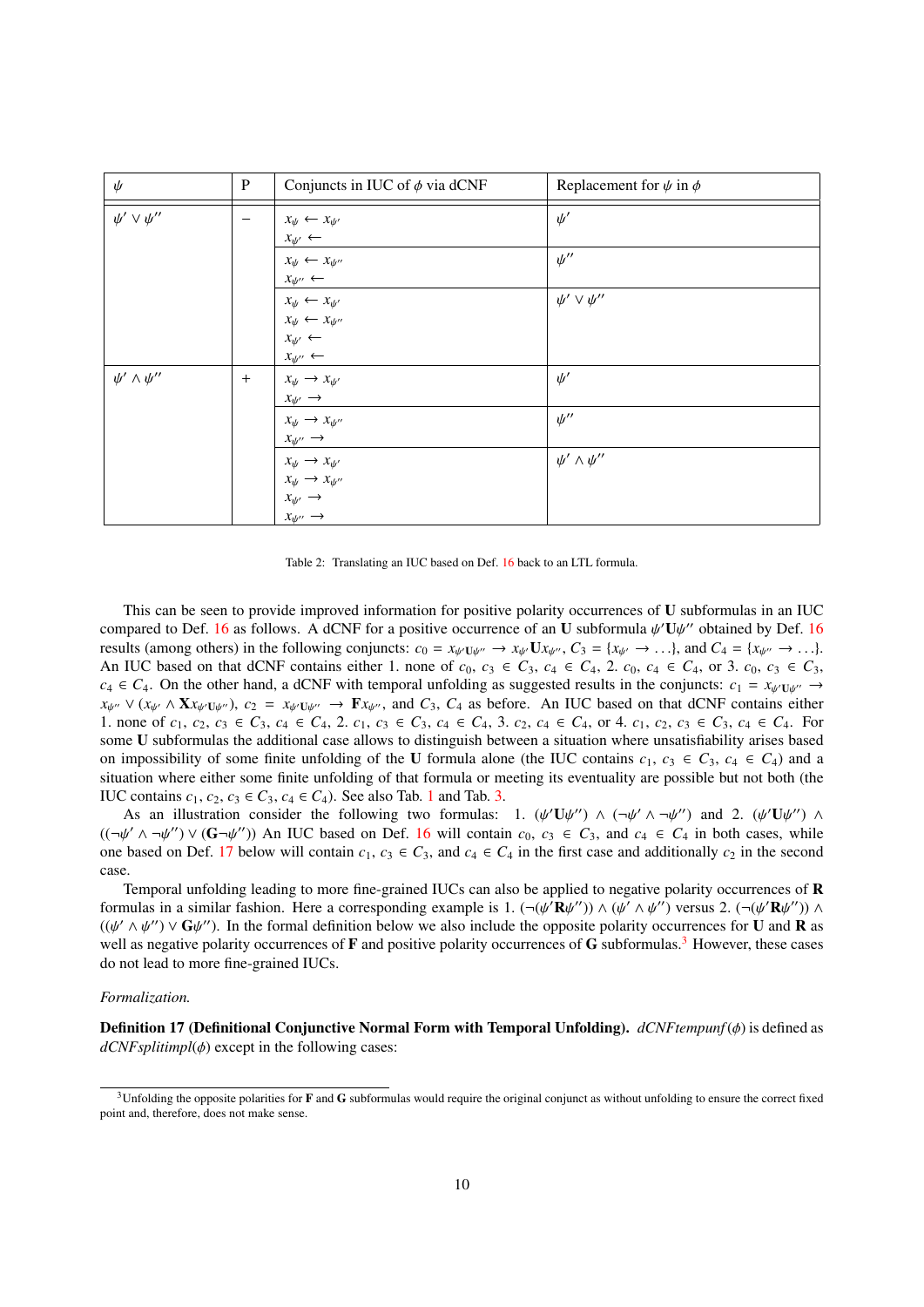<span id="page-10-2"></span>

| ψ                         | Polarity of $\psi$ in $\phi$ | Conjuncts $\in dCNF$ tempunf <sub>aux</sub> $(\phi)$                                                                                                                                 |
|---------------------------|------------------------------|--------------------------------------------------------------------------------------------------------------------------------------------------------------------------------------|
| $\psi' U \psi''$          |                              | $x_{\psi' \mathbf{U} \psi''} \to x_{\psi''} \vee (x_{\psi'} \wedge \mathbf{X} x_{\psi' \mathbf{U} \psi''}), x_{\psi' \mathbf{U} \psi''} \to \mathbf{F} x_{\psi''}$                   |
| $\psi' \mathbf{U} \psi''$ |                              | $x_{\psi' \mathbf{U} \psi''} \leftarrow x_{\psi''} \vee (x_{\psi'} \wedge \mathbf{X} x_{\psi' \mathbf{U} \psi'})$                                                                    |
| $\psi'$ <b>R</b> $\psi''$ | $^+$                         | $x_{\psi'\mathbf{R}\psi''} \to x_{\psi''} \wedge (x_{\psi'} \vee \mathbf{X}x_{\psi'\mathbf{R}\psi''})$                                                                               |
| $\psi' \mathbf{R} \psi''$ |                              | $x_{\psi}\mathbf{R}_{\psi''} \leftarrow x_{\psi''} \wedge (x_{\psi'} \vee \mathbf{X} x_{\psi' \mathbf{R}_{\psi''}}), x_{\psi' \mathbf{R}_{\psi''}} \leftarrow \mathbf{G} x_{\psi''}$ |
| $\mathbf{F}\psi'$         |                              | $x_{\mathbf{F}\psi'} \leftarrow x_{\psi'} \vee \mathbf{X} x_{\mathbf{F}\psi'}$                                                                                                       |
| $G\psi'$                  |                              | $x_{\mathbf{G} \psi'} \rightarrow x_{\psi'} \wedge \mathbf{X} x_{\mathbf{G} \psi'}$                                                                                                  |

The translation back into an LTL formula is given in Tab. [3.](#page-11-0) Only cases different from Tab. [2](#page-9-0) are listed. In order to handle some of the additional cases provided by temporal unfolding one can either introduce a weak U and a strong R operator, which do not (U) or do (R) enforce the eventuality, or rewrite the additional case.

# *5.2.4. Splitting Conjunctions from Temporal Unfolding*

*Intuition and Example.* Our final variant splits the conjunctions that arise from temporal unfolding in Def. [17.](#page-9-1) In 4 of the 6 cases where temporal unfolding is possible, this allows to distinguish the case where unsatisfiability is due to failure of unfolding in only the first time step that a  $U, R, F$ , or G formula is supposed (not) to hold in versus in the first and/or some later step. $4$  Examples where this distinction comes into play are:

|                                                               | $\mathbf{U}$ (+ pol.): $(\psi' \mathbf{U} \psi'') \wedge (\neg \psi' \wedge \neg \psi'')$ and $(\psi' \mathbf{U} \psi'') \wedge (\neg \psi'' \wedge \mathbf{X} (\neg \psi' \wedge \neg \psi''))$ |
|---------------------------------------------------------------|--------------------------------------------------------------------------------------------------------------------------------------------------------------------------------------------------|
|                                                               | $\mathbf{R}$ (- pol.): $(\neg(\psi'\mathbf{R}\psi'')) \land (\psi' \land \psi'')$ and $(\neg(\psi'\mathbf{R}\psi'')) \land (\psi'' \land \mathbf{X}(\psi' \land \psi''))$                        |
| $\mathbf{F}$ (- pol.): $(\neg \mathbf{F} \psi') \wedge \psi'$ | and $(\neg \mathbf{F} \psi') \wedge \mathbf{X} \psi'$                                                                                                                                            |
| $G$ (+ pol.): $(G\psi') \wedge \neg \psi'$                    | and $(\mathbf{G}\psi') \wedge \mathbf{X} \neg \psi'$                                                                                                                                             |
|                                                               |                                                                                                                                                                                                  |

<span id="page-10-1"></span>*Formalization.* The formal definition is as follows:

Definition 18 (Definitional Conjunctive Normal Form with Split Temporal Unfolding). *dCNFsplittempunf*(φ) is defined as *dCNFtempunf*(φ) except in the following cases:

| $\psi$                    | Polarity of $\psi$ in $\phi$ | Conjuncts $\in dCNFsplittempunf_{aux}(\phi)$                                                                                                                                                                                           |
|---------------------------|------------------------------|----------------------------------------------------------------------------------------------------------------------------------------------------------------------------------------------------------------------------------------|
| $\psi' U \psi''$          |                              | $x_{\psi' \mathbf{U} \psi''} \to x_{\psi''} \vee x_{\psi'}, x_{\psi' \mathbf{U} \psi''} \to x_{\psi''} \vee \mathbf{X} x_{\psi' \mathbf{U} \psi''}, x_{\psi' \mathbf{U} \psi''} \to \mathbf{F} x_{\psi''}$                             |
| $\psi' U \psi''$          |                              | $x_{\psi' \mathbf{U} \psi''} \leftarrow x_{\psi''}, x_{\psi' \mathbf{U} \psi''} \leftarrow x_{\psi'} \wedge \mathbf{X} x_{\psi' \mathbf{U} \psi''}$                                                                                    |
| $\psi'$ <b>R</b> $\psi''$ | $^+$                         | $x_{\psi'\mathbf{R}\psi''} \to x_{\psi''}, x_{\psi'\mathbf{R}\psi''} \to x_{\psi'} \vee \mathbf{X} x_{\psi'\mathbf{R}\psi''}$                                                                                                          |
| $\psi'$ <b>R</b> $\psi''$ |                              | $x_{\psi}\mathbf{R}_{\psi''} \leftarrow x_{\psi''} \wedge x_{\psi'}, x_{\psi'}\mathbf{R}_{\psi''} \leftarrow x_{\psi''} \wedge \mathbf{X} x_{\psi'}\mathbf{R}_{\psi''}, x_{\psi'}\mathbf{R}_{\psi''} \leftarrow \mathbf{G} x_{\psi''}$ |
| ${\bf F} \psi'$           |                              | $x_{\mathbf{F}\psi'} \leftarrow x_{\psi'}, x_{\mathbf{F}\psi'} \leftarrow \mathbf{X} x_{\mathbf{F}\psi'}$                                                                                                                              |
| $G\psi'$                  | $^{\mathrm{+}}$              | $x_{G\psi'} \rightarrow x_{\psi'}, x_{G\psi'} \rightarrow x_{x_{G\psi'}}$                                                                                                                                                              |

As before we indicate in Tab. [4](#page-12-0) how to translate an IUC based on Def. [18](#page-10-1) back to an LTL formula. Only cases different from Tab. [3](#page-11-0) are listed.

# *5.3. Comparison with Separated Normal Form*

Separated Normal Form (SNF) [\[Fis91,](#page-37-10) [FN92,](#page-37-11) [FDP01\]](#page-37-12) is a conjunctive normal form for LTL originally proposed by Fisher to develop a resolution method for LTL. The method was implemented by Hustadt and Konev [\[HK02,](#page-37-13) [HK03\]](#page-37-14); later applications of SNF include encodings for BMC [\[BCCZ99\]](#page-35-4) without [\[FSW02\]](#page-37-15) and with [\[CRS04\]](#page-36-16) past time operators.

The original SNF [\[Fis91,](#page-37-10) [FN92\]](#page-37-11) separates past and future time operators by having a strict past time operator at the top level of the left-hand side of the implication in each conjunct and only Boolean disjunction and F operators on

<span id="page-10-0"></span><sup>&</sup>lt;sup>4</sup>Note that for the remaining 2 cases of negative polarity occurrences of U formulas and positive polarity occurrences of R formulas that level of granularity is already provided by Def. [11:](#page-5-0) either a definition of  $\psi'$  is present in an IUC or not. See also Tab. [1.](#page-7-0)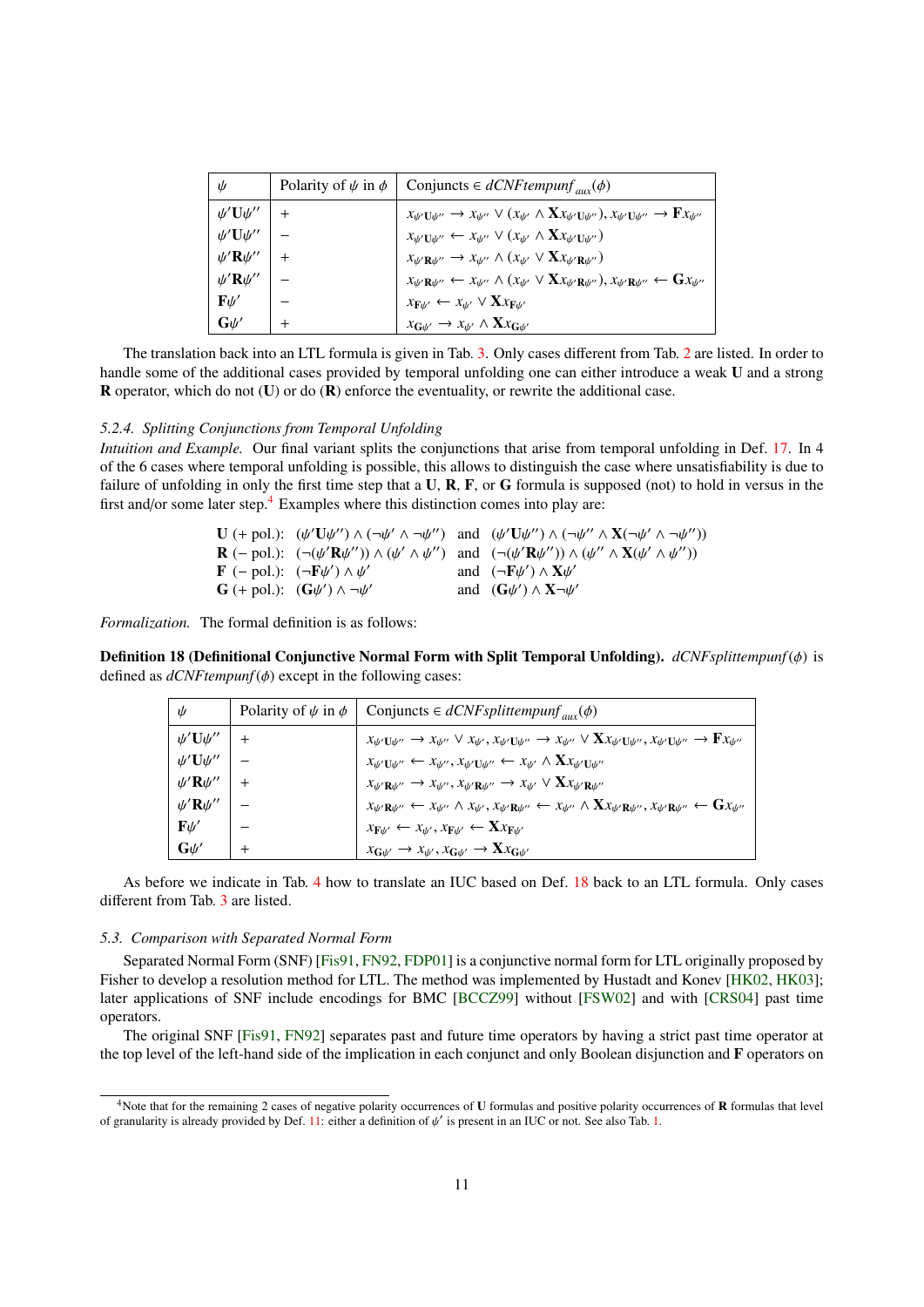| $\psi$                    | $\, {\bf P}$      | Conjuncts in IUC of $\phi$ via dCNF                                                                                                                                                                                                                     | Replacement for $\psi$ in $\phi$                                         |
|---------------------------|-------------------|---------------------------------------------------------------------------------------------------------------------------------------------------------------------------------------------------------------------------------------------------------|--------------------------------------------------------------------------|
| $\psi' U \psi''$          | $+$               | $x_{\psi'} \psi_{\psi''} \to x_{\psi''} \vee (x_{\psi'} \wedge \mathbf{X} x_{\psi'} \psi_{\psi''})$<br>$x_{\psi'} \rightarrow$<br>$x_{\psi^{\prime\prime}} \rightarrow$                                                                                 | (weak until)<br>$(\psi' U \psi'') \vee G \psi'$                          |
|                           |                   | $x_{\psi' \mathbf{U} \psi''} \to \mathbf{F} x_{\psi''}$<br>$x_{\psi^{\prime\prime}} \rightarrow$                                                                                                                                                        | $F\nu''$                                                                 |
|                           |                   | $x_{\psi' \mathbf{U} \psi''} \rightarrow x_{\psi''} \vee (x_{\psi'} \wedge \mathbf{X} x_{\psi' \mathbf{U} \psi''})$<br>$x_{\psi' \mathbf{U} \psi''} \to \mathbf{F} x_{\psi''}$<br>$x_{u'}$ $\rightarrow$<br>$x_{\psi^{\prime\prime}} \rightarrow$       | $\psi' U \psi''$                                                         |
| $\psi' U \psi''$          |                   | $x_{\psi' \mathbf{U} \psi''} \leftarrow x_{\psi''} \vee (x_{\psi'} \wedge \mathbf{X} x_{\psi' \mathbf{U} \psi''})$<br>$x_{\psi^{\prime\prime}} \leftarrow$                                                                                              | $\psi^{\prime\prime}$                                                    |
|                           |                   | $x_{\psi'}$ <sub>U<math>\psi''</math></sub> $\leftarrow$ $x_{\psi''}$ $\vee$ $(x_{\psi'} \wedge \mathbf{X} x_{\psi'}$ <sub>U<math>\psi''</math></sub> )<br>$x_{\psi'} \leftarrow$<br>$x_{u''} \leftarrow$                                               | $\psi' U \psi''$                                                         |
| $\psi' \mathbf{R} \psi''$ | $+$               | $x_{\psi\mathbf{R}\psi\mathbf{W}} \rightarrow x_{\psi\mathbf{W}} \wedge (x_{\psi\mathbf{W}} \vee \mathbf{X} x_{\psi\mathbf{R}\psi\mathbf{W}})$<br>$x_{\psi^{\prime\prime}} \rightarrow$                                                                 | $\psi^{\prime\prime}$                                                    |
|                           |                   | $x_{\psi\text{'}\mathbf{R}\psi\text{''}} \rightarrow x_{\psi\text{''}} \wedge (x_{\psi\text{'} } \vee \mathbf{X} x_{\psi\text{'}\mathbf{R}\psi\text{''}})$<br>$x_{\psi'} \rightarrow$<br>$x_{\psi^{\prime\prime}} \rightarrow$                          | $\psi'\mathbf{R}\psi''$                                                  |
| $\psi' \mathbf{R} \psi''$ |                   | $x_{\psi\text{'}\mathbf{R}\psi\text{''}} \leftarrow x_{\psi\text{''}} \wedge (x_{\psi\text{'}\text{}} \vee \mathbf{X}x_{\psi\text{'}\mathbf{R}\psi\text{''}})$<br>$x_{\psi'} \leftarrow$<br>$x_{\psi^{\prime\prime}} \leftarrow$                        | $(\psi' \mathbf{R} \psi'') \wedge \mathbf{F} \psi'$<br>(strong releases) |
|                           |                   | $x_{\psi'\mathbf{R}\psi''} \leftarrow \mathbf{G}x_{\psi''}$<br>$x_{\psi^{\prime\prime}} \leftarrow$                                                                                                                                                     | $G\psi''$                                                                |
|                           |                   | $x_{\psi\text{'}\mathbf{R}\psi\text{''}} \leftarrow x_{\psi\text{''}} \wedge (x_{\psi\text{'}\text{}} \vee \mathbf{X}x_{\psi\text{'}\mathbf{R}\psi\text{''}})$<br>$x_{\psi'\mathbf{R}\psi''} \leftarrow \mathbf{G}x_{\psi''}$<br>$x_{\psi'} \leftarrow$ | $\psi' \mathbf{R} \psi''$                                                |
| $F\psi'$                  | $\qquad \qquad -$ | $x_{\psi^{\prime\prime}} \leftarrow$<br>$x_{\mathbf{F}\psi'} \leftarrow x_{\psi'} \vee \mathbf{X} x_{\mathbf{F}\psi'}$                                                                                                                                  | $F\nu'$                                                                  |
| $G\nu'$                   | $\ddot{}$         | $x_{\psi'} \leftarrow$<br>$x_{\mathbf{G} \psi'} \to x_{\psi'} \wedge \mathbf{X} x_{\mathbf{G} \psi'}$<br>$x_{\psi'} \rightarrow$                                                                                                                        | $G\psi'$                                                                 |

<span id="page-11-0"></span>Table 3: Translating an IUC based on Def. [17](#page-9-1) back to an LTL formula.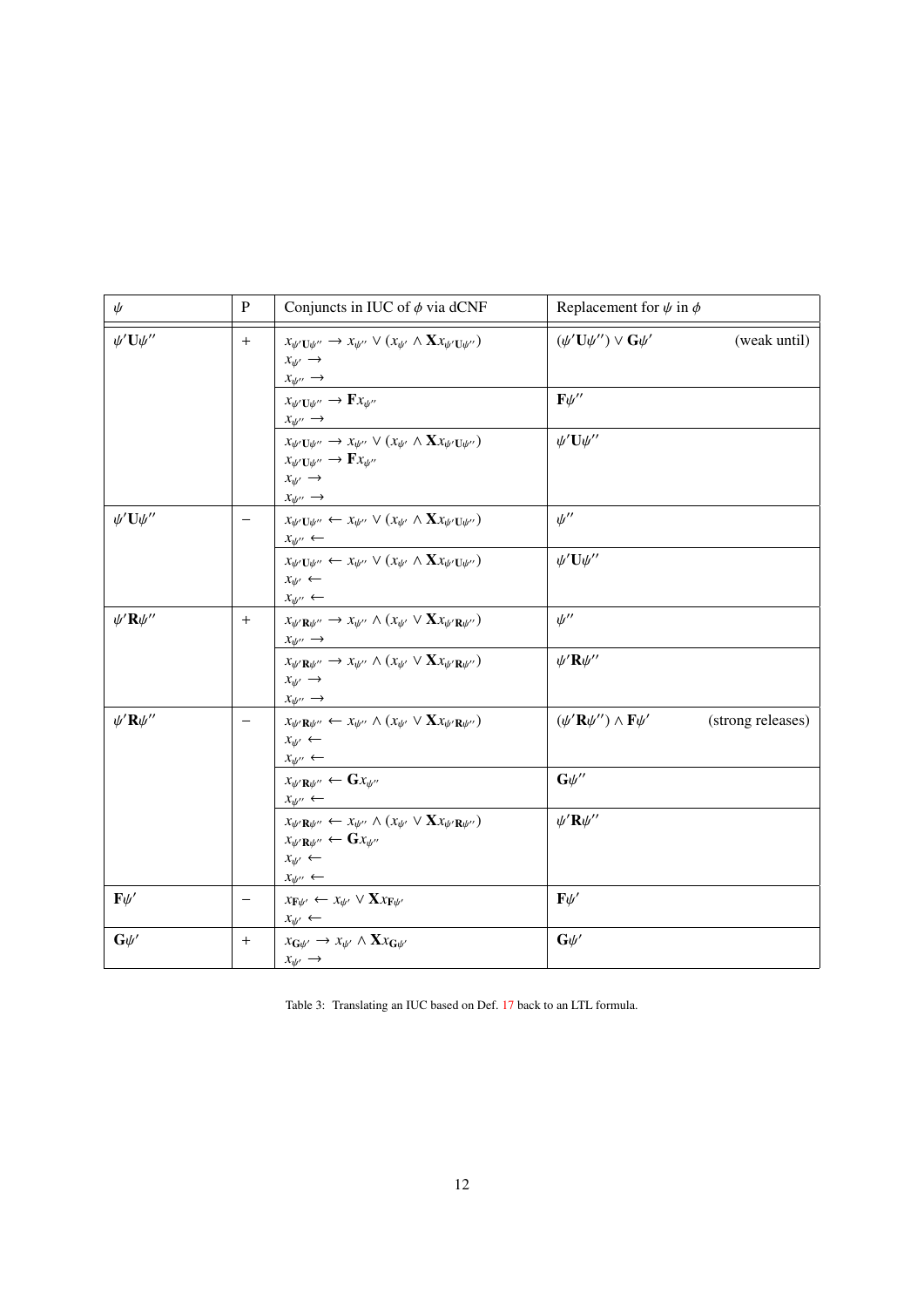| $\psi$                    | $\, {\bf P}$                     | Conjuncts in IUC of $\phi$ via dCNF                                                                                                                                                                                                                                                                                                                                    | Replacement for $\psi$ in $\phi$                                         |
|---------------------------|----------------------------------|------------------------------------------------------------------------------------------------------------------------------------------------------------------------------------------------------------------------------------------------------------------------------------------------------------------------------------------------------------------------|--------------------------------------------------------------------------|
| $\psi' \mathbf{U} \psi''$ | $\begin{array}{c} + \end{array}$ | $x_{\psi'} \mathbf{U}{}_{\psi''} \to x_{\psi''} \vee x_{\psi'}$<br>$x_{\psi'} \rightarrow$                                                                                                                                                                                                                                                                             | $\psi' \vee \psi''$                                                      |
|                           |                                  | $x_{\psi^{\prime\prime}} \rightarrow$<br>$x_{\psi'} {\mathbf U} _{\psi''}\to x_{\psi''}\vee x_{\psi'}$<br>$x_{\psi'} \psi_{\psi''} \rightarrow x_{\psi''} \vee \mathbf{X} x_{\psi'} \psi_{\psi''}$<br>$x_{\psi'} \rightarrow$<br>$x_{\psi^{\prime\prime}} \rightarrow$                                                                                                 | $(\psi' U \psi'') \vee G \psi'$<br>(weak until)                          |
|                           |                                  | $x_{\psi' \mathbf{U} \psi''} \to \mathbf{F} x_{\psi''}$<br>$x_{\psi^{\prime\prime}} \rightarrow$                                                                                                                                                                                                                                                                       | $\mathbf{F}\psi^{\prime\prime}$                                          |
|                           |                                  | $x_{\psi'} {\mathbf U} _{\psi''}\to x_{\psi''}\vee x_{\psi'}$<br>$x_{\psi^\prime {\mathbf{U}} \psi^{\prime\prime}} \to {\mathbf{F}} x_{\psi^{\prime\prime}}$<br>$x_{\psi'} \rightarrow$<br>$x_{\psi^{\prime\prime}} \rightarrow$                                                                                                                                       | $(\psi'\vee\psi'')\wedge ({\bf F}\psi'')$                                |
|                           |                                  | $x_{\psi'} {\mathbf U} \psi'' \, \longrightarrow \, x_{\psi''} \, \vee \, x_{\psi'}$<br>$x_{\psi^\prime}{\mathbf U}{}_{\psi^{\prime\prime}}\to x_{\psi^{\prime\prime}}\vee {\mathbf X} x_{\psi^\prime}{\mathbf U}_{\psi^{\prime\prime}}$<br>$x_{\psi' \mathbf{U} \psi''} \to \mathbf{F} x_{\psi''}$<br>$x_{\psi'} \rightarrow$<br>$x_{\psi^{\prime\prime}}\rightarrow$ | $\psi' U \psi''$                                                         |
| $\psi' U \psi''$          | $\overline{\phantom{m}}$         | $x_{\psi'} \mathbf{U}_{\psi''} \leftarrow x_{\psi''}$<br>$x_{\psi^{\prime\prime}} \leftarrow$                                                                                                                                                                                                                                                                          | $\psi''$                                                                 |
|                           |                                  | $x_{\psi'} {\mathbf U} \psi'' \hspace{0.1 cm} \leftarrow \hspace{0.1 cm} x_{\psi''}$<br>$x_{\psi' \mathbf{U} \psi''} \leftarrow x_{\psi'} \wedge \mathbf{X} x_{\psi' \mathbf{U} \psi''}$<br>$x_{\psi'} \leftarrow$<br>$x_{\psi^{\prime\prime}} \leftarrow$                                                                                                             | $\psi' \mathbf{U} \psi''$                                                |
| $\psi' \mathbf{R} \psi''$ | $\, +$                           | $x_{\psi'}{\mathbf R} _{\psi''}\to x_{\psi''}$<br>$x_{\psi^{\prime\prime}} \rightarrow$                                                                                                                                                                                                                                                                                | $\psi''$                                                                 |
|                           |                                  | $x_{\psi^\prime}\mathbf{R} \psi^{\prime\prime} \rightarrow x_{\psi^{\prime\prime}}$<br>$x_{\psi'\mathbf{R}\psi''} \to x_{\psi'} \vee \mathbf{X} x_{\psi'\mathbf{R}\psi''}$<br>$x_{\psi'} \rightarrow$<br>$x_{\psi^{\prime\prime}} \rightarrow$                                                                                                                         | $\psi' \mathbf{R} \psi''$                                                |
| $\psi'\mathbf{R}\psi''$   |                                  | $x_{\psi'} \mathbf{R} \psi'' \leftarrow x_{\psi''} \wedge x_{\psi'}$<br>$x_{\psi'} \leftarrow$<br>$x_{\psi^{\prime\prime}} \leftarrow$                                                                                                                                                                                                                                 | $\psi'\wedge\psi''$                                                      |
|                           |                                  | $x_{\psi}$ ' <b>R</b> $\psi$ '' $\leftarrow$ $x_{\psi}$ '' $\wedge$ $x_{\psi}$ '<br>$x_{\psi}$ 'R $\psi$ '' $\leftarrow$ $x_{\psi}$ '' $\wedge$ $\mathbf{X}$ $x_{\psi}$ 'R $\psi$ ''<br>$x_{\psi'} \leftarrow$<br>$x_{\psi^{\prime\prime}} \leftarrow$                                                                                                                 | $(\psi' \mathbf{R} \psi'') \wedge \mathbf{F} \psi'$<br>(strong releases) |
|                           |                                  | $x_{\psi'\mathbf{R}\psi''}\leftarrow \mathbf{G}x_{\psi''}$<br>$x_{\psi^{\prime\prime}} \leftarrow$                                                                                                                                                                                                                                                                     | $G\psi''$                                                                |
|                           |                                  | $x_{\psi'}$ <b>R</b> $_{\psi''}$ $\leftarrow$ $x_{\psi''}$ $\wedge$ $x_{\psi'}$<br>$x_{\psi'\mathbf{R}\psi''} \leftarrow \mathbf{G}x_{\psi''}$<br>$x_{\psi'} \leftarrow$<br>$x_{\psi^{\prime\prime}} \leftarrow$                                                                                                                                                       | $(\psi' \wedge \psi'') \vee (\mathsf{G} \psi'')$                         |
|                           |                                  | $x_{\psi'} \mathbf{R} \psi'' \leftarrow x_{\psi''} \wedge x_{\psi'}$<br>$x_{\psi'} \mathbf{R} \psi'' \leftarrow x_{\psi''} \wedge \mathbf{X} x_{\psi'} \mathbf{R} \psi''$<br>$x_{\psi^\prime}\mathbf{R}{}_{\psi^{\prime\prime}}\leftarrow \mathbf{G}{}_{x_{\psi^{\prime\prime}}}$<br>$x_{\psi'} \leftarrow$<br>$x_{\psi^{\prime\prime}} \leftarrow$                    | $\psi'\mathbf{R}\psi''$                                                  |
| $F\psi'$                  | $\overline{\phantom{m}}$         | $x_{\mathbf{F}\psi'} \leftarrow x_{\psi'}$<br>$x_{\psi'} \leftarrow$                                                                                                                                                                                                                                                                                                   | $\psi'$                                                                  |
|                           |                                  | $x_{\mathbf{F}\psi'} \leftarrow x_{\psi'}$<br>$x_{\mathbf{F}\psi'} \leftarrow \mathbf{X} x_{\mathbf{F}\psi'}$<br>$x_{\psi^{\prime\prime}} \leftarrow$                                                                                                                                                                                                                  | $\mathbf{F}\psi'$                                                        |
| $G\psi'$                  | $+$                              | $x_{\mathbf{G} \psi'} \rightarrow x_{\psi'}$<br>$x_{\psi'} \rightarrow$                                                                                                                                                                                                                                                                                                | $\psi'$                                                                  |
|                           |                                  | $x_{\mathbf{G} \psi'} \rightarrow x_{\psi'}$<br>$x_{\mathbf{G} \psi'} \rightarrow \mathbf{X} x_{\mathbf{G} \psi'}$<br>$x_{\psi'} \rightarrow$                                                                                                                                                                                                                          | $G\psi'$                                                                 |

<span id="page-12-0"></span>Table 4: Translating an IUC based on Def. [18](#page-10-1) back to an LTL formula.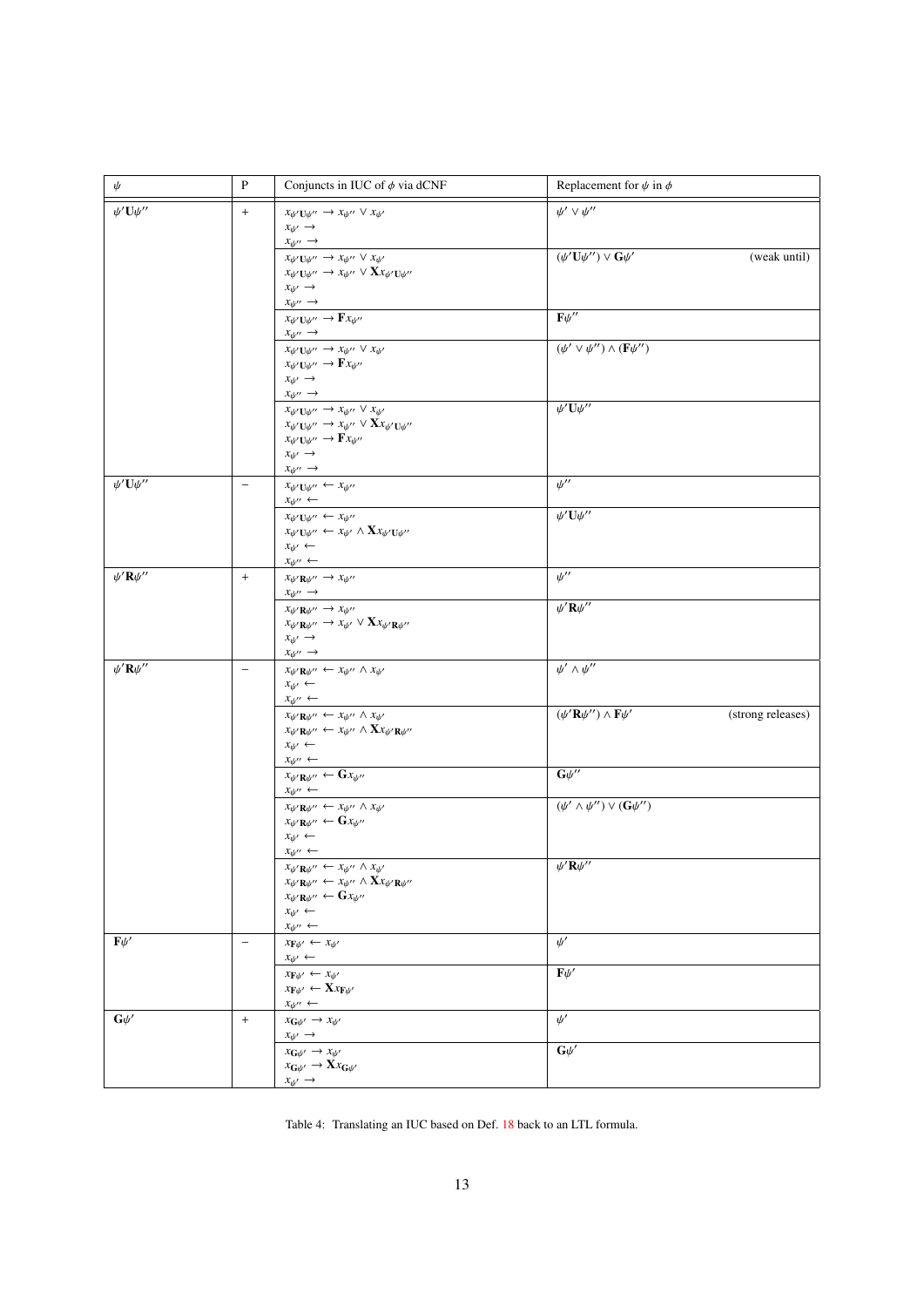<span id="page-13-5"></span>the right-hand side. We therefore restrict the comparison to two later variants [\[FDP01,](#page-37-12) [CRS04\]](#page-36-16) that allow propositions (present time formulas) on the left-hand side of the implications.

While the main contribution of [\[FDP01\]](#page-37-12) is a full completeness result for the temporal resolution method, it also contains a simpler future time variant of SNF. It handles formulas not in NNF and uses a weak U operator instead of R. [\[FDP01\]](#page-37-12) further refines Def. [18](#page-10-1) in two ways. First, it applies temporal unfolding twice to U, weak U, and G formulas. This allows to distinguish failure of unfolding in the first, second, or some later step relative to the time when a formula is supposed to hold. Second, in some cases it has separate conjuncts for the absolute first and for later time steps. In the example  $(pU(q \wedge r)) \wedge ((\neg q) \wedge \mathbf{X} \mathbf{G} \neg r)$  this allows to see that from the eventuality  $q \wedge r$  the first operand is only needed in the absolute first time step, while the second operand leads to a contradiction in the second and later time steps. A minor difference is that atomic propositions are not defined using separate fresh propositions but remain unchanged at their place of occurrence.

<span id="page-13-2"></span><span id="page-13-1"></span>[\[CRS04\]](#page-36-16) uses a less constrained version of [\[FDP01\]](#page-37-12): right-hand sides of implications and bodies of X and F operators may now contain positive Boolean combinations of literals. This makes both above mentioned refinements of Def. [18](#page-10-1) unnecessary. It uses R rather than weak U operators. The resulting normal form differs from Def. [17](#page-9-1) in 4 respects: 1. It works on NNF. 2. Positive Boolean combinations are not split into several conjuncts. 3. Fresh propositions are introduced for  $U$ ,  $R$ , and  $G$  formulas representing truth in the next rather than in the current time step. Because of that, temporal unfolding is performed at the place of occurrence of the respective U, R, or G formula. 4. As in [\[FDP01\]](#page-37-12) atomic propositions remain unchanged at their place of occurrence. The combination of [2](#page-13-1) and [4](#page-13-2) leads to this variant of SNF yielding less information than Def. [17](#page-9-1) in the following example: ( $\mathbf{F}(p \wedge q)$ )  $\wedge$  G $\neg p$ . An IUC resulting from this variant of SNF will contain the conjunct  $x \to \mathbf{F}(p \land q)$ , not making it clear that *q* is irrelevant for unsatisfiability. On the other hand, unsatisfiability due to failure of temporal unfolding at the first time point only can in some cases be distinguished from that at the first and/or or later time points, thus yielding more information than Def. [17;](#page-9-1)  $(Gp) \wedge \neg p$  is an example for that.

# <span id="page-13-0"></span>6. Unsatisfiable Cores via Bounded Model Checking

# *6.1. Intuition and Example*

By encoding the existence of counterexamples of bounded length into a set of CNF clauses, SAT-based Bounded Model Checking (BMC) (e.g., [\[BCCZ99,](#page-35-4) [BCC](#page-35-6)+99, [BCRZ99\]](#page-35-7)) reduces model checking of LTL to SAT. Utilizing performance increases in SAT solving technology (for an overview see, e.g., [\[KS08\]](#page-37-16)) SAT-based methods have become an established standard that complement BDD-based methods in verification; a survey on SAT-based verification methods is available in [\[PBG05\]](#page-38-16). Details and references on BMC can be found, e.g., in [\[BHJ](#page-36-17)+06].

<span id="page-13-3"></span>To prove correctness of properties (rather than existence of a counterexample) BMC needs to determine when to stop searching for longer and longer counterexamples. The original works (e.g., [\[BCCZ99\]](#page-35-4)) imposed an upper bound derived from the graph structure of the model (see also [\[CKOS05\]](#page-36-18)). A more refined method (e.g., [\[SSS00\]](#page-38-17)) takes a two-step approach: For the current bound on the length of counterexamples *k*, check whether there exists a path that 1. could possibly be extended to form a counterexample to the property and 2. contains no redundant part. If either of the two checks fails and no counterexample of length ≤ *k* has been found, then declare correctness of the property. As there are only finitely many states, step [2](#page-13-3) guarantees termination. Often, bounds are tightened using some form of induction [\[SSS00\]](#page-38-17). For a discussion of other methods to prove properties in BMC see, e.g., [\[BHJ](#page-36-17)+06].

By assuming a universal model, BMC provides a way to determine LTL satisfiability (used, e.g., in [\[CRST07\]](#page-36-11)) and so is a natural choice to investigate notions of UCs. Note that in BMC, as soon as properties are not just simple invariants of the form G*p*, already the first part of the above check for termination might fail. That observation yields an incomplete method to determine LTL satisfiability. We first sketch the method and then the UCs that can be extracted.

The method essentially employs Def. [18](#page-10-1) to generate a SAT problem in CNF as follows: 1. Pick some bound *k*. [5](#page-13-4) 2. To obtain the set of variables, instantiate the members of *X* for each time step  $0 \le i \le k+1$  and of *AP* for  $0 \le i \le k$ .

<span id="page-13-4"></span><sup>&</sup>lt;sup>5</sup>In practice, one typically starts with  $k = 0$  and increases k by 1 until either (un)satisfiability is determined or a resource limit is reached. For references to a discussion on upper bounds see above. In addition, some discussion on the effects of guessing the right/a slightly too large bound can be found in [\[ES03\]](#page-37-17).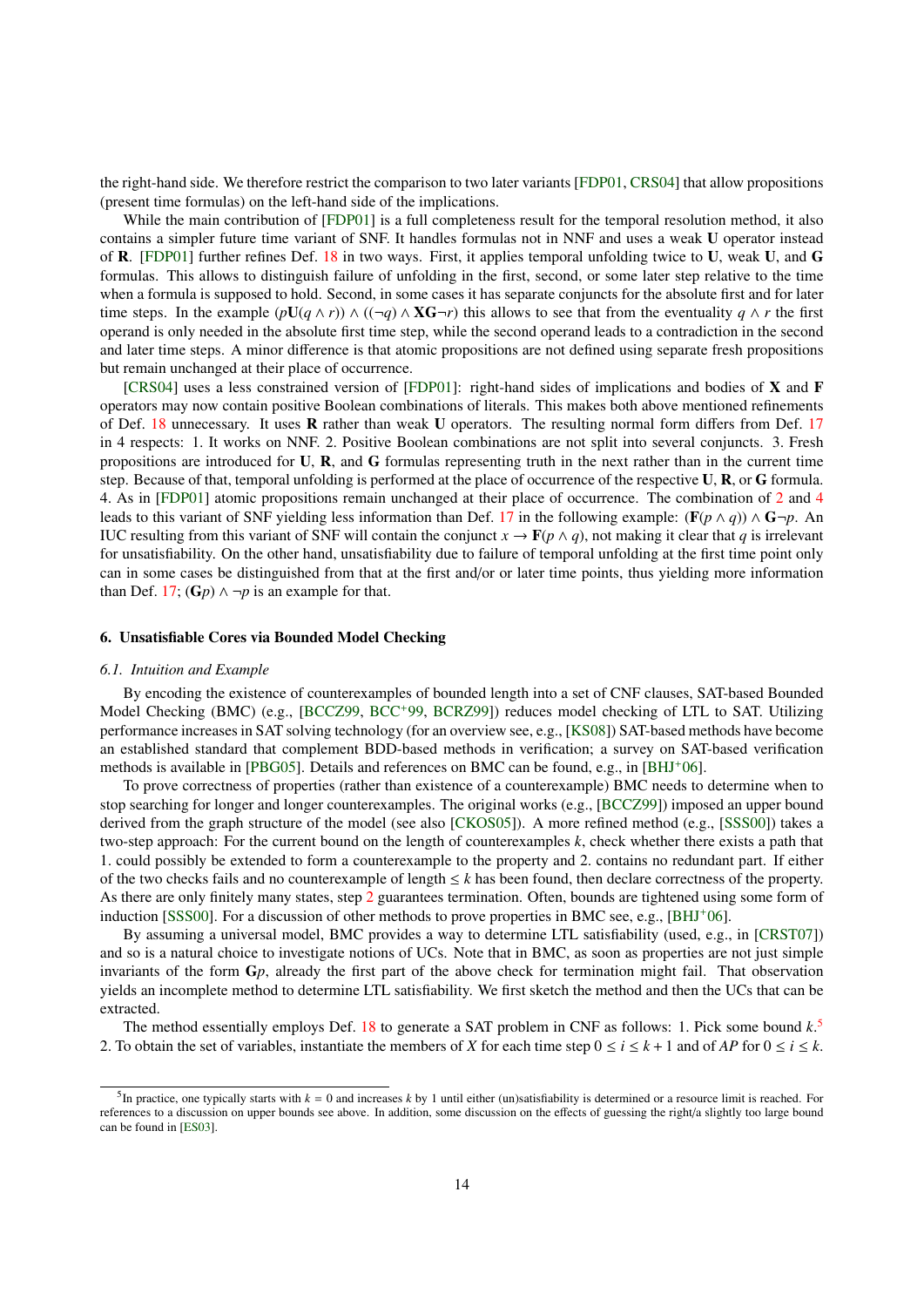<span id="page-14-1"></span>

| $x^0_\phi$                                                            |                                                                                                                                                                                               |                                                                                                         |
|-----------------------------------------------------------------------|-----------------------------------------------------------------------------------------------------------------------------------------------------------------------------------------------|---------------------------------------------------------------------------------------------------------|
| $(x^0_{\phi} \rightarrow x^0_{p \vee xx_p})$                          | $(x^1_\phi \rightarrow x^1_{p \vee \mathbf{XX} p})$                                                                                                                                           | $(x^2_{\phi} \rightarrow x^2_{p \vee \mathbf{X} \mathbf{X} p})$                                         |
|                                                                       | $(x^1_{p\vee \mathbf{X}\mathbf{X}p} \rightarrow x^1_{p,0} \vee x^1_{\mathbf{X}\mathbf{X}p}) \quad (x^2_{p\vee \mathbf{X}\mathbf{X}p} \rightarrow x^2_{p,0} \vee x^2_{\mathbf{X}\mathbf{X}p})$ |                                                                                                         |
| $(x_{p,0}^0 \rightarrow p)$                                           | $(x_{p,0}^1 \to p)$                                                                                                                                                                           | $(x_{n0}^2 \rightarrow p)$                                                                              |
| $(x^0_{\mathbf{XX}p} \rightarrow x^1_{\mathbf{X}p})$                  | $(x^1_{\mathbf{XX}p} \rightarrow x^2_{\mathbf{X}p})$                                                                                                                                          | $(x^2_{\mathbf{X}\mathbf{X}^n} \rightarrow x^3_{\mathbf{X}^n})$                                         |
| $(x_{\mathbf{X}_p}^0 \to x_{p,1}^1)$                                  | $\left  \overline{(x_{\mathbf{X}p}^1 \rightarrow x_{p,1}^2)} \right $                                                                                                                         | $(x_{\mathbf{X}p}^2 \rightarrow x_{n,1}^3)$                                                             |
| $(x_{n-1}^0 \rightarrow p)$                                           | $(x_{n,1}^1 \rightarrow p)$                                                                                                                                                                   | $\left  \overline{(x_{p,1}^2 \rightarrow p)} \right $                                                   |
|                                                                       | $(x^1_{\phi} \rightarrow x^1_{\mathbf{G}(\neg p \wedge q)})$                                                                                                                                  | $(x^2_{\phi} \rightarrow x^2_{\mathbf{G}(\neg p \wedge q)})$                                            |
|                                                                       | $ (x^1_{\mathbf{G}(\neg p \land q)} \to x^2_{\mathbf{G}(\neg p \land q)}) $                                                                                                                   | $(x_{\mathbf{G}(\neg p \land q)}^2 \rightarrow x_{\mathbf{G}(\neg p \land q)}^3)$                       |
| $(x_{\mathbf{G}(\neg p \land q)}^0 \rightarrow x_{\neg p \land q}^0)$ | $(x_{\mathbf{G}(\neg p \land q)}^1 \rightarrow x_{\neg p \land q}^1)$                                                                                                                         | $\left  (x_{\mathbf{G}(\neg p \land q)}^2 \rightarrow x_{\neg p \land q}^2) \right $                    |
| $(x_{\neg p \land q}^0 \rightarrow x_{\neg p}^0)$                     | $(x_{\neg p \wedge q}^1 \rightarrow x_{\neg p}^1)$                                                                                                                                            | $(x_{\neg p \wedge a}^2 \rightarrow x_{\neg p}^2)$                                                      |
| $\overline{(x_{\neg p}^0 \rightarrow \neg x_{p,2}^0)}$                | $(x_{\neg p}^1 \rightarrow \neg x_{n}^1)$                                                                                                                                                     | $(x_{\neg p}^2 \rightarrow \neg x_{p,2}^2)$                                                             |
| $\left  \left( \neg x_{p,2}^{0} \rightarrow \neg p \right) \right $   | $(\neg x^1_{n,2} \rightarrow \neg p)$                                                                                                                                                         | $\left  \sqrt{-x_{p,2}^2 \rightarrow \neg p} \right $                                                   |
| $(x_{\neg p \wedge q}^0 \rightarrow x_q^0)$                           | $(x_{\neg p \land q}^1 \rightarrow x_q^1)$                                                                                                                                                    | $(x_{\neg p \land q}^2 \rightarrow x_q^2)$                                                              |
| $(x_a^0 \rightarrow q)$                                               | $(x_a^1 \rightarrow q)$                                                                                                                                                                       | $(x_a^2 \rightarrow q)$                                                                                 |
| time step $0$                                                         | time step 1                                                                                                                                                                                   | time step 2                                                                                             |
|                                                                       | $\sqrt{(x_{\phi}^0 \rightarrow x_{\mathbf{G}(\neg p \land q)}^0)}$<br>$(x_{\mathbf{G}(\neg p \land q)}^0 \rightarrow x_{\mathbf{G}(\neg p \land q)}^1)$                                       | $\overline{(x_{p\vee \mathbf{X}\mathbf{X}p}^0 \rightarrow x_{p,0}^0 \vee x_{\mathbf{X}\mathbf{X}p}^0)}$ |

<span id="page-14-0"></span>Figure 3: Example of a UC via BMC. The input formula is  $\phi = (p \vee \mathbf{XX}p) \wedge \mathbf{G}(\neg p \wedge q)$ . Clauses that form the SAT IUC are marked blue boxed. A tick in the leftmost column indicates that the corresponding dCNF clause is part of a UC via dCNF.

We indicate the time step by using superscripts. 3. For the set of CNF clauses instantiate each conjunct in *dCNFaux* not containing a **F** or **G** operator once for each  $0 \le i \le k$ . Add the time 0 instance of the root of the dCNF,  $x^0_{\phi}$ , to the set of clauses. 4. Replace each occurrence of  $Xx^i_{\psi}$  with  $x^{i+1}_{\psi}$ . Note that at this point all temporal operators have been<br>removed and we indeed have a CNE Now if for any such k the resulting CNE is unsatisfiable removed and we indeed have a CNF. Now if for any such  $k$  the resulting CNF is unsatisfiable, then so is the original LTL formula. The resulting method is very similar to BMC in [\[HJL05\]](#page-37-18) when checking for termination by using the completeness formula only rather than completeness and simplepath formula together (only presence of the latter can ensure termination).

Assume that for an LTL formula φ the above method yields an unsatisfiable CNF for some *<sup>k</sup>* and that we are provided with a (preferably irreducible) UC of that CNF as a subset of clauses. It is easy to see that we can extract a UC of the granularity of Def. [18](#page-10-1) by considering any dCNF conjunct to be part of the UC iff for any time step the corresponding CNF clause is present in the CNF IUC. Note that the CNF IUC provides potentially finer granularity in the temporal dimension: the CNF IUC contains information about the relevance of parts of the LTL formula to unsatisfiability at each time step. Contrary to the notions of UC in the previous section we currently have no translation back to LTL for this finer level of detail. Once such translation has been obtained it makes sense to define the notion of a core via removal of clauses from the CNF thus giving the notions of a core, an unsatisfiable core, a proper unsatisfiable core, and an irreducible unsatisfiable core via BMC.

As an example consider  $\phi = (p \vee \mathbf{X} \mathbf{X} p) \wedge \mathbf{G}(\neg p \wedge q)$ . The translation into a set of CNF clauses and the CNF IUC are depicted in Fig. [3.](#page-14-0) Extracting a UC at the granularity of Def. [18](#page-10-1) results in a dCNF equivalent to  $(p \vee$ **XX** $p$ ) $\wedge$ **G**( $\neg$  $p \wedge$ 1). The CNF IUC shows that the occurrence of  $\neg p$  is relevant only at time steps 0 and 2.

# *6.2. Formalization*

In the following definition we spell out the translation of  $\phi$  into a CNF for a given bound *k*.

**Definition 19.** Let  $\phi$  be an LTL formula over atomic propositions *AP*, let  $k \in \mathbb{N}$ . For all  $0 \le i \le k+1$  let  $y^i, y'^i, \dots \in Y$  be fresh atomic propositions  $\rightarrow$  perither in *AP* and in *Y*  $\rightarrow$ be fresh atomic propositions not in *AP* and let  $p^i, q^i, \ldots$  be fresh atomic propositions — neither in *AP* nor in *Y* —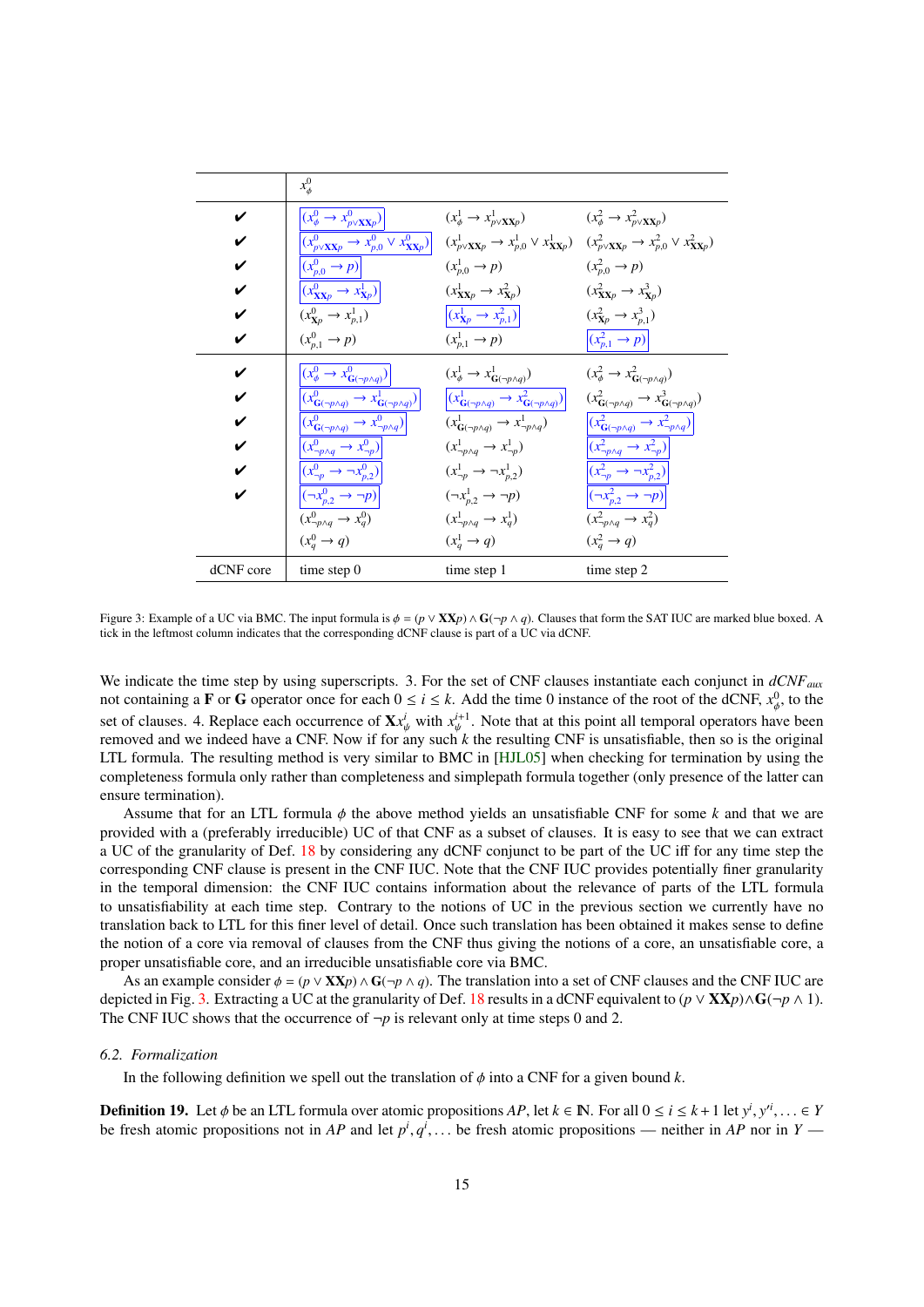| $\psi$                    | Polarity of $\psi$ in $\phi$     | Clauses for each $0 \le i \le k \in CNF$ splittempunf( $\phi$ , k)                                                                                                                 |
|---------------------------|----------------------------------|------------------------------------------------------------------------------------------------------------------------------------------------------------------------------------|
| $b \in \mathbb{B}$        | $^{+}$                           | $(\neg y_{\psi}^{\iota} \vee b)$                                                                                                                                                   |
| $b \in \mathbb{B}$        |                                  | $(y^i_{\psi} \vee \neg b)$                                                                                                                                                         |
| $p \in AP$                | $+$                              | $(\neg y_{\psi}^i \vee p^i)$                                                                                                                                                       |
| $p \in AP$                | $\overbrace{\phantom{12322111}}$ | $(y_{ik}^i \vee \neg p^i)$                                                                                                                                                         |
| $\neg \psi'$              | $+$                              | $(\neg y_{ik}^i \lor \neg y_{ik'}^i)$                                                                                                                                              |
| $\neg\psi'$               |                                  | $(y_{ik}^{i} \vee y_{ik'}^{i})$                                                                                                                                                    |
| $\psi'\wedge\psi''$       | $^{+}$                           | $(\neg y_{\psi}^i \lor y_{\psi'}^i), (\neg y_{\psi}^i \lor y_{\psi''}^i)$                                                                                                          |
| $\psi'\wedge\psi''$       | $\overline{\phantom{0}}$         | $(y^i_{\psi} \vee \neg y^i_{\psi'} \vee \neg y^i_{\psi''})$                                                                                                                        |
| $\psi' \vee \psi''$       | $+$                              | $(\neg y^i_{\psi} \lor y^i_{\psi'} \lor y^i_{\psi''})$                                                                                                                             |
| $\psi' \vee \psi''$       |                                  | $(y_{ik}^i \vee \neg y_{ik'}^i), (y_{ik}^i \vee \neg y_{ik'}^i)$                                                                                                                   |
| ${\bf X}\psi'$            | $+$                              | $(\neg y_{\psi}^{i} \lor y_{\psi'}^{i+1})$                                                                                                                                         |
| ${\bf X}\psi'$            | $\qquad \qquad -$                | $(y_{ik}^i \vee \neg y_{ik'}^{i+1})$                                                                                                                                               |
| $\psi' U \psi''$          | $+$                              | $(\neg y^i_{\psi' \mathbf{U} \psi''} \vee y^i_{\psi''} \vee y^i_{\psi'}), (\neg y^i_{\psi' \mathbf{U} \psi''} \vee y^i_{\psi''} \vee y^{i+1}_{\psi' \mathbf{U} \psi''})$           |
| $\psi' U \psi''$          |                                  | $(y^i_{\psi' \mathbf{U} \psi''} \vee \neg y^i_{\psi''}), (y^i_{\psi' \mathbf{U} \psi''} \vee \neg y^i_{\psi'} \vee \neg y^{i+1}_{\psi' \mathbf{U} \psi''})$                        |
| $\psi' \mathbf{R} \psi''$ | $+$                              | $(\neg y^i_{\psi' \mathbf{R} \psi''} \lor y^i_{\psi''}), (\neg y^i_{\psi' \mathbf{R} \psi''} \lor y^i_{\psi'} \lor y^{i+1}_{\psi' \mathbf{R} \psi''})$                             |
| $\psi' \mathbf{R} \psi''$ | $\overline{\phantom{0}}$         | $(y^i_{\psi' \mathbf{R} \psi''} \vee \neg y^i_{\psi''} \vee \neg y^i_{\psi'}), (y^i_{\psi' \mathbf{R} \psi''} \vee \neg y^i_{\psi''} \vee \neg y^{i+1}_{\psi' \mathbf{R} \psi''})$ |
| ${\bf F} \psi'$           | $+$                              | Ø                                                                                                                                                                                  |
| ${\bf F} \psi'$           |                                  | $(y_{\mathbf{F}\psi'}^i \lor \neg y_{\psi'}^i), (y_{\mathbf{F}\psi'}^i \lor \neg y_{\mathbf{F}\psi'}^{i+1})$                                                                       |
| $G\psi'$                  | $+$                              | $(\neg y_{{\bf G} \psi'}^{i} \vee y_{\psi'}^{i}), (\neg y_{{\bf G} \psi'}^{i} \vee y_{{\bf G} \psi'}^{i+1})$                                                                       |
| $G\psi'$                  |                                  | Ø                                                                                                                                                                                  |

Table 5: Clauses in *CNFsplittempunf* for formula φ and bound *<sup>k</sup>*. The <sup>∅</sup> indicates that no clause is generated.

<span id="page-15-0"></span>denoting the values of  $p, q, \ldots \in AP$  for each time step. *CNFsplittempunf*( $\phi$ , *k*) is a set of clauses, i.e., a CNF, containing  $(y^0_d)$  $\phi$ ) and one or more clauses for each occurrence of a subformula  $\psi$  in  $\phi$  according to Tab. [5.](#page-15-0)

It is easy to see that *CNFsplittempunf*(φ, *<sup>k</sup>*) essentially contains a subset of the conjuncts of a dCNF according to Def. [18](#page-10-1) and enforces each of them only for the time steps from 0 to *k*. Hence, the equisatisfiability of  $dCNFsplittempunf(\phi)$  and  $\phi$  implies:

Fact 20. Let  $\phi$  be an LTL formula over atomic propositions AP. If for some  $k \in \mathbb{N}$  CNFsplittempunf $(\phi, k)$  is unsatis*fiable, then so is* φ*. The converse does not hold.*

Let *CNF'* be an IUC of *CNFsplittempunf*( $\phi$ , *k*). To translate that back to an LTL formula proceed as follows. Let *c*<sup>*i*</sup> denote the instantiation of some conjunct *c* ∈ *dCNFsplittempunf*( $\phi$ ) for time step *i*. 1. Construct a dCNF UC based on Def 18 as follows by setting *dCNF'* such that it contains *c* iff  $c^i$  is part of the on Def. [18](#page-10-1) as follows by setting  $dCNF'_{aux}$  such that it contains *c* iff  $c^i$  is part of the CNF IUC for some  $0 \le i \le k$ : *∀c* ∈ *dCNFsplittempunf*( $\phi$ ). ((∃0 ≤ *i* ≤ *k* . *c*<sup>*i*</sup> ∈ *CNF'*) ⇔ *c* ∈ *dCNF'<sub>aux</sub>*) 2. Translate the resulting dCNF UC to LTL as described in Sect. 5. If for some subformula the corresponding set of conjuncts ca as described in Sect. [5.](#page-4-0) If for some subformula the corresponding set of conjuncts cannot be found in Tab. [4,](#page-12-0) then extend the set of conjuncts in the UC as needed.

Note that a CNF IUC does not guarantee a dCNF IUC. As an example consider  $(G(p \rightarrow (q \land r))) \land$  $((\neg q \land \neg r) \land (\mathbf{X}(\neg q \land \neg r))) \land (p \lor \mathbf{X}p)$ . At the CNF level a UC can use, e.g., *q* in time step 0 and *r* in time step 1 and still be irreducible. Clearly such CNF IUC does not yield a dCNF IUC.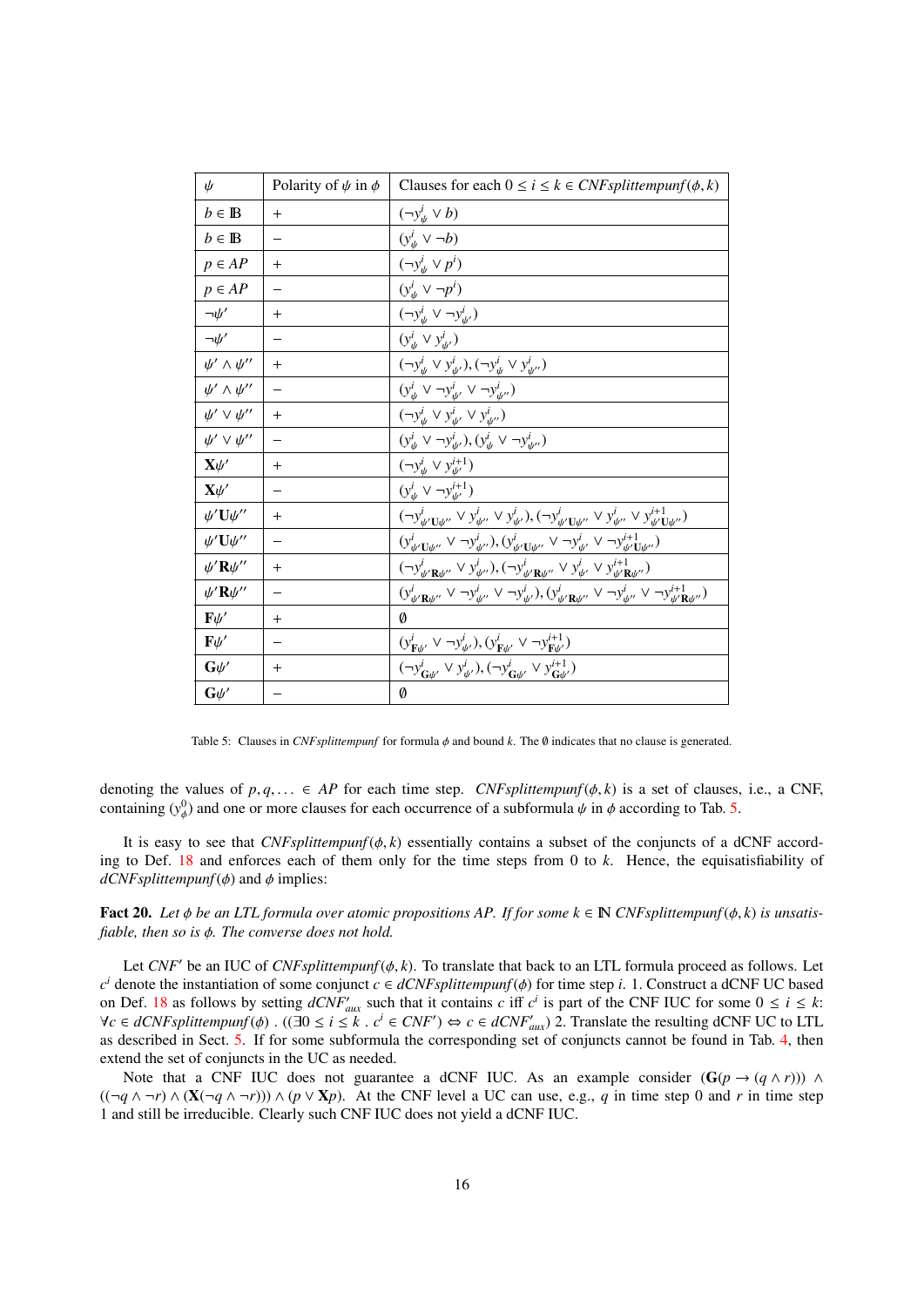# <span id="page-16-1"></span><span id="page-16-0"></span>7. Unsatisfiable Cores via Tableaux

#### *7.1. Intuition and Example*

Tableaux are widely used for temporal logics. Most common methods in BDD-based symbolic model checking (e.g., [\[BCM](#page-35-8)<sup>+</sup>92, [CGH97\]](#page-36-19)) and in explicit state model checking (e.g., [\[GPVW95\]](#page-37-5)) of LTL rely on tableaux. Therefore tableaux seem to be a natural candidate for investigating notions of UCs.

In this section we only consider formulas in NNF. Typically, a tableau construction for LTL establishes (un)satisfiability of some LTL formula  $\phi$  by constructing and analyzing a graph (a tableau) for  $\phi$ . The tableau is constructed such that  $\phi$  is satisfiable iff the tableau contains a path fulfilling certain properties (such a path is called satisfied below). Any such path corresponds to a model of  $\phi$ . In other words, constructing and analyzing a tableau means searching for a model. Nodes in the tableau are characterized by sets of subformulas of  $\phi$  and formulas derived from subformulas of φ. The set of formulas characterizing a node should be free of contradictions at some level of abstraction (e.g., considering all formulas that are literals); contradicting nodes are called closed below and are often dropped from consideration. The set of formulas characterizing a node represents the formulas that hold on any path in the tableau starting at that node (and possibly fulfilling certain additional properties). As a consequence, there is a directed edge from one tableau node to another, if the formulas characterizing the target node imply the obligations that the formulas characterizing the source node leave for the next time step. A node of the tableau is initial if its characterizing set of formulas contains  $\phi$ . For a path in the tableau to be a model of  $\phi$ , the path will normally have to start in an initial node and not infinitely often visit a node that contains a U formula without infinitely often visiting a node that contains the right hand side of the U formula.

We differ from, e.g., [\[GPVW95\]](#page-37-5) in that we retain and continue to expand closed (i.e., contradictory) nodes during tableau construction and only take them into account when searching for satisfied paths in the tableau. We fix some terminology. A node in a tableau is called 1. *initial* if it is a potential start, 2. *closed* if it contains a pair of contradicting literals or the Boolean constant 0, 3. *terminal* if it contains no obligations left for the next time step, and 4. *accepting* (for some U or F formula), if it either contains both the formula and its eventuality or none of the two. A path in the tableau is *initialized* if it starts at an initial node and *fair* if it contains infinitely many occurrences of accepting nodes for each U and F formula. A path is *satisfied* if 1. it is initialized, 2. it contains no closed node, and 3. it is finite and ends in a terminal node, or it is infinite and fair. A tableau is *satisfied* iff it contains a satisfied path. Satisfied paths yield satisfying assignments for the LTL formula for which the tableau is constructed.

Intuitively, closed nodes are what prevents satisfied paths. For an initialized path to a terminal node it is obvious that a closed node on that path is a reason for that path not being satisfied. A similar statement holds for initialized infinite fair paths that contain closed nodes. That leaves initialized infinite unfair paths that do not contain a closed node. Still, also in that case closed nodes hold information w.r.t. non-satisfaction: an unfair path contains at least one occurrence of an U or F formula whose eventuality is not fulfilled. The tableau construction ensures that for each node containing such an occurrence there will also be a branch that attempts to make the eventuality 1 but fails to do so or runs into another contradiction. That implies that the reason for failure of fulfilling eventualities is not to be found on the infinite unfair path, but on its unsuccessful branches. Hence, we focus on closed nodes to extract sufficient information why a formula is unsatisfiable.

The procedure to extract a UC now works as follows. It first chooses a subset of closed nodes that act as a barrier in that at least one of these nodes is in the way of each potentially satisfied path in the tableau. Next it chooses a set of occurrences of contradicting literals and 0 s.t. this set represents a contradiction for each of the selected closed tableau nodes. As these occurrences of subformulas make up the reason for non-satisfaction, they and, transitively, their fathers in the syntax tree of the formula are marked and retained, while all non-marked occurrences of subformulas in the syntax tree are discarded and dangling edges are rerouted to fresh nodes representing 1. A step-by-step description is given in the next subsection.

As an example consider the tableau in Fig. [4](#page-17-0) for  $\phi = \mathbf{X}(((\mathbf{G}(p \land q \land r)) \land (\mathbf{F}(\neg p \land \neg q))) \lor (p \land (\mathbf{X}p) \land \neg p \land \mathbf{X}(\neg p)))$ . Choosing  $\{n_1, n_3\}$  as the subset of closed nodes and the occurrences of *q*,  $\neg q$  in *n*<sub>1</sub> and *p*,  $\neg p$  in *n*<sub>3</sub> leads to  $\mathbf{X}(((\mathbf{G}(1 \wedge q \wedge 1)) \wedge (\mathbf{F}(1 \wedge \neg q))) \vee (p \wedge 1 \wedge \neg p \wedge 1))$  as UC. Choosing *p* and  $\neg p$  also in *n*<sub>1</sub> leads to  ${\bf X}(((G(p \land 1 \land 1)) \land ({\bf F}(p \land \neg 1))) \lor (p \land 1 \land \neg p \land 1))$  and selecting  $n_5$  instead of  $n_3$  leads to two more possibilities with  $X_p$  and  $X\neg p$  rather than p and  $\neg p$  being preserved in the second disjunct.

The latter two possibilities show that it is not sufficient to stop the tableau construction once a closed node has been reached when it is desired that all IUCs of a formula can be extracted from an unsatisfied tableau.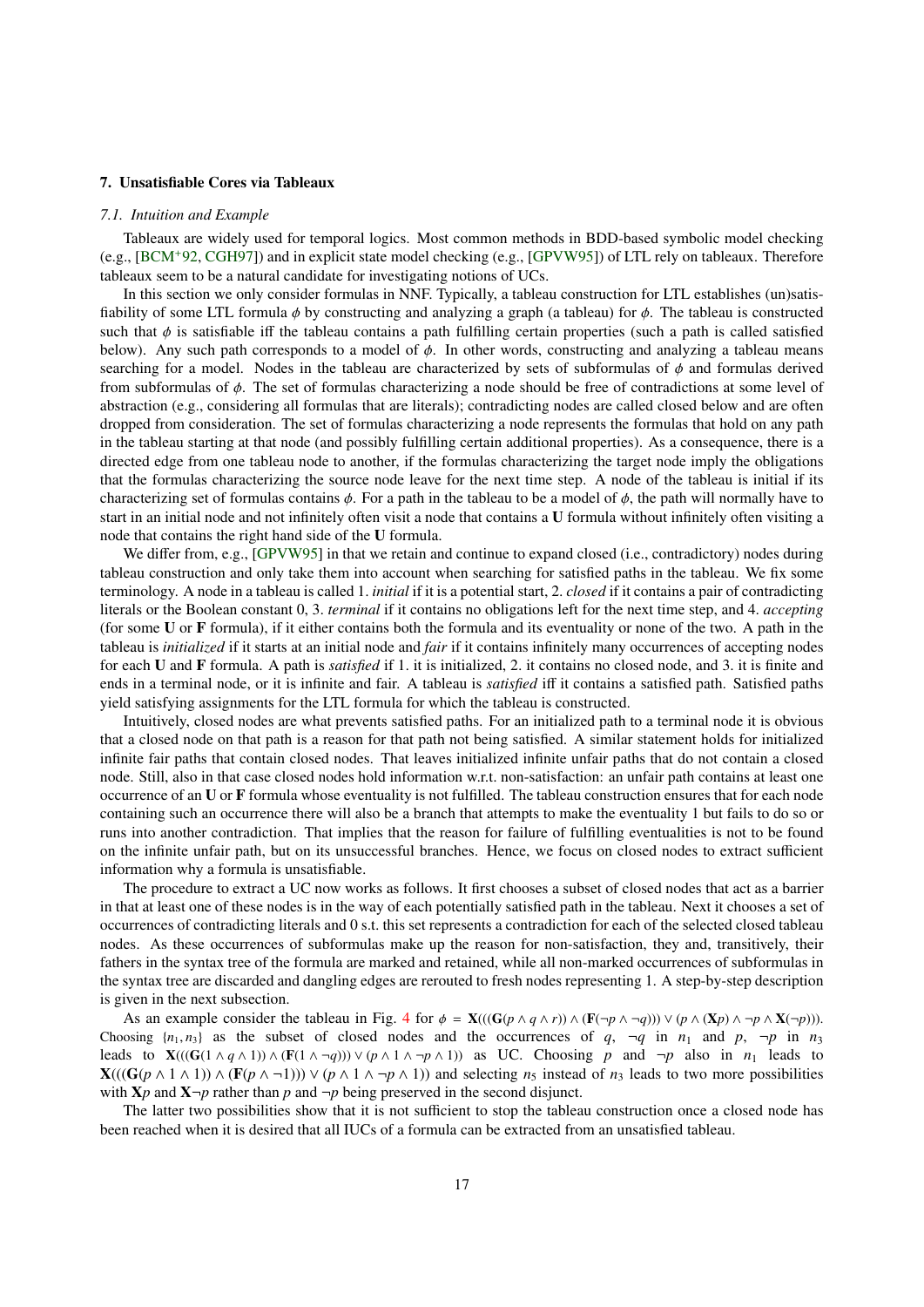<span id="page-17-1"></span>

<span id="page-17-0"></span>Figure 4: Example of an unsatisfied tableau along the lines of [\[GPVW95\]](#page-37-5) but with closed nodes still expanded further. The formula is  $\phi$  =  $\mathbf{X}(((\mathbf{G}(p \wedge q \wedge r)) \wedge (\mathbf{F}(\neg p \wedge \neg q))) \vee (p \wedge (\mathbf{X}p) \wedge \neg p \wedge \mathbf{X}(\neg p)))$ . The initial node  $n_0$  has an incoming arrow, closed nodes  $n_1, n_3, n_5$  are filled red, accepting nodes (all but  $n_2$ ) are drawn with thick double lines, and the terminal node  $n_5$  has no outgoing arrow.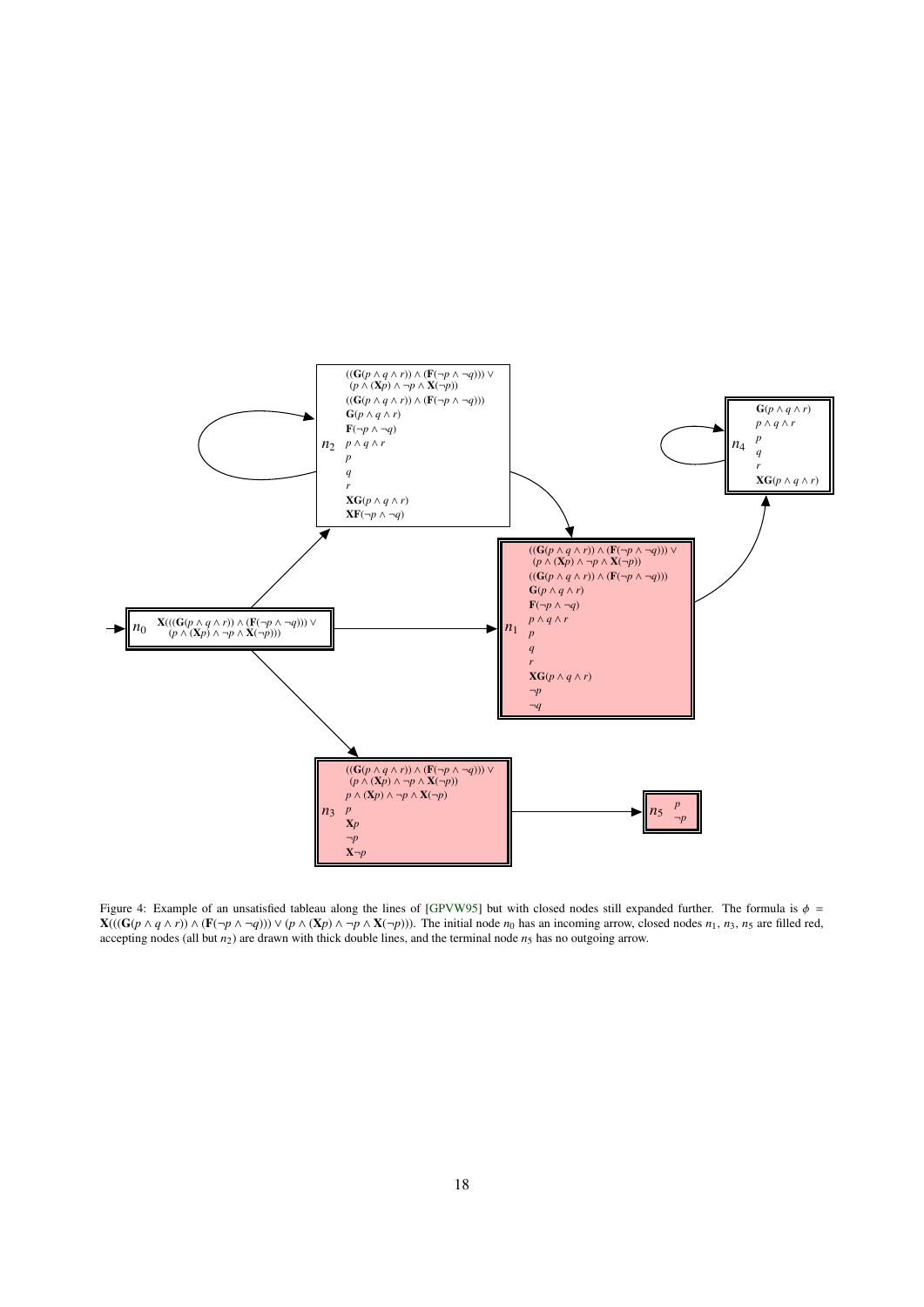<span id="page-18-2"></span>Below we show that the set of UCs that can be extracted in that way is equivalent to the set of UCs obtained by Def. [10.](#page-4-1) However, we conjecture that the procedure can be extended to extract UCs that indicate relevance of subfor-mulas not only at finitely many time steps as in Sect. [6](#page-13-0) but at semilinearly many. Given, e.g.,  $\phi = p \land (G(p \rightarrow XXp))$   $\land$ (F(¬*p* ∧ X¬*p*)), we would like to see that some subformulas are only relevant at every second time step.

#### *7.2. Formalization*

Below we first give our formal definition of a tableau for LTL and then explain differences w.r.t. the standard construction. The exposition is closer to constructions that are not geared towards on-the-fly expansion, e.g., [\[LP85\]](#page-37-19).

<span id="page-18-0"></span>**Definition 21 (Tableau).** Let  $\phi$  be an LTL formula in NNF with syntax tree  $pt_{\phi}$ . A *tableau* for  $\phi$  is a directed graph  $t_{\phi} = (W - F)$  whose nodes W represent sets of formulas expected to hold at a certain time poi  $t_{\phi} = (W_{t_{\phi}}, F_{t_{\phi}})$  whose nodes  $W_{t_{\phi}}$  represent sets of formulas expected to hold at a certain time point and whose edges  $F_{t_{\phi}}$  represent transitions from one time point to the next  $F_{t_{\phi}}$  represent transitions from one time point to the next.

The *closure CL<sub>φ</sub>* of  $\phi$  is the smallest set that contains all nodes in the syntax tree of  $\phi$ ,  $V_{pt_{\phi}}$ , and, for any node  $V$ , whose operator is **URF** or **G** also contains a fresh node  $v' \notin V$ , s.t. *on(v'*) = **X**  $v \in V_{pt_{\phi}}$  whose operator is **U, R, F,** or **G**, also contains a fresh node  $v' \notin V_{pt_{\phi}}$  s.t.  $op(v') = \mathbf{X}$  and *left*( $v'$ ) = *v*. Given a node *v* representing a U, **R**, **F**, or **G** formula, we denote the corresponding fresh node with **X***v*.

Nodes in  $W_{t_{\phi}}$  are subsets of  $CL_{\phi}$ ;  $W_{t_{\phi}}$  contains all nodes  $w$  s.t.  $\forall v \in CL_{\phi}$ 

- 1. if *v* represents a disjunction, then *w* contains *v* iff it contains one of its children:  $op(v) = \vee \Rightarrow (v \in w \Leftrightarrow v)$ *left*(*v*) ∈ *w* ∨ *right*(*v*) ∈ *w*),
- 2. if *v* represents a conjunction, then *w* contains *v* iff it contains both children:  $op(v) = \wedge \Rightarrow (v \in w \Leftrightarrow$  $left(v), right(v) \in w\right)$ ,
- 3. if *v* represents an U formula, then *w* contains *v* iff it contains either the right-hand (eventuality) child or the left-hand child and the node representing the obligation for  $f(v)$  to hold in the next step:  $op(v) = U \Rightarrow (v \in w \Leftrightarrow$ *right*(*v*) ∈ *w* ∨ (*left*(*v*) ∈ *w* ∧ **X***v* ∈ *w*)),
- 4. if *v* represents a R formula, then *w* contains *v* iff it contains both left-hand and right-hand children or the right-hand child and the obligation for  $f(v)$  to hold in the next step:  $op(v) = \mathbf{R} \Rightarrow (v \in w \Leftrightarrow right(v) \in w \wedge p)$  $(left(v) \in w \vee \mathbf{X} v \in w)),$
- 5. if *v* represents a F formula, then *w* contains *v* iff it contains its left-hand (eventuality) child or the obligation for *f*(*v*) to hold in the next step:  $op(v) = \mathbf{F} \Rightarrow (v \in w \Leftrightarrow left(v) \in w \lor \mathbf{X}v \in w)$ , and
- 6. if *v* represents a G formula, then *w* contains *v* iff it contains the left-hand (body) child of *v* and the obligation for  $f(v)$  to hold in the next step:  $op(v) = G \Rightarrow (v \in w \Leftrightarrow left(v), Xv \in w)$ .

A node *w* is 1. *initial* iff it contains the root node  $root(pt_{\phi})$ :  $root(pt_{\phi}) \in w$ , 2. *closed* iff it contains node(s)<br>recenting 0 or a pair of controdicting literals:  $(\exists w \in w, f(w) = 0)$  or  $(\exists w, y' \in w, \exists p \in AP, f(w) = p \land f(y') = -p)$ representing 0 or a pair of contradicting literals:  $(\exists v \in w \cdot f(v) = 0)$  or  $(\exists v, v' \in w \cdot \exists p \in AP \cdot f(v) = p \land f(v') = \neg p)$ ,<br>and 3 *terminal* iff it contains no obligations for the next time step:  $\forall v \in w \cdot (op(v) \neq X) \land (v \neq Xv')$ and 3. *terminal* iff it contains no obligations for the next time step:  $\forall v \in w$ .  $(op(v) \neq \mathbf{X}) \land (v \neq \mathbf{X}v')$ <br>There is an edge  $(w, w')$  in t, iff, for each node  $v \in w$  with either  $q_p(v) = \mathbf{X}$  or  $v = \mathbf{X}v'$  in the

There is an edge  $(w, w')$  in  $t_{\phi}$  iff, for each node  $v \in w$  with either  $op(v) = \mathbf{X}$  or  $v = \mathbf{X}v'$  in the source node  $w$ ,  $v = v'$  is contained in the target node  $w' \colon (w, w') \in E \iff w \in (Op(v) - \mathbf{X} \to v \in w') \land (v - \mathbf{X}v' \to v' \in w$ (resp. v') is contained in the target node w':  $(w, w') \in F_{t_{\phi}} \Leftrightarrow \forall v \in w$ .  $((op(v) = \mathbf{X} \Rightarrow v \in w') \wedge (v = \mathbf{X}v' \Rightarrow v' \in w'))$ .<br>A path  $\pi$  is *initialized* iff it starts in an initial node: root(pt)  $\in \pi[0]$ . An infinite path  $\$ 

A path  $\pi$  is *initialized* iff it starts in an initial node:  $root(pt_{\phi}) \in \pi[0]$ . An infinite path  $\pi$  in  $t_{\phi}$  is *fair* iff each triality that appears on some node on  $\pi$  is eventually fulfilled:  $\forall i \in \mathbb{N}$ ,  $\forall y \in$ eventuality that appears on some node on  $\pi$  is eventually fulfilled:  $\forall i \in \mathbb{N}$ .  $\forall v \in \pi[i]$ .  $((op(v) = \mathbf{U} \land right(v) = v') \lor (op(v) = \mathbf{E} \land left(v) = v')) \rightarrow (\exists i' \geq i \mid v' \in \pi[i'])$  $(op(v) = \mathbf{F} \land left(v) = v') \Rightarrow (\exists i' \ge i \cdot v' \in \pi[i'])$ .<br>A path in t, is satisfied iff 1 it is initialized 2

A path in *<sup>t</sup>*φ is *satisfied* <sup>i</sup>ff 1. it is initialized, 2. it does not contain a closed node, and 3. (a) it is finite and ends in a terminal node or (b) it is infinite and fair.

A tableau is *satisfied* iff it contains a satisfied path, *unsatisfied* otherwise.

<span id="page-18-1"></span>The definition above deviates from standard definitions for LTL tableaux in that nodes are sets of syntax tree nodes (occurrences of subformulas) rather than subformulas. Moreover, it does not require nodes to not contain contradictions but rather delays this check to the detection of satisfied paths. This affects neither arguments of correctness (non-existence versus non-consideration of nodes) nor of termination (finiteness of the number of nodes). Hence: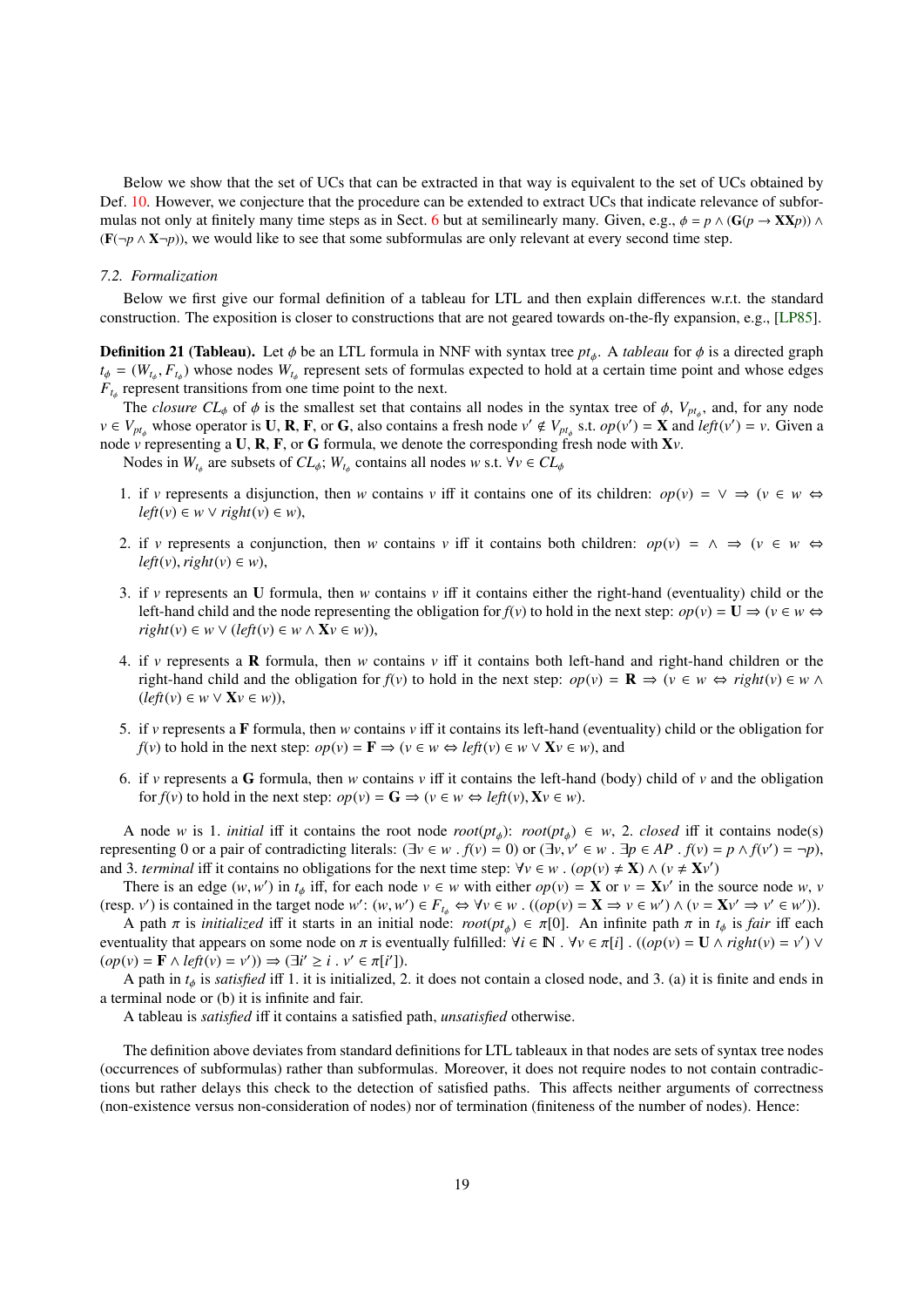Fact 22 ( $\phi$  is Satisfiable iff  $t_{\phi}$  is Satisfied). Let  $\phi$  be an LTL formula in NNF with tableau  $t_{\phi}$ .  $\phi$  is satisfiable iff  $t_{\phi}$  is *satisfied.*

A step-by-step description to extract a UC is given below.

<span id="page-19-3"></span>φ

<span id="page-19-4"></span><span id="page-19-0"></span>**Definition 23 (UC Extracted From Unsatisfied Tableau).** Let  $\phi$  be an unsatisfiable LTL formula in NNF with syntax tree *pt*<sub>φ</sub> and tableau  $t_{\phi}$ . Let  $C_{t_{\phi}}$  be the set of closed nodes in  $t_{\phi}$ . Proceed as follows: 1. Choose a subset  $W \subseteq W_{t_{\phi}}$  of nodes in  $t_{\phi}$  is the *W* contains a set of closed nodes that are suffici of nodes in  $t_{\phi}$  s.t. *W* contains a set of closed nodes that are sufficient to prevent satisfaction of  $t_{\phi}$ ; in other words, even when allowing a satisfied path to contain nodes in  $W_{t_{\phi}} \setminus (W \cap C_{t_{\phi}})$  rather than in  $W_{t_{\phi}} \setminus C_{t_{\phi}}$ , then  $t_{\phi}$  would still be unsatisfied. 2. Choose a subset  $V \subseteq V_{pt_{\phi}}$  of syntax tree nodes of  $pt_{\phi}$  s.t. the intersection of each closed node in *W*<br>with *V* contains syntax tree node(s) representing the Boolean constant 0 or a pair of contr with *V* contains syntax tree node(s) representing the Boolean constant 0 or a pair of contradicting literals. 3. Mark the nodes in  $pt_{\phi}$  that are contained in *V*. 4. Recursively mark the fathers of marked nodes in  $pt_{\phi}$ . 5. Finally remove unmarked nodes from  $pt_{\phi}$  and redirect dangling edges to fresh 1 nodes.

The following theorem states equivalence of the sets of UCs that can be obtained by extraction from an unsatisfied tableau and via syntax tree.

<span id="page-19-5"></span>Theorem 24 (Equivalence of UCs Extracted From Unsatisfied Tableaux and via Syntax Tree). *Let* φ *be an unsatisfiable LTL formula in NNF with syntax tree pt<sub>φ</sub> and tableau t<sub>φ</sub>. A syntax tree pt' can be obtained from t<sub>φ</sub> <i>as a*<br>result of Def 23 iff pt' is a UC of pt, via syntax tree (Def 10) *result of Def.* [23](#page-19-0) *iff pt' is a UC of pt*<sub>*ø</sub> via syntax tree* (*Def.* [10\)](#page-4-1)*.*</sub>

Proof. Lemmas [25](#page-19-1) and [26.](#page-19-2)

<span id="page-19-1"></span>Lemma 25 (Correctness of UC Extraction From Unsatisfied Tableau). *Let* φ *be an unsatisfiable LTL formula in NNF with syntax tree pt<sub>φ</sub> and tableau t<sub>φ</sub>. Let pt<sup>'</sup> be a syntax tree obtained from t<sub>φ</sub> as a result of Def. [23.](#page-19-0) Then pt' is a<br><i>UC* of pt, via syntax tree (Def. 10) *UC of pt*<sub> $\phi$ </sub> via syntax tree (Def. [10\)](#page-4-1). φ

Proof. (Sketch.) We have to show that Def. [10](#page-4-1) holds, i.e., pt' is a core (Def. [9\)](#page-4-2) and it represents an unsatisfiable formula.

It is easy to see that the procedure outlined in Def. [23](#page-19-0) selects a non-empty set of nodes in  $pt_{\phi}$  and marks all of these nodes as well as all nodes on the way between any one of them and the root. It then removes subtrees rooted at unmarked nodes (including all children, also being unmarked by construction) and replaces them with 1. With  $\phi$ being in NNF this establishes Def. [9.](#page-4-2)

In order to show that the formula represented by  $pt'$  is unsatisfiable, we consider a variant of  $pt'$  that is obtained as follows. Rather than replacing unmarked subtrees with 1 we only replace unmarked leafs with 1. Let the resulting syntax tree be *pt*<sup>*''*</sup> with associated formula  $\phi''$ .  $pt_{\phi}$  and  $pt''$  are isomorphic up to the labeling of leaf nodes. By Def. [21,](#page-18-0) their tableaux are isomorphic st two isomorphic tableau nodes are sets of isomorphic s their tableaux are isomorphic s.t. two isomorphic tableau nodes are sets of isomorphic syntax tree nodes.

We can now state the following. 1. A node in  $t_{\phi}$  is initial (resp. terminal) iff the isomorphic node in  $t_{\phi}$  is initial potential. (resp. terminal). 2. For any syntax tree node representing a formula of the form  $\psi'U\psi$  or  $\mathbf{F}\psi$ , a tableau node *w* in  $t_{\psi}$ <br>contains the syntax tree node *y* representing  $\psi$  iff the tableau node isomorphic to contains the syntax tree node *v* representing  $\psi$  iff the tableau node isomorphic to  $w$  in  $t_{\phi}$  contains the syntax tree node isomorphic to *v*. 3. If a node in  $t_{\phi}$  is isomorphic to a node in  $W \cap C_{t_{\phi}}$ , then it is closed.<br>Now it's goat to see that the is upsatisfied and hance the isomorphic had the simulation of the simulation of the simu

Now it's easy to see that  $t_{\phi}$  is unsatisfied and, hence,  $\phi''$  is unsatisfiable. As  $\phi''$  simplifies to  $\phi'$ , so is the latter.

<span id="page-19-2"></span>Lemma 26 (Completeness of UC Extraction From Unsatisfied Tableau). *Let* φ *be an unsatisfiable LTL formula in NNF with syntax tree pt<sub>φ</sub> and tableau t<sub>φ</sub>. Let pt' be a UC of pt<sub>φ</sub> via syntax tree (Def. [10\)](#page-4-1). Then pt' can be obtained*<br>from t, as a result of Def. 23 *from t*φ *as a result of Def. [23.](#page-19-0)*

Proof. (Sketch.) First assume *pt'* is an IUC of  $pt_{\phi}$  by Def. [10.](#page-4-1) Extend  $pt'$  s.t. it is isomorphic to  $pt_{\phi}$  as in the proof of I amma 25 and name the result  $pt''$ . By correctness of the tableau method (East 22) the t Lemma [25](#page-19-1) and name the result *pt*". By correctness of the tableau method (Fact [22\)](#page-18-1) the tableau for  $f(pt'')$  is unsatisfied. When applying the core extraction method in Def. [23](#page-19-0) to the tableau for  $f(pt'')$  it is both possible and sufficient to mark all leaf nodes of  $pt'$  in the tableau for  $f(pt'')$  in steps [1](#page-19-3) and [2](#page-19-4) of Def. [23](#page-19-0) and, hence, obtain  $pt''$  as a UC. By a similar argument as in the proof of Lemma [25](#page-19-1) the same core can be extracted from *<sup>t</sup>*φ.

Now let  $pt'$  be not irreducible, and let  $pt''$  be an IUC of  $pt'$ . By the previous argument  $pt''$  can be extracted as a UC from  $pt_{\phi}$ . Note that the tableau construction for  $\phi$  in Def. [21](#page-18-0) is such that every syntax tree node of  $pt_{\phi}$  will appear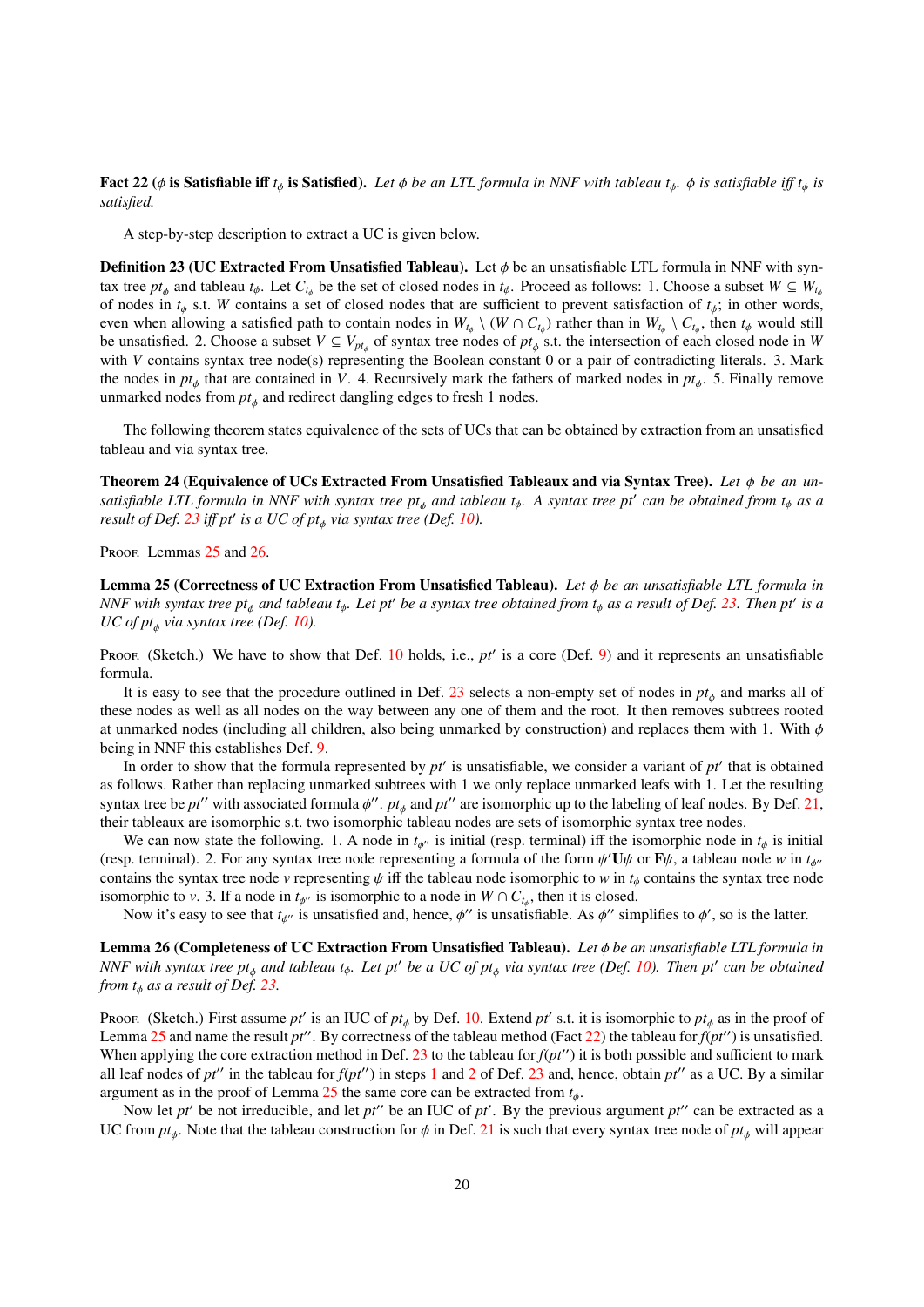<span id="page-20-2"></span>as syntax tree node in some tableau node of  $t<sub>φ</sub>$ . Furthermore, the core extraction according to Def. [23](#page-19-0) allows to mark any node *v* appearing in some tableau node and, hence, add any syntax tree node *v* and the corresponding path from the root of the syntax tree  $pt_{\phi}$  to *v* to the core. Hence,  $pt''$  can be extracted as a UC from the tableau  $t_{\phi}$ .

*Marking More Than* 0 *and Contradicting Literals.* The proof of Thm. [24](#page-19-5) makes it clear that, when IUCs are desired, in Def. [23](#page-19-0) it is never necessary to start marking from subformulas other than 0 and contradicting literals in closed nodes.

# <span id="page-20-0"></span>8. Examples

In this section we apply the notions suggested in the previous sections to three examples found in [\[WDMR08,](#page-38-12) [Har05,](#page-37-20) [ala\]](#page-35-9) and [\[RV10,](#page-38-11) [roz\]](#page-38-18).<sup>[6](#page-20-1)</sup> The first two examples fall in the application category. Using the traditional notion of a UC as a subset of a set of conjuncts, we show that the specification of a lift is buggy. We then use the notions introduced in the previous sections to understand impossibility of a different scenario for the corrected lift. The last example is a random formula from a set of benchmark formulas. That formula doesn't admit any simplification by the traditional notion of a UC but can be reduced in size significantly by our notions.

# *8.1. Tracking Down a Problem in a Lift Specification*

Figure  $5$  (a)–(c) shows the example used in this subsection. In Fig.  $5$  (a) we list the example as obtained from [\[ala\]](#page-35-9) with the following modifications. 1. We rewrote the example as a set of conjuncts. We turned biimplications into implications. 2. We removed button 0 from conjuncts 40–42. This corresponds to the original version of the specification in [\[Har05\]](#page-37-20). 3. We added the scenario we are interested in as conjunct 49.

The specification characterizes a lift that serves 3 floors. Presence of the lift at floor *i* is indicated by variable *f i* being 1. The lift is requested to serve floor *i* by pressing button *bi*. The lift and its users take turns in their actions: variable *u* is 1 if it's the users' turn, 0 if it is the turn of the lift. *sb* is essentially a macro that is 1 iff button 1 or button 2 are pressed. *up* observes whether the lift moves up (the value must be 1), down (the value must be 0), or remains at a given floor (the value doesn't change). For explanations of the conjuncts see the comments in Fig. [5](#page-21-0) (a). For a more detailed explanation we refer the reader to Chapter 4.3.2 of [\[Har05\]](#page-37-20).

Clearly, a reasonable lift specification will permit the lift to leave its initial position to serve other floors. This is the first scenario we would like to explore. Surprisingly, it turns out that the specification in Fig.  $5$  (a) is unsatisfiable, i.e., it does not permit the lift to leave floor 0; hence, it should be considered buggy.

Using the traditional notion of a UC as a subset of a set, we obtain 6 out of 49 conjuncts as an irreducible unsatisfiable subset of conjuncts (Fig.  $5$  (b)). The more fine-grained notions suggested in Sect.s  $4-7$  $4-7$  do not lead to further simplification. Inspection of the IUC in Fig. [5](#page-21-0) (b) suggests that the variable *up* is not used consistently. In conjunct 31 *up* records whether the lift has moved between the previous and the current time step. In conjunct 36 it records whether the lift will move between the current and the next time step. Correspondingly modifying conjuncts 36–39 by adding a X operator as suggested in Fig. [5](#page-21-0) (c) makes the specification satisfiable.

# *8.2. Exploring a Possibility in a Lift Specification*

The second example is based on the corrected lift specification, see Fig.  $6$  (a)–(e). This time we explore a different scenario: we would like to know whether the lift ever needs to return to floor 0 after the first time step. We correspondingly replace conjunct 49 with 49' (expressing the fact that it doesn't). The resulting specification is unsatisfiable.

Again, the traditional notion of a UC as a subset of a set of conjuncts reduces the conjuncts to consider from 49 to 6 (Fig. [6](#page-23-0) (b)). This time, however, further reduction is possible. Using the notion of a core via syntax trees, the most complex of the remaining conjuncts can be simplified by removing two literal occurrences and a conjunction operator, and turning an U into a F (Fig.  $6$  (c)). The result of rewriting the simplified specification in Fig.  $6$  (c) into dCNF is shown in Fig. [6](#page-23-0) (d). Computing an IUC via dCNF allows to drop two conjuncts from the dCNF. By inspection it becomes clear that each removal allows the removal of a G operator in Fig. [6](#page-23-0) (c). For the result see Fig. [6](#page-23-0) (e).

<span id="page-20-1"></span> $6W$ e encourage the reader to validate the examples in this section using any LTL satisfiability solver; for a selection see [\[RV10\]](#page-38-11). The examples are available for the NuSMV model checker at [http://www.schuppan.de/viktor/fsen09\\_scp\\_examples/](http://www.schuppan.de/viktor/fsen09_scp_examples/).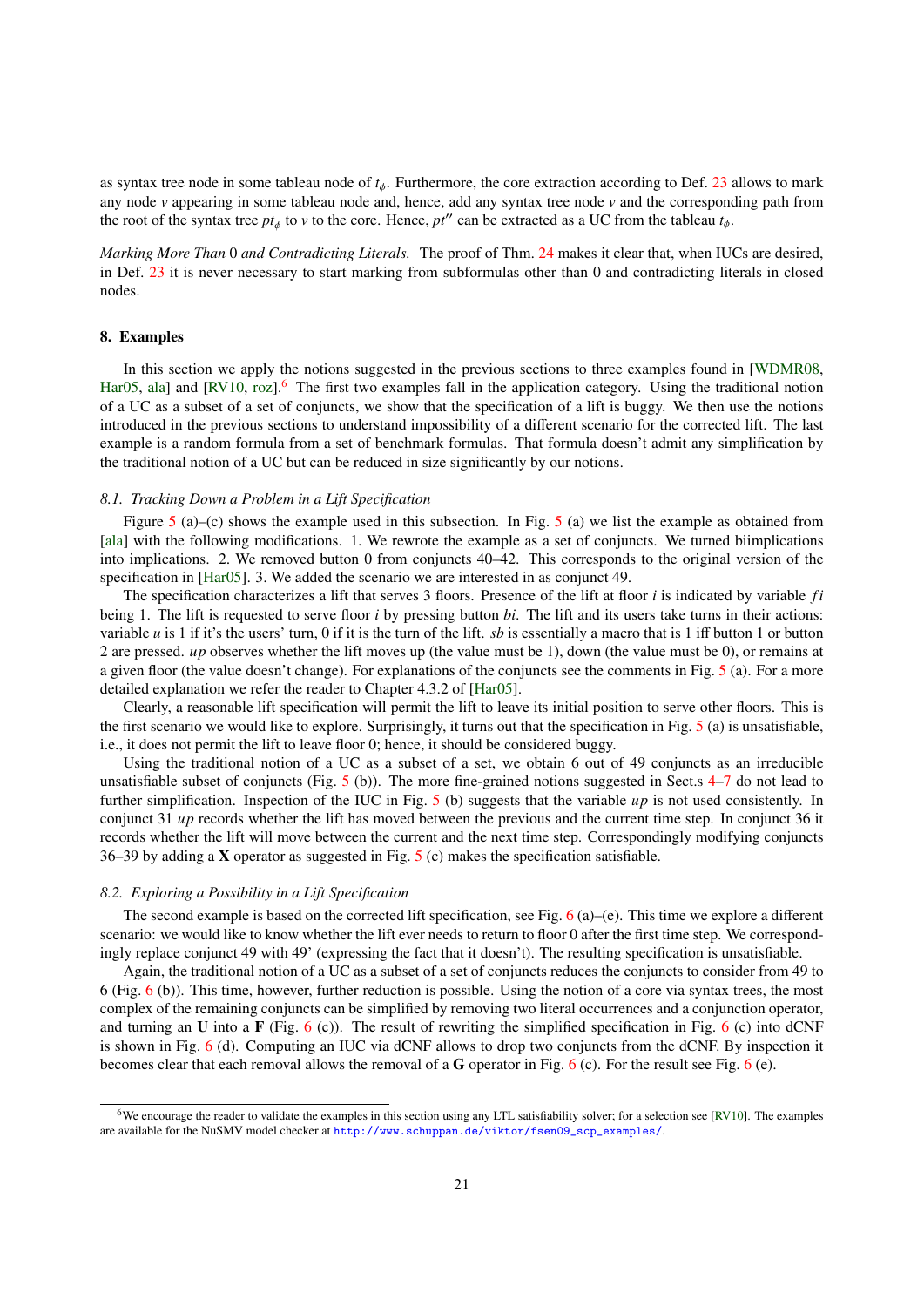<span id="page-21-1"></span>

|     | $\frac{1}{1}$ the lift is only at one floor at a time                      |     | $\frac{1}{2}$ the buttons remain pressed while the corresponding floor has not                            |
|-----|----------------------------------------------------------------------------|-----|-----------------------------------------------------------------------------------------------------------|
| 1.  | $G(f0 \rightarrow \neg f1)$                                                |     | // been reached                                                                                           |
| 2.  | $G(f0 \rightarrow \neg f2)$                                                | 27. | $G((b0 \land \neg f0) \rightarrow Xb0)$                                                                   |
| 3.  | $G(f1 \rightarrow \neg f2)$                                                | 28. | $G((b1 \wedge \neg f1) \rightarrow Xb1)$                                                                  |
|     | // initial values                                                          | 29. | $G((b2 \wedge \neg f2) \rightarrow \mathbf{X}b2)$                                                         |
| 4.  | $\neg u$                                                                   |     | // $up$ is true if the lift moves up, false if it moves down, and                                         |
| 5.  | $f_{0}$                                                                    |     | // unchanged if it doesn't move                                                                           |
| 6.  | $\neg b0$                                                                  | 30. | $G((f0 \wedge (Xf0)) \rightarrow (up \rightarrow Xup))$                                                   |
| 7.  | $\neg h1$                                                                  | 31. | $\mathbf{G}((f0 \wedge (\mathbf{X}f0)) \rightarrow ((\mathbf{X}up) \rightarrow up))$                      |
| 8.  | $\neg b2$                                                                  | 32. | $G((f1 \land (Xf1)) \rightarrow (up \rightarrow Xup))$                                                    |
| 9.  | $\neg up$                                                                  | 33. | $G((f1 \wedge (Xf1)) \rightarrow ((Xup) \rightarrow up))$                                                 |
|     | $\frac{1}{1}$ the lift and the users take turns                            | 34. | $G((f2 \wedge (Xf2)) \rightarrow (up \rightarrow Xup))$                                                   |
| 10. | $G(u \rightarrow \neg Xu)$                                                 | 35. | $G((f2 \wedge (Xf2)) \rightarrow ((Xup) \rightarrow up))$                                                 |
| 11. | $G((\neg Xu) \rightarrow u)$                                               | 36. | $G((f0 \wedge (Xf1)) \rightarrow up)$                                                                     |
|     | $\frac{1}{2}$ when it is the users' turn, then the floor remains unchanged | 37. | $G((f1 \wedge (Xf2)) \rightarrow up)$                                                                     |
| 12. | $G(u \rightarrow (f0 \rightarrow Xf0))$                                    | 38. | $\mathbf{G}((f1 \wedge (\mathbf{X}f0)) \rightarrow \neg up)$                                              |
| 13. | $G(u \rightarrow ((Xf0) \rightarrow f0))$                                  | 39. | $G((f2 \wedge (Xf1)) \rightarrow \neg up)$                                                                |
| 14. | $G(u \rightarrow (f1 \rightarrow Xf1))$                                    |     | // $sb$ is true iff $b1$ or $b2$ are pressed                                                              |
| 15. | $\mathbf{G}(u \to ((\mathbf{X}f1) \to f1))$                                | 40. | $\mathbf{G}(sb \rightarrow (b1 \vee b2))$                                                                 |
| 16. | $G(u \rightarrow (f2 \rightarrow Xf2))$                                    | 41. | $G(b1 \rightarrow sb)$                                                                                    |
| 17. | $G(u \rightarrow ((Xf2) \rightarrow f2))$                                  | 42. | $G(b2 \rightarrow sb)$                                                                                    |
|     | $\frac{1}{2}$ the lift can move at most to one neighboring floor in one    |     | // when it is not used, then the lift parks at floor $0$                                                  |
|     | $\frac{1}{\sqrt{2}}$ step                                                  | 43. | $\mathbf{G}((f0 \wedge \neg sb) \rightarrow (f0\mathbf{U}(sb\mathbf{R}((\mathbf{F}f0) \wedge \neg up))))$ |
| 18. | $\mathbf{G}(f0 \rightarrow \mathbf{X}(f0 \vee f1))$                        | 44. | $\mathbf{G}((f1 \wedge \neg sb) \rightarrow (f1\mathbf{U}(sb\mathbf{R}((\mathbf{F}f0) \wedge \neg up))))$ |
| 19. | $G(f1 \rightarrow X(f0 \vee f1 \vee f2))$                                  | 45. | $G((f2 \wedge \neg sb) \rightarrow (f2U(sbR((Ff0) \wedge \neg up))))$                                     |
| 20. | $G(f2 \rightarrow X(f1 \vee f2))$                                          |     | // each request will eventually be served                                                                 |
|     | // when it is the lift's turn, then the buttons remain unchanged           | 46. | $G(b0 \rightarrow Ff0)$                                                                                   |
| 21. | $G((\neg u) \rightarrow (b0 \rightarrow Xb0))$                             | 47. | $G(b1 \rightarrow Ff1)$                                                                                   |
| 22. | $G((\neg u) \rightarrow ((\mathbf{X}b0) \rightarrow b0))$                  | 48. | $G(b2 \rightarrow Ff2)$                                                                                   |
| 23. | $G((\neg u) \rightarrow (b1 \rightarrow Xb1))$                             |     | // the lift eventually leaves floor $0$                                                                   |
| 24. | $G((\neg u) \rightarrow ((Xb1) \rightarrow b1))$                           | 49. | $F\neg f0$                                                                                                |
| 25. | $G((\neg u) \rightarrow (b2 \rightarrow Xb2))$                             |     |                                                                                                           |
| 26. | $G((\neg u) \rightarrow ((Xb2) \rightarrow b2))$                           |     |                                                                                                           |

(a) Formulas 1–48 represent a lift specification used in [\[WDMR08\]](#page-38-12) (available from [\[ala\]](#page-35-9)). Here we add formula 49 to express the desire to eventually leave floor 0. The specification is given here as a set of conjuncts, i.e., the overall specification is obtained by conjoining formulas 1–49. [\[ala\]](#page-35-9) is closely modeled after the example in [\[Har05\]](#page-37-20) instantiated for 3 floors. Our only changes w.r.t. the version from [\[ala\]](#page-35-9) are 1. writing it as a set of formulas to be conjoined (possibly splitting biimplications), 2. following the original [\[Har05\]](#page-37-20) in 40–42 by leaving out *b*0, and 3. adding 49. Note that changes 1. and 2. do not impact satisfiability of the conjunction of 1–49. The resulting specification turns out to be unsatisfiable (while the conjunction of 1–48 is satisfiable), hence, the lift can not leave floor 0.

|     | f()                                                                | $36^\circ$ . | $\mathbf{G}((f\mathbf{0}\wedge(\mathbf{X}f\mathbf{1}))\rightarrow\mathbf{X}up)$      |
|-----|--------------------------------------------------------------------|--------------|--------------------------------------------------------------------------------------|
| 9.  | $\neg up$                                                          |              | $\mathbf{G}((f1 \wedge (\mathbf{X}f2)) \rightarrow \mathbf{X}up)$                    |
| 18. | $G(f0 \rightarrow X(f0 \vee f1))$                                  | $38^\circ$ . | $\mathbf{G}((f1 \wedge (\mathbf{X}f0)) \rightarrow \mathbf{X} \neg up)$              |
| 31. | $G((f0 \land (Xf0)) \rightarrow ((Xup) \rightarrow up))$           | $39^\circ$ . | $\mathbf{G}((f\mathbf{2}\wedge(\mathbf{X}f\mathbf{1}))\rightarrow\mathbf{X}\neg up)$ |
| 36. | $\mathbf{G}((f \mathbf{0} \wedge (\mathbf{X} f1)) \rightarrow up)$ |              |                                                                                      |
| 49. | $F-f0$                                                             |              |                                                                                      |

(b) An IUC of the conjunction of 1–49 as an irreducible subset of the conjuncts 1–49. In other words, the conjunction of {5, <sup>9</sup>, <sup>18</sup>, <sup>31</sup>, <sup>36</sup>, <sup>49</sup>} is unsatisfiable and the conjunction of any proper subset of {5, <sup>9</sup>, <sup>18</sup>, <sup>31</sup>, <sup>36</sup>, <sup>49</sup>} is satisfiable. Applying any of the more fine-grained definitions proposed in Sect.s [4](#page-3-0)[–7](#page-16-0) does not provide additional information.

<span id="page-21-0"></span>(c) One way to fix unsatisfiability of the specification (and the one we are following here) is by setting the the right hand sides of the implications in 36–39 to  $X(\neg)up$  (i.e., *up* observes the movement of the lift between the previous and the current time step).

Figure 5: Example of using IUCs to track down a problem. Here the notion of a UC as a subset of a set of conjuncts is sufficient.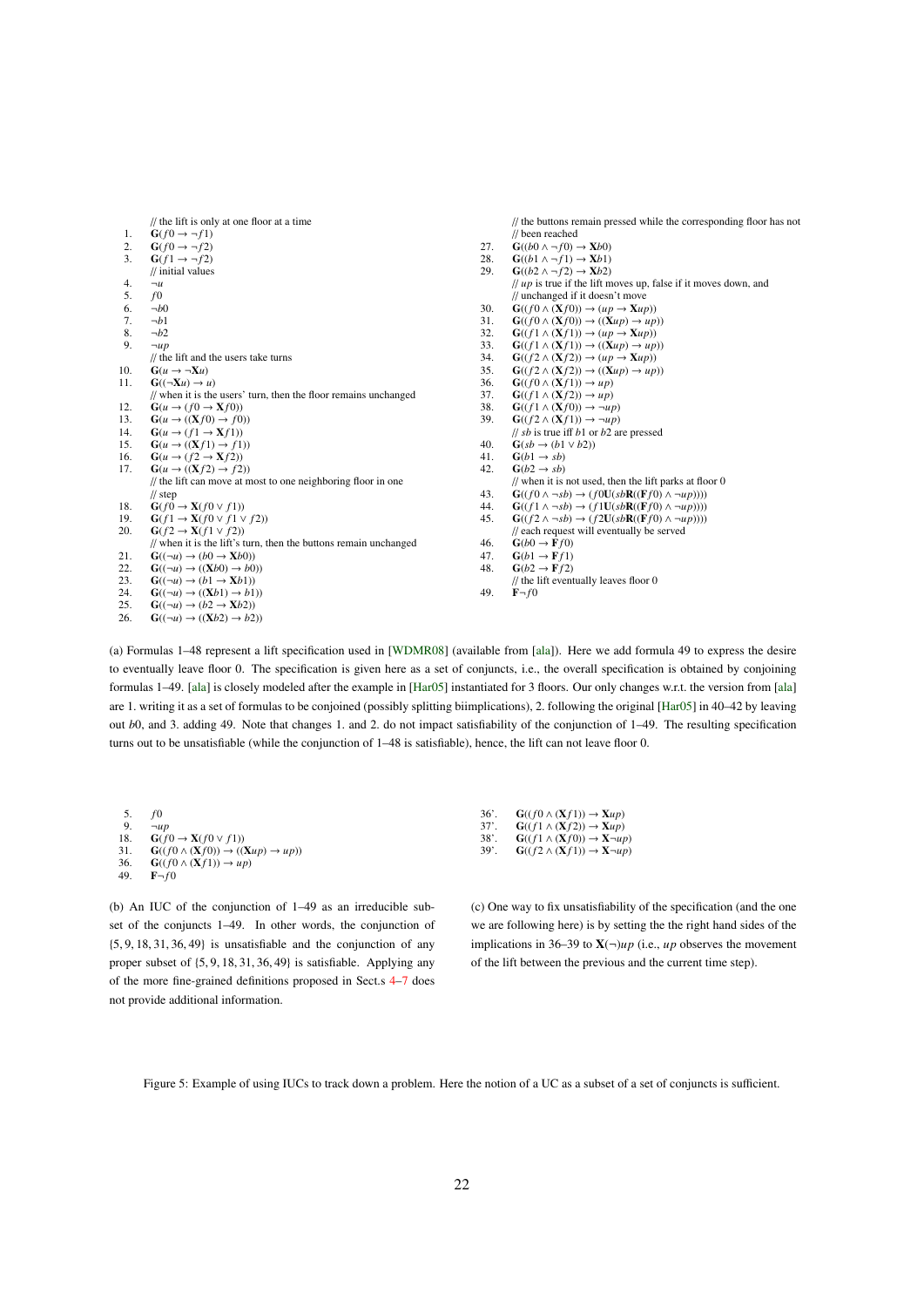<span id="page-22-1"></span>Now it is easy to see unsatisfiability. Conjuncts 5, 7, 8, and 40' imply that *sb* is 0 at time step 0. Hence, the left hand side of the implication in 43" is 1 at time step 0. However, *sb* is 0 at time step 0 and, because of 49', *f* 0 is false after time step 0. Hence, the right hand side of the implication in 43" can not be fulfilled.

# *8.3. A Random Formula*

The third example (see Fig. [7\)](#page-24-0) is a slightly simplified instance<sup>[7](#page-22-0)</sup> of the random formulas benchmark set used in [\[RV10\]](#page-38-11) (available from [\[roz\]](#page-38-18)). This set of formulas was generated using the method described in [\[DGV99\]](#page-36-20). To obtain the formula in Fig. [7](#page-24-0) (a) we removed double negations.

Here no (simple) rewriting into a set of conjuncts or even a formula with a sizeable Boolean component at the top is possible. Hence, the traditional notion of a UC as a subset of a set of conjuncts does not apply. By using the notion of a UC via syntax tree we obtain a formula with 35 rather than 112 nodes in its syntax tree (Fig. [7](#page-24-0) (a)). Further simplification (using only the identities  $1 \wedge \psi = \psi$ ,  $0 \vee \psi = \psi$ ,  $0 \vee \psi = \psi$ ) results in a formula with only 17 nodes left (Fig. [7](#page-24-0) (b)). Rewriting the formula in Fig. [7](#page-24-0) (b) into dCNF and computing the corresponding IUC shows that *a*U*b* can be replaced with a weak U without losing unsatisfiability (Fig.  $7$  (c)). Finally, annotating the clauses in the dCNF with information about the time steps in which they are relevant as suggested in Sect. [6](#page-13-0) provides further insight (Fig.  $7$  (c)): no clause is relevant after the second time step and only two clauses are relevant at more than one time step.

Unsatisfiability of the formula in Fig.  $7$  (b) can now be understood as follows. To make the formula 1 both sides of the outermost disjunction need to be 0 (conjuncts 1, 15, 16, 17 in Fig. [7](#page-24-0) (c)). The right hand side disjunct implies *a* and *b* being 0 at time step 1 (conjuncts 12–14). Note that this makes  $\neg(aUb)$  1 at time step 1 (conjuncts 6, 9). Hence, both sides of the outermost U formula need to be 0 at time step 0 (conjuncts 10, 11). That implies *b* being 1 at time step 0 (conjuncts 9, 7). On the other hand, making the left hand side of the U 0 requires *b* to be 0 at time step 0 (conjuncts 2–5).

#### *8.4. Discussion*

The first lift example shows that specifications may contain bugs and that UCs can help to track down the problem. In this example the traditional notion of a UC as a subset of a set of conjuncts turns out to be sufficient for understanding the problem and ultimately coming up with a fix. The traditional notion of a UC reduces the specification from 49 to 6 conjuncts.

In the second lift example the traditional notion again reduces the specification from 49 to 6 conjuncts. However, this time the notions via syntax trees and via dCNF yield more fine-grained information that leads to the additional removal of 2 literal occurrences, 3 operators, and simplification of another operator.

Note that for the purpose of this section we rewrote the lift specification as a set of conjuncts to make the traditional notion applicable as much as possible. This is not possible for the random example; the traditional notion provides no help in simplifying the formula. In contrast, the notion via syntax tree reduces the syntax tree of the formula from 112 to 35 nodes. Further simplification leads to a formula with a syntax tree of size 17. Applying the notion via dCNF indicates that a strong U can be exchanged for a weak one. Finally, along the lines of Sect. [6](#page-13-0) we can conclude that no conjunct is relevant after the second time step and only two conjuncts are relevant at both the first and the second time steps.

The examples show that it is essential to reduce the formula size to understand why a particular formula is unsatisfiable. While there are diminishing returns of the more fine-grained notions of a UC, the more fine-grained notions did prove helpful in providing additional information useful for further simplification. We note that, while it is somewhat hard to find realistic specifications in LTL available for research (not speaking of unsatisfiable ones), none of the examples in this section was crafted by us (we did add the specific scenarios to be explored in the lift examples). Finally, we make two remarks w.r.t. the fact that the random example is the most complex one. First, we expect that specifications become more complex. Second, random examples are used frequently to debug solvers and investigating unexpected results typically accounts for a non-negligible amount of the time spent.

<span id="page-22-0"></span> $7$ To be precise, it is based on the sixth formula in P0.7N4L100.form.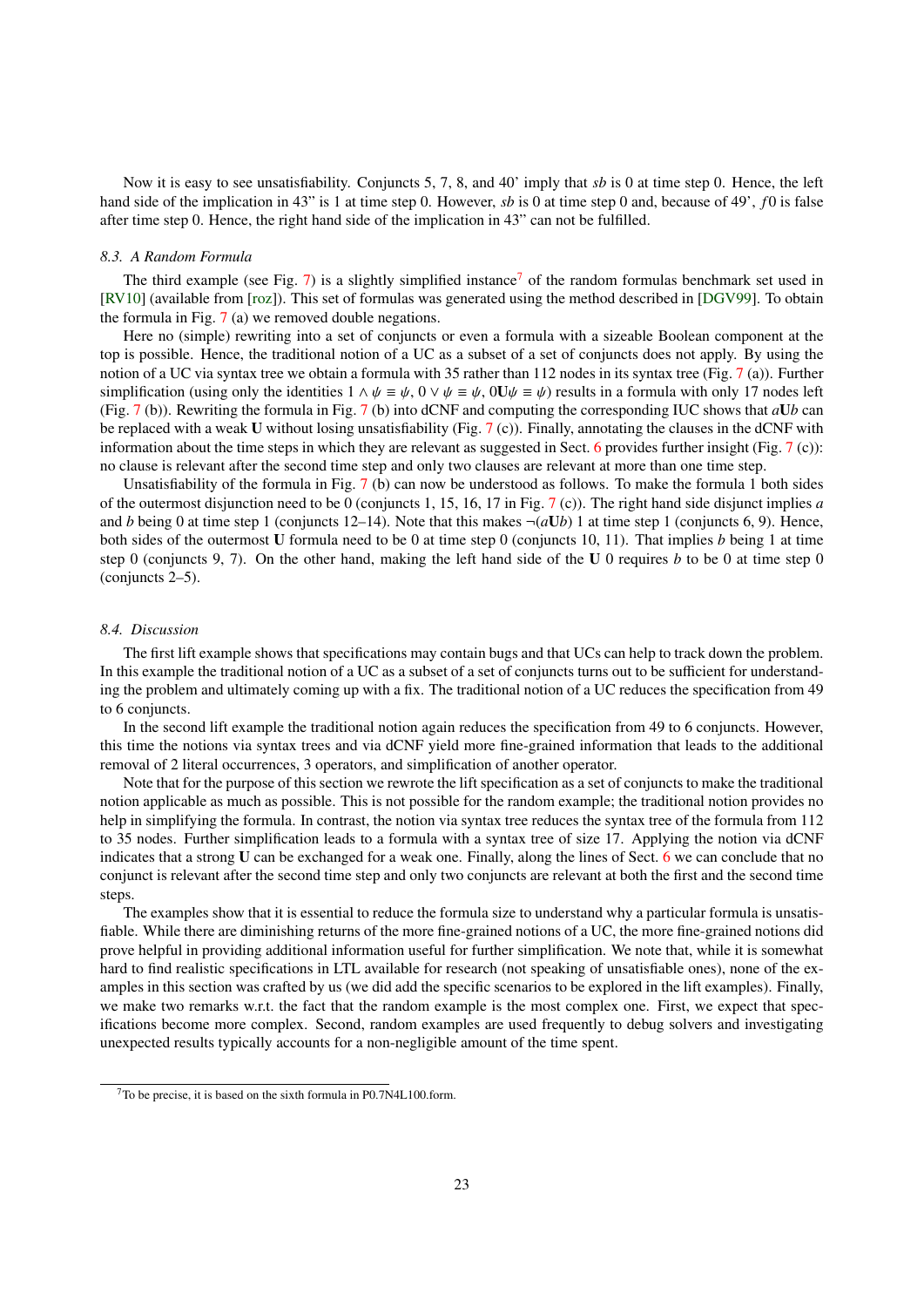|     | $\frac{1}{2}$ the lift is only at one floor at a time                      |              | // the buttons remain pressed while the corresponding floor has no    |
|-----|----------------------------------------------------------------------------|--------------|-----------------------------------------------------------------------|
| 1.  | $G(f0 \rightarrow \neg f1)$                                                |              | // been reached                                                       |
| 2.  | $G(f0 \rightarrow \neg f2)$                                                | 27.          | $G((b0 \land \neg f0) \rightarrow Xb0)$                               |
| 3.  | $G(f1 \rightarrow \neg f2)$                                                | 28.          | $G((b1 \land \neg f1) \rightarrow Xb1)$                               |
|     | // initial values                                                          | 29.          | $G((b2 \wedge \neg f2) \rightarrow \mathbf{X}b2)$                     |
| 4.  | $\neg u$                                                                   |              | // $up$ is true if the lift moves up, false if it moves down, and     |
| 5.  | f0                                                                         |              | // unchanged if it doesn't move                                       |
| 6.  | $\neg b0$                                                                  | 30.          | $G((f0 \land (Xf0)) \rightarrow (up \rightarrow Xup))$                |
| 7.  | $\neg h1$                                                                  | 31.          | $G((f0 \land (Xf0)) \rightarrow ((Xup) \rightarrow up))$              |
| 8.  | $-h2$                                                                      | 32.          | $G((f1 \wedge (Xf1)) \rightarrow (up \rightarrow Xup))$               |
| 9.  | $\neg up$                                                                  | 33.          | $G((f1 \land (Xf1)) \rightarrow ((Xup) \rightarrow up))$              |
|     | // the lift and the users take turns                                       | 34.          | $G((f2 \wedge (Xf2)) \rightarrow (up \rightarrow Xup))$               |
| 10. | $G(u \rightarrow \neg Xu)$                                                 | 35.          | $G((f2 \land (Xf2)) \rightarrow ((Xup) \rightarrow up))$              |
| 11. | $G((\neg Xu) \rightarrow u)$                                               | 36'.         | $G((f0 \wedge (Xf1)) \rightarrow Xup)$                                |
|     | $\frac{1}{2}$ when it is the users' turn, then the floor remains unchanged | 37'.         | $G((f1 \wedge (Xf2)) \rightarrow Xup)$                                |
| 12. | $G(u \rightarrow (f0 \rightarrow Xf0))$                                    | $38^\circ$ . | $G((f1 \wedge (Xf0)) \rightarrow X \neg up)$                          |
| 13. | $G(u \rightarrow ((Xf0) \rightarrow f0))$                                  | 39'.         | $G((f2 \wedge (Xf1)) \rightarrow X \neg up)$                          |
| 14. | $G(u \rightarrow (f1 \rightarrow Xf1))$                                    |              | // $sb$ is true iff $b1$ or $b2$ are pressed                          |
| 15. | $G(u \rightarrow ((Xf1) \rightarrow f1))$                                  | 40.          | $G(sb \rightarrow (b1 \vee b2))$                                      |
| 16. | $G(u \rightarrow (f2 \rightarrow Xf2))$                                    | 41.          | $G(b1 \rightarrow sb)$                                                |
| 17. | $G(u \rightarrow ((Xf2) \rightarrow f2))$                                  | 42.          | $G(b2 \rightarrow sb)$                                                |
|     | $\frac{1}{2}$ the lift can move at most to one neighboring floor in one    |              | $\frac{1}{2}$ when it is not used, then the lift parks at floor 0     |
|     | $\frac{1}{3}$ step                                                         | 43.          | $G((f0 \wedge \neg sb) \rightarrow (f0U(sbR((Ff0) \wedge \neg up))))$ |
| 18. | $G(f0 \rightarrow X(f0 \vee f1))$                                          | 44.          | $G((f1 \wedge \neg sb) \rightarrow (f1U(sbR((Ff0) \wedge \neg up))))$ |
| 19. | $G(f1 \rightarrow X(f0 \vee f1 \vee f2))$                                  | 45.          | $G((f2 \wedge \neg sb) \rightarrow (f2U(sbR((Ff0) \wedge \neg up))))$ |
| 20. | $G(f2 \rightarrow X(f1 \vee f2))$                                          |              | // each request will eventually be served                             |
|     | // when it is the lift's turn, then the buttons remain unchanged           | 46.          | $G(b0 \rightarrow Ff0)$                                               |
| 21. | $G((\neg u) \rightarrow (b0 \rightarrow Xb0))$                             | 47.          | $G(b1 \rightarrow Ff1)$                                               |
| 22. | $G((\neg u) \rightarrow ((Xb0) \rightarrow b0))$                           | 48.          | $G(b2 \rightarrow Ff2)$                                               |
| 23. | $G((\neg u) \rightarrow (b1 \rightarrow Xb1))$                             |              | // the lift never goes back to floor $0$                              |
| 24. | $G((\neg u) \rightarrow ((Xb1) \rightarrow b1))$                           | 49'.         | $XG\neg f0$                                                           |
| 25. | $G((\neg u) \rightarrow (b2 \rightarrow Xb2))$                             |              |                                                                       |
| 26. | $G((\neg u) \rightarrow ((\mathbf{X}b2) \rightarrow b2))$                  |              |                                                                       |

(a) The lift specification with the fix suggested in Fig. [5](#page-21-0) (c). We also changed the scenario to be explored (49 to 49'): we would like to know whether it is possible that the lift never returns to floor 0.

| 5.             |                                                                     |
|----------------|---------------------------------------------------------------------|
| 7 <sub>1</sub> | $\neg h1$                                                           |
| 8.             | $-h2$                                                               |
| 40.            | $\mathbf{G}(sb \rightarrow (b1 \vee b2))$                           |
| 43.            | $G((f0 \land \neg sb) \rightarrow (f0U(sbR((Ff0) \land \neg up))))$ |
|                | 49'. $XG-f0$                                                        |
|                | (b) An IUC of the specification in (a) as an irreducible subset of  |

5. *f* 0 7. ¬*b*1 8.  $\neg b2$ <br>40. **G**(s) 40.  $\mathbf{G}(sb \rightarrow (b1 \lor b2))$ <br>43'.  $\mathbf{G}((f0 \land \neg sb) \rightarrow (b))$ 43'.  $\mathbf{G}((f0 \land \neg sb) \rightarrow (\mathbf{F}(sb\mathbf{RF}f0)))$ <br>49'.  $\mathbf{X}\mathbf{G}\rightarrow f0$  $XG\neg f0$ 

5.  $f0$ <br>7.  $\neg b$ 7.  $\neg b1$ <br>8.  $\neg b2$ 8.  $\neg b2$ <br>40'.  $sb$ 40'.  $sb \rightarrow (b1 \vee b2)$ <br>43"  $(f0 \wedge \neg sb) \rightarrow ($ 43".  $(f0 \land \neg sb) \rightarrow (F(sbRFf0))$ <br>49'  $XG\neg f0$  $XG\neg f0$ 

<span id="page-23-0"></span>(c) By applying the notion of an IUC via syntax tree (Def. [8\)](#page-4-3) to (b) we can further simplify: in conjunct 43 we can replace the second occurrence of  $f0$  and the occurrence of  $\neg up$  with 1. By using  $1U\psi \equiv F\psi$  and  $\psi \wedge 1 \equiv 1$  we obtain 43'.

- 8b.  $\mathbf{G}(x_{-b2} \rightarrow -b2)$ <br>40a  $\mathbf{G}(x_{-b+1})$ 40a. *x*<sub>G(sb→(b1∨b2))</sub><br>40b. **G**( $x_{b1\lor b2}$  → (b1 ∨ b2)) 40c.  $G(x_{sb\to(b1\vee b2)} \to (sb \to x_{b1\vee b2}))$ <br>40d.  $G(x_{G(sb\to(b1\vee b2))} \to x_{sb\to(b1\vee b2)})$ 40d. **G**( $x_{\mathbf{G}(sb\to(b1\vee b2))} \to x_{sb\to(b1\vee b2)}$ ) 40e.  $\mathbf{G}(x_{\mathbf{G}(sb\rightarrow(b1\vee b2))}\rightarrow \mathbf{X}x_{\mathbf{G}(sb\rightarrow(b1\vee b2))})$
- 43'a.  $x_{G((f0 \wedge \neg sb) \rightarrow (F(sbRFf0)))}$ <br>43'b.  $G(x_{\neg sb} \leftarrow \neg sb)$ <br>43'c.  $G(x_{f0 \wedge \neg sb} \leftarrow (f0 \wedge x_{\neg sb}))$ <br>43'd.  $G(x_{Ff0} \rightarrow Ff0)$
- 
- 43'e.  $G(x_{sbRFf0} \rightarrow x_{Ff0})$ <br>43'f.  $G(x_{sbRFf0} \rightarrow (sb \vee Xx_{sbRFf0}))$
- 
- 43'g.  $G(x_{F(sbRFf0)} \rightarrow Fx_{sbRFf0})$ <br>43'h.  $G(x_{(f0a-rb) \rightarrow (F(sbRFf0))} \rightarrow$ 43'h.  $G(x_{(f0\wedge\neg sb)\rightarrow(F(sbRFf0))}) \rightarrow (x_{f0\wedge\neg sb} \rightarrow x_{F(sbRFf0)}))$ <br>43'i.  $G(x_{G(f0\wedge\neg sb)\rightarrow(F(sbBFf0)))} \rightarrow x_{(f0\wedge\neg sb)\rightarrow(F(sbBFf0)))}$
- $\mathbf{G}(x_{\mathbf{G}((f0 \wedge \neg sb) \rightarrow (\mathbf{F}(sb\mathbf{RF}f0)))} \rightarrow x_{(f0 \wedge \neg sb) \rightarrow (\mathbf{F}(sb\mathbf{RF}f0))})$
- 43'j. G(*x*G((*<sup>f</sup>* <sup>0</sup>∧¬*sb*)→(F(*sb*RF*<sup>f</sup>* 0))) → X*x*G((*<sup>f</sup>* <sup>0</sup>∧¬*sb*)→(F(*sb*RF*<sup>f</sup>* 0))))
- 49'a.  $\frac{x_{\text{KG}-f0}}{G(x_{-f0})}$

conjuncts.

5.  $f0$ <br>7a.  $x=k$ 7a.  $x_{\neg b1}$ <br>7b. **G**(*x* 7b.  $G(x_{-b1} \to -b1)$ <br>8a.  $x_{-b2}$ 8a.  $x_{-b2}$ <br>8b. **G**(*x*.

- 
- 49'b. **G**(*x*<sub>-*f*</sub>0 → *-f* 0)<br>
49'c. **G**(*x*<sub>G-*f*</sub>0 → *X<sub><i>x*G-*f*0</sub>)<br>
49'e. **G**(*x*<sub>XG-*f*</sub>0 → *X<sub><i>x*G-*f*0</sub>)
- 

(d) This is (c) rewritten along the lines of*[a](#page-23-1)* Def. [18.](#page-10-1) The corresponding IUC via dCNF doesn't require 40e and 43'j (marked blue boxed).

(e) The fact that (as shown in (d)) 40e and 43'j are not needed to establish unsatisfiability makes it clear that 40 and 43' are only relevant in the first time step. Hence, this allows to further rewrite (c) by dropping the G operators in 40 and 43' (leading to 40' and 43").

Figure 6: Example of using IUCs to understand impossibility of a scenario.

<span id="page-23-1"></span>*<sup>a</sup>*We are somewhat sloppy here by not introducing additional variables to represent the conjunction of  $\{5, 7, 8, 40, 43', 49'\}$ .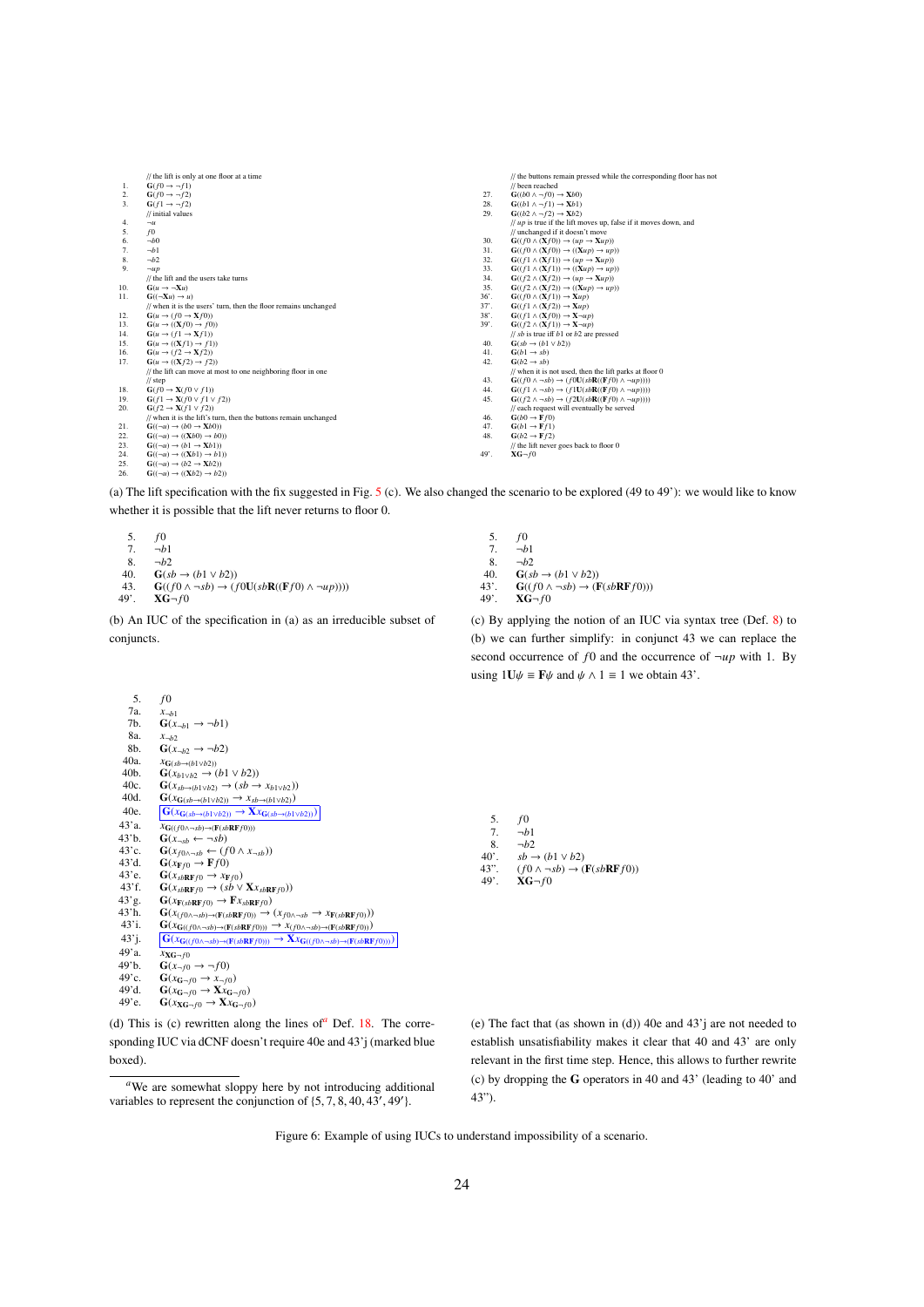<span id="page-24-1"></span>

(a) The above syntax tree is based on an unsatisfiable instance of the random formulas benchmark set used in [\[RV10\]](#page-38-11) (available from [\[roz\]](#page-38-18)). The formula above was obtained by removing all occurrences of a double negation. The syntax tree induced by the blue boxed nodes forms an IUC of that formula via syntax tree. Nodes marked "∘ /  $[0]$ " or "∘ /  $[1]$ " indicate that in the IUC the subtree rooted at that node (with operator ∘) is replaced with 0 or 1, respectively. While the syntax tree of the original formula has 112 nodes that of the IUC only has 35.

### $\neg (((\neg d) \vee (b \wedge d))\mathbf{U}\neg(a\mathbf{U}b)) \vee \mathbf{X}(a \vee b))$

step

(b) This is the IUC via syntax tree from (a), simplified by applying  $1 \wedge \psi \equiv \psi$ ,  $0 \vee \psi \equiv \psi$ ,  $0 \vee \psi \equiv \psi$ .

|     |                                                                                                                                                                                                                                             | TUR VAIIU AU UIIIR |
|-----|---------------------------------------------------------------------------------------------------------------------------------------------------------------------------------------------------------------------------------------------|--------------------|
| 1.  | $X_{\neg (((\neg d) \vee (b \wedge d)) \mathbf{U}(\neg (a \mathbf{U} b))) \vee \mathbf{X}(a \vee b))$                                                                                                                                       |                    |
| 2.  | $\mathbf{G}(x_{\neg d} \leftarrow \neg d)$                                                                                                                                                                                                  |                    |
| 3.  | $\mathbf{G}(x_{b \wedge d} \leftarrow (b \wedge d))$                                                                                                                                                                                        |                    |
| 4.  | $\mathbf{G}(x_{(\neg d) \lor (b \land d)} \leftarrow x_{\neg d})$                                                                                                                                                                           |                    |
| 5.  | $\mathbf{G}(x_{(\neg d)\lor (b\land d)} \leftarrow x_{b\land d})$                                                                                                                                                                           |                    |
| 6.  | $G(x_{aUb} \rightarrow (b \lor a))$                                                                                                                                                                                                         |                    |
| 7.  | $\mathbf{G}(x_{a\mathbf{U}b} \rightarrow (b \vee \mathbf{X}x_{a\mathbf{U}b}))$                                                                                                                                                              |                    |
| 8.  | $ G(x_{aUb} \rightarrow Fb) $                                                                                                                                                                                                               |                    |
| 9.  | $\mathbf{G}(x_{\neg(a\mathbf{U}b)} \leftarrow \neg x_{a\mathbf{U}b})$                                                                                                                                                                       | 0.1                |
| 10. | $\mathbf{G}(x_{((\neg d)\lor (b\land d))U(\neg (aUb))} \leftarrow x_{\neg (aUb)})$                                                                                                                                                          | 0.1                |
| 11. | $\mathbf{G}(x_{((\neg d)\lor(b\land d))U(\neg (aUb))}\leftarrow (x_{(\neg d)\lor(b\land d)} \land \mathbf{X}x_{((\neg d)\lor(b\land d))U(\neg (aUb))})$                                                                                     |                    |
| 12. | $\mathbf{G}(x_{a\vee b} \leftarrow a)$                                                                                                                                                                                                      |                    |
| 13. | $\mathbf{G}(x_{a\vee b} \leftarrow b)$                                                                                                                                                                                                      |                    |
| 14. | $\mathbf{G}(x_{\mathbf{X}(a \vee b)} \leftarrow \mathbf{X}x_{a \vee b})$                                                                                                                                                                    |                    |
| 15. | $\mathbf{G}(\mathbf{X}((\neg d)\vee(b\wedge d))\mathbf{U}(\neg(a\mathbf{U}b)))\vee\mathbf{X}(a\vee b)\leftarrow \mathbf{X}((\neg d)\vee(b\wedge d))\mathbf{U}(\neg(a\mathbf{U}b))$                                                          |                    |
| 16. | $\mathbf{G}(x_{((\neg d)\lor(b\land d))U(\neg (aUb)))\lor X(a\lor b)} \leftarrow x_{X(a\lor b)}$                                                                                                                                            |                    |
| 17. | $\mathbf{G}(\mathbf{X}_{\neg (((\neg d) \vee (b \wedge d))\mathbf{U}(\neg (a\mathbf{U}b))) \vee \mathbf{X}(a \vee b)) \rightarrow \neg \mathbf{X}_{((\neg d) \vee (b \wedge d))\mathbf{U}(\neg (a\mathbf{U}b))) \vee \mathbf{X}(a \vee b)}$ | $\Omega$           |
|     |                                                                                                                                                                                                                                             |                    |

<span id="page-24-0"></span>(c) This is (b) rewritten according to Def. [18.](#page-10-1) An IUC via dCNF shows that 8 (blue boxed) is not required for unsatisfiability; in other words, the innermost U can be replaced with a weak U and the result will still be unsatisfiable. The last column adds information at which time step a conjunct is relevant for unsatisfiability as suggested in Sect. [6.](#page-13-0)

Figure 7: Example of using IUCs to understand unsatisfiability of a random formula.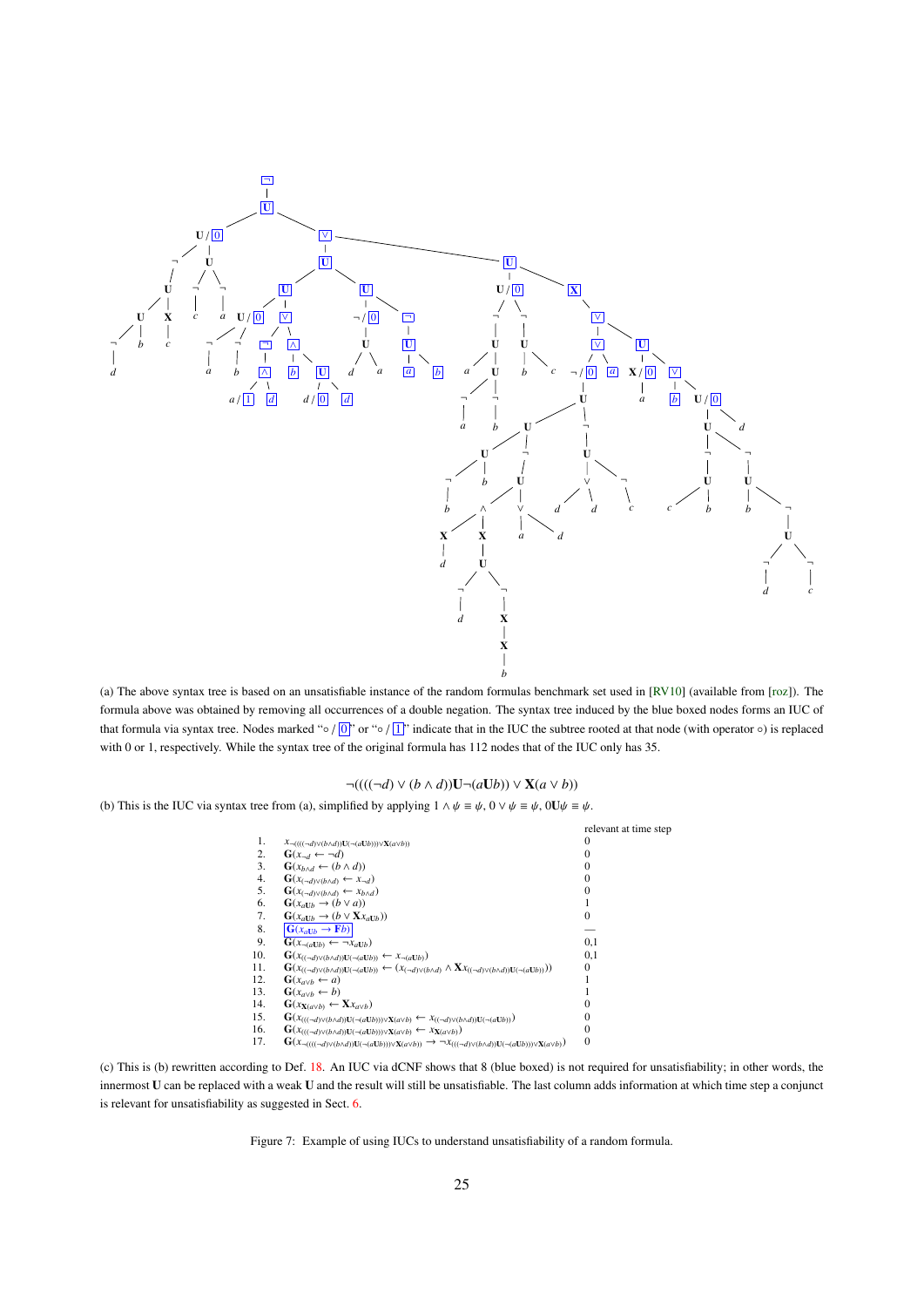#### <span id="page-25-2"></span><span id="page-25-0"></span>9. Unrealizable Cores

In this section we consider open systems [\[HP85\]](#page-37-21) specified in LTL, i.e., systems that interact with an environment where some signals are under the control of the system while others are under the control of the environment.

In a closed system, where all signals are controlled by the system, satisfiability of a specification is a sufficient criterion for the existence of a system that implements the specification [\[EC82,](#page-36-21) [MW84\]](#page-37-22). However, in an open system, even if there is some behavior of the environment s.t. the resulting interaction between the system and the environment satisfies the specification, the environment may decide not to exhibit that particular behavior but a different one. Hence, the environment should be considered hostile to the system and, therefore, the system should be able to cope with all behaviors of the environment without violating its specification [\[PR89,](#page-38-4) [ALW89\]](#page-35-1).

The question of automated synthesis of open systems specified in S1S was originally stated by Church [\[Chu63\]](#page-36-22) and later solved independently by [\[BL69,](#page-36-23) [Rab72\]](#page-38-19). For specifications given in LTL, the problem was proved to be 2EXPTIME complete in [\[Ros92\]](#page-38-20) (for fragments see, e.g., [\[AT04\]](#page-35-10)), which, together with the use of the hard to implement determinization procedure [\[Saf88\]](#page-38-21), led to the problem not receiving much attention. After some progress in overcoming [\[Saf88\]](#page-38-21) in [\[KV05\]](#page-37-23) and identifying somewhat easier yet powerful fragments in [\[PPS06\]](#page-38-9) there has been renewed interest (e.g., [\[JB06,](#page-37-24) [BGJ](#page-36-24)<sup>+</sup>07b, [BGJ](#page-35-11)<sup>+</sup>07a, [SSR08,](#page-38-22) [CRST08a,](#page-36-12) [KPP09,](#page-37-25) [KS09,](#page-37-26) [KHB09\]](#page-37-4)).

#### <span id="page-25-1"></span>*9.1. Preliminaries*

*LTL Realizability.* In this section we identify a Boolean variable  $v_p$  with each atomic proposition  $p \in AP$  in the natural way. The set of all such variables *V* is partitioned into two sets of *environment variables V<sup>e</sup>* (controlled by the environment) and *system variables*  $V^s$  (controlled by the system to be implemented):  $V = V^e \oplus V^s$ . A *state*  $s \in S$  is a valuation of the variables:  $s: V \mapsto \mathbb{B}^{|V|}$ . Given a subset of variables  $V' \subseteq V$ ,  $s|_{V'}$  denotes the restriction of *s* to *V'*. An *execution*  $\eta$  is an infinite sequence of states:  $\eta \in S^{\omega}$ . As for infinite words,  $\eta[i]$  denotes the state of  $\eta$  at position *i* and  $p[i]$  or  $j$  denotes the suffix of  $n$  starting at position *i* (inclusive). *i* and  $n[i, \infty]$  denotes the suffix of *n* starting at position *i* (inclusive). Similarly,  $n[0, i]$  is the prefix of *n* up to position *<sup>i</sup>* (inclusive). A *strategy* σ for the system (resp. environment) is a mapping from a finite prefix of an execution and a valuation of the environment (resp. system) variables to a valuation of the system (resp. environment) variables: ∀*i* ∈  $\mathbb{N}: (\sigma : S^i \times S|_{V^e} \mapsto S|_{V^s})$  (resp.  $\sigma : S^i \times S|_{V^s} \mapsto S|_{V^e}$ ). An execution  $\eta$  is compliant with a system (resp. environment)<br>strategy  $\sigma$  if for all positions *i* the valuation of the system (resp. environment strategy  $\sigma$  if, for all positions *i*, the valuation of the system (resp. environment) variables at  $\eta[i]$  corresponds to the valuation prescribed by the strategy for the execution prefix up to that position:  $\forall i$  .  $\eta[i]|_{V^s} = \sigma(\eta[0, i-1], \eta[i]|_{V^e})$ (resp.  $\forall i$  .  $\eta[i]|_{V^e} = \sigma(\eta[0, i-1], \eta[i]|_{V^s})$ ). Note that in this definition of strategy both the environment and the system can take each others choices into account. Below we assume that one of the two "moves first", i.e., the first mover's strategy must not depend on the second mover's choice for the current state. The notion of *satisfaction* of an LTL formula φ by a word is extended to executions in the obvious way, denoted  $\eta \models \phi$ . Given an LTL formula  $\phi$ , a system (resp. environment) strategy  $\sigma$  is *winning* for the system (resp. environment) if all executions that are compliant with *σ* satisfy *φ*:  $\forall \eta \in S^{\omega}$ . *η* is compliant with *σ* ⇒ *η*  $\models$  *φ*. An LTL formula *φ* is *realizable* if there exists a winning strategy for the system (*unreglizable* otherwise) strategy for the system (*unrealizable* otherwise).

*GR(1) Specifications.* Generalized reactivity 1 (GR(1)) specifications represent a subclass of LTL for which the realizability problem is solvable in time cubic in the state space of the design, but which is sufficiently powerful to cover many realistic specifications [\[PPS06\]](#page-38-9).

Given a set of Boolean variables V', we regard  $\overline{V'}$  as the set of variables denoting the values of the variables in *V*' in their next states. Given a Boolean constraint  $\psi$  only over current state variables *V* we denote by  $\overline{\psi}$  the version of  $\psi$  where each occurrence of a current state variable has been replaced with the corre of  $\psi$  where each occurrence of a current state variable has been replaced with the corresponding next state variable. Similarly, given a Boolean constraint  $\psi$  only over next state variables  $\overline{V}$  we denote by  $\psi$  the version of  $\psi$  where each occurrence of a next state variable has been replaced with the corresponding current state variable.

A GR(1) specification is given by a six tuple of sets of Boolean formulas  $((l^e, R^e, B^e), (I^s, R^s, B^s))$  where 1. It also variables in  $V^e \cdot 2 \cdot R^e$  contains variables in  $V^e \cdot 2 \cdot R^e$  contains variables in  $V^e \cdot 2 \cdot R^e$ contains variables in  $V^e$ ; 2.  $R^e$  contains variables in  $V^e \cup V^s \cup \overline{V^e}$ ; 3.  $B^e$  contains variables in  $V^e \cup V^s$ ; 4.  $I^s$  contains variables in  $V^e \cup V^s$ ; 5.  $R^s$  contains variables in  $V^e \cup V^s \cup \overline{V^e} \cup \overline{V^s}$ ; and 6.  $B^s$  contains variables in  $V^e \cup V^s$ . Intuitively  $(I^e, R^e, B^e)$  (resp.  $(I^s, R^s, B^s)$ ) describes a Büchi fair transition system by giving its initial states  $I^e$  (resp.  $I^s$ ), transition relation  $R^e$  (resp.  $R^s$ ) and set of Büchi fairness constraints  $R^e$  (resp. relation  $R^e$  (resp.  $R^s$ ), and set of Büchi fairness constraints  $B^e$  (resp.  $B^s$ ). The intended semantics is then that, as long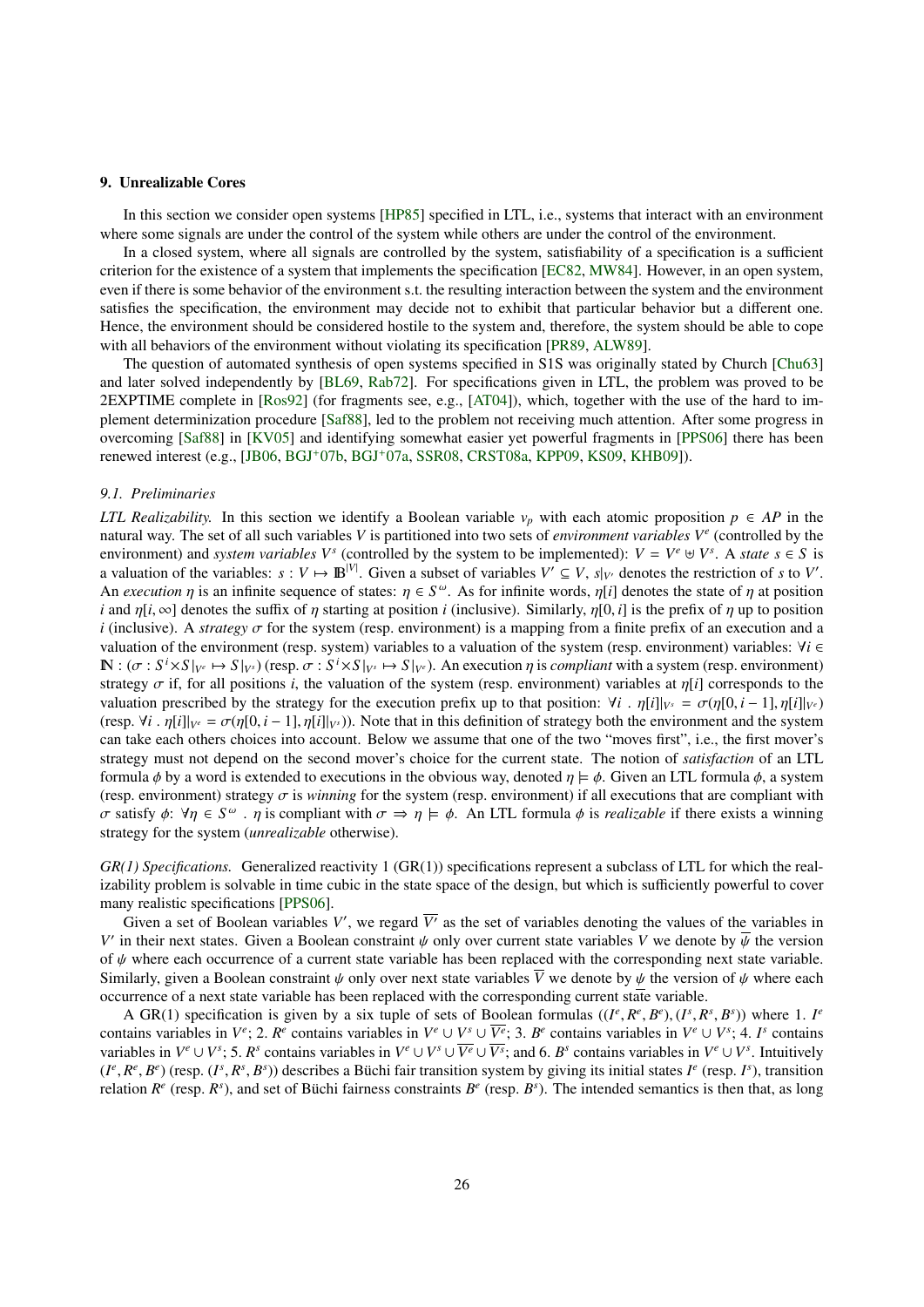<span id="page-26-3"></span>as the environment evolves according to  $(I^e, R^e, B^e)$ , the system must obey  $(I^s, R^s, B^s)$  and vice versa. Formally,

<span id="page-26-0"></span>
$$
((I^e, R^e, B^e), (I^s, R^s, B^s)) \equiv
$$
  
\n
$$
((\wedge_{\iota^e \in I^e} \iota^e) \to (\wedge_{\iota^s \in I^s} \iota^s))
$$
  
\n
$$
(\mathbf{G}(((\mathbf{OH} \wedge_{\iota^s \in I^s} \iota^s) \wedge (\mathbf{YH} \wedge_{\rho^s \in R^s} \rho^s)) \to (\wedge_{\rho^e \in R^e} \rho^e)) \to
$$
  
\n
$$
(((\mathbf{OH} \wedge_{\iota^e \in I^e} \iota^e) \wedge (\mathbf{YH} \wedge_{\rho^e \in R^e} \rho^e)) \to (\wedge_{\rho^s \in R^s} \rho^s)))
$$
  
\n
$$
(((\wedge_{\iota^e \in I^e} \iota^e) \wedge (\mathbf{G} \wedge_{\rho^s \in R^e} \rho^e)) \to (\wedge_{\beta^s \in B^s} \mathbf{G} \mathbf{F} \beta^e)) \to
$$
  
\n
$$
(((\wedge_{\iota^e \in I^e} \iota^e \wedge (\mathbf{G} \wedge_{\rho^e \in R^e} \rho^e)) \to (\wedge_{\beta^s \in B^s} \mathbf{G} \mathbf{F} \beta^s))
$$
  
\n(1)

Here  $O$  ("in the current or in some past state"),  $H$  ("in the current and in all past states"), and  $Y$  ("in the previous state") are past time LTL operators (see, e.g., [\[Eme90\]](#page-37-0)) that correspond to the future time F, G, and X respectively. Hence, OH means "in the initial state" and YH means "in all states between the initial state and the previous state (inclusive)". Clearly, Eqn. [1](#page-26-0) can be written more compactly; here we emphasize the idea that the system needs to comply with its obligations (only) as long as the environment does (and vice versa). Finally, note that w.l.o.g. in our formulation the environment moves first. For more details about GR(1) realizability see [\[PPS06\]](#page-38-9).

# *9.2. Unrealizable Cores via Syntax Trees*

We now extend the notion of a UC based on syntax trees from Sect. [4](#page-3-0) to realizability. In fact, we argue that syntactic weakening, which is at the heart of Def. [9,](#page-4-2) fulfills the criteria outlined in Sect. [3](#page-2-0) also for realizability. That allows us to reuse Def. [9](#page-4-2) and obtain the definition of an unrealizable core of a syntax tree by substituting "unrealizable" for "unsatisfiable" in Def. [10.](#page-4-1)

Fulfillment of criteria [2](#page-3-3) (unrealizability is easier to see for the user) and [3](#page-3-4) (non-addition/preservance of reasons for unrealizability can be understood by the user) is as for unsatisfiable cores.

Syntactic weakening can be seen to fulfill criterion [1](#page-3-1) (preservation of reasons without adding new ones) also in the case of realizability as follows. [\[GBJV08,](#page-37-27) [Gre07\]](#page-37-28) introduce<sup>[8](#page-26-1)</sup> the notion of *open implication* to complement the standard notion of implication (termed *trace implication* in [\[GBJV08\]](#page-37-27)) between LTL formulas in the context of open systems, i.e., realizability. Trace implication is suited to distinguish two LTL formulas  $\phi$  and  $\phi'$  in terms of satisfiability:  $\phi$  implies  $\phi'$   $\phi \rightarrow \phi'$  if the set of words satisfying  $\phi$  is a subset of the satisfiability:  $\phi$  implies  $\phi', \phi \rightarrow \phi'$ , if the set of words satisfying  $\phi$  is a subset of the words satisfying  $\phi'$ . On the other hand, [\[GBJV08\]](#page-37-27) argues that in the context of realizability it is more useful to consider the set of implementations realizing a formula, i.e.,  $\phi$  open implies  $\phi'$ , written  $\phi \rightarrow \phi'$ , iff the set of implementations realizing  $\phi$  is a subset of the set of implementations realizing  $\phi'$ . Clearly if  $\phi \rightarrow \phi'$  then also  $\phi \rightarrow \phi'$ . How the set of implementations realizing  $\phi'$ . Clearly, if  $\phi \to \phi'$ , then also  $\phi \to \phi'$ . However, if there are some words that fulfill  $\phi$  but not  $\phi'$  then it may still be the case that  $\phi \to \phi'$ . In that case the words fulfill  $\phi$  but not  $\phi'$ , then it may still be the case that  $\phi \rightarrow \phi'$ . In that case the words in the difference between  $L(\phi)$ <br>and  $L(\phi')$  cannot be used to construct an implementation because they require clairyovance and  $L(\phi')$  cannot be used to construct an implementation because they require clairvoyance [\[GBJV08\]](#page-37-27). Hence, trace implication refines open implication. Therefore, syntectic weakening, which is based on trace implication, implication refines open implication. Therefore, syntactic weakening, which is based on trace implication, yields a suitable method to construct unrealizable cores, too.

<span id="page-26-2"></span>We finally state

Definition 27 (Unrealizable Core of a Syntax Tree). Let pt, pt' be syntax trees. pt' is an *unrealizable core* of pt if 1.  $f(pt)$  is unrealizable, 2.  $pt'$  is a core of  $pt$ , and 3.  $f(pt')$  is unrealizable.  $pt'$  is an *irreducible unrealizable core* of  $pt$ if there does not exist a proper unrealizable core of pt'.

*Example.* Consider the following specification with environment variables  $v^e$ ,  $v^{e'}$  and system variable  $v^s$ .

$$
\phi \equiv (\nu^e \lor \nu^{e'}) \to \mathbf{G}(((\mathbf{X}(\nu^e \lor \nu^{e'})) \to \nu^s) \land ((\mathbf{X} \neg (\nu^e \lor \nu^{e'})) \to \neg \nu^s))
$$

In other words, if at least one of the environment variables holds in the initial state, then the system is supposed to foresee the disjunction of the two environment variables — obviously this is impossible.  $\phi$  has the following four irreducible unrealizable cores via syntax tree:

1. 
$$
(0 \vee v^{e}) \rightarrow G(((\mathbf{X}(0 \vee v^{e'})) \rightarrow v^{s}) \wedge ((\mathbf{X} \neg(v^{e} \vee v^{e'})) \rightarrow \neg v^{s})),
$$

<span id="page-26-1"></span><sup>&</sup>lt;sup>8</sup>For an earlier account of an equivalence relation on properties based on having the same set of implementations see [\[AL93\]](#page-35-12).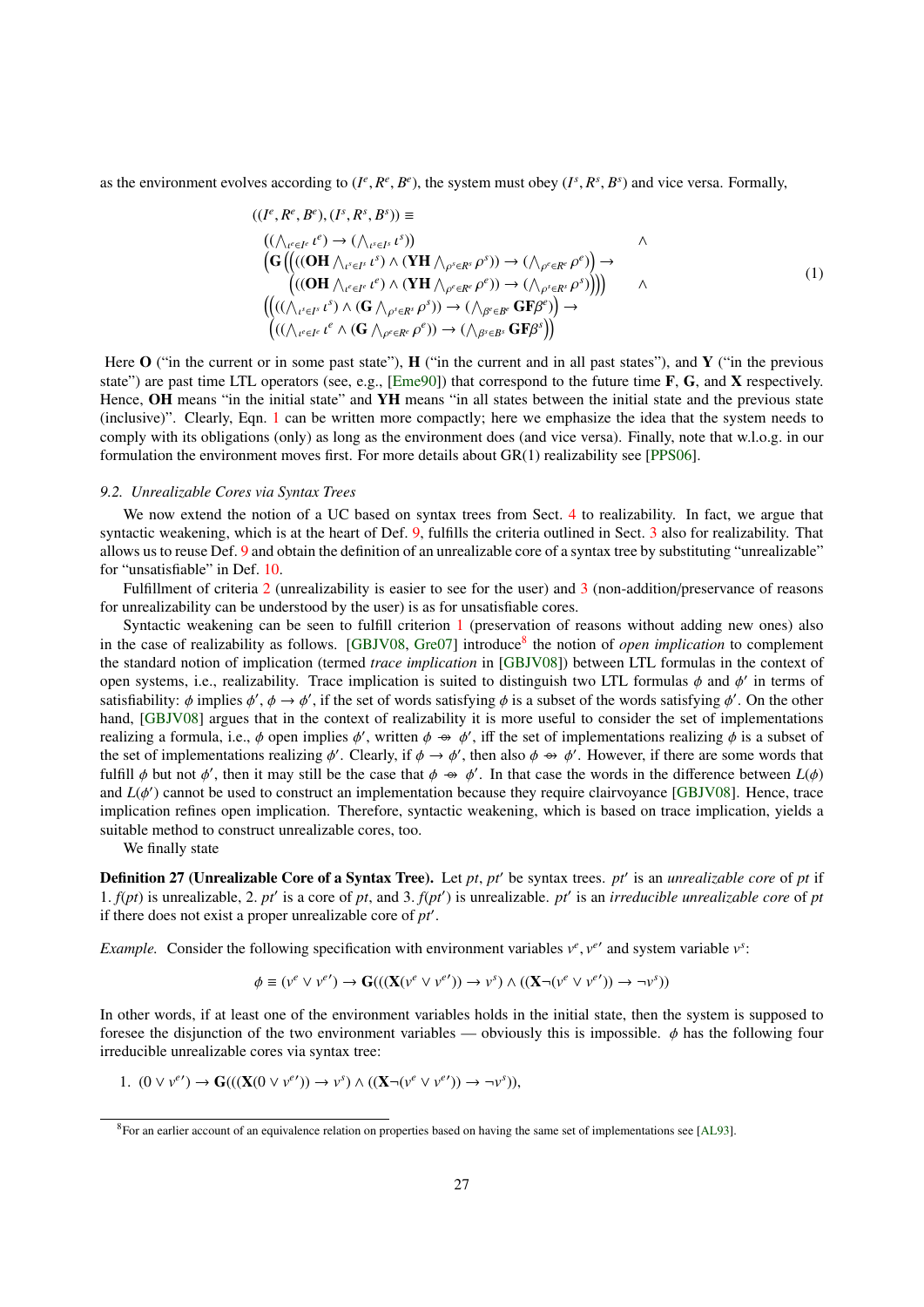<span id="page-27-1"></span>2.  $(0 \vee v^{e}) \rightarrow \mathbf{G}(((\mathbf{X}(v^{e} \vee 0)) \rightarrow v^{s}) \wedge ((\mathbf{X} \neg (v^{e} \vee v^{e'})) \rightarrow \neg v^{s})).$ 

3. 
$$
(v^e \vee 0) \rightarrow \mathbf{G}(((\mathbf{X}(0 \vee v^{e'})) \rightarrow v^s) \wedge ((\mathbf{X} \neg (v^e \vee v^{e'})) \rightarrow \neg v^s)),
$$
 and

4.  $(v^e \vee 0) \rightarrow \mathbf{G}(((\mathbf{X}(v^e \vee 0)) \rightarrow v^s) \wedge ((\mathbf{X} \neg (v^e \vee v^{e'})) \rightarrow \neg v^s)).$ 

# *9.3. Unrealizable Cores for GR(1) via Definitional Conjunctive Normal Form*

We are not aware of a definitional conjunctive normal form that allows to obtain equirealizable formulas for arbitrary LTL formulas. GR(1) specifications have a fixed temporal structure at the top of the corresponding formula and only at the lower level a variable, Boolean structure. Moreover, users are likely to think of a GR(1) specification in terms of its 6 sets of constraints. This suggests to approach unrealizable cores for GR(1) formulas via dCNF at the level of the 6 sets of constraints, leaving the top level temporal structure untouched. Hence, the resulting notion will take a  $GR(1)$  specification and produce another  $GR(1)$  specification.

Similar approaches were presented in [\[CRST08a\]](#page-36-12) and [\[KHB09\]](#page-37-4). Both approaches compute an unrealizable core by removing members of the 3 sets of constraints for the system. [\[CRST08a\]](#page-36-12) additionally allows to reduce the 3 sets of constraints for the environment. This constitutes syntactic strengthening rather than weakening; the motivation here is to remove environment constraints which do not help to make the remaining system constraints realizable. [\[KHB09\]](#page-37-4) not only removes system constraints but also system variables in the remaining system constraints.

Here we partially go beyond [\[CRST08a,](#page-36-12) [KHB09\]](#page-37-4) in two respects. First, we transform all constraints into Boolean CNF; this permits core extraction by removing members of the set of constraints to proceed inside the constraints of the system of the original specification. Second, we transform the specification such that there are system constraints whose removal corresponds to a weakening of the original specification on the side of the environment<sup>[9](#page-27-0)</sup>.

The combination of both steps yields a reduction that enables the use of the tools developed in [\[CRST08a,](#page-36-12) [KHB09\]](#page-37-4) to obtain unrealizable cores of improved granularity, as compared to the original versions of [\[CRST08a,](#page-36-12) [KHB09\]](#page-37-4), without modifying the original tools.

Below we first state our results and then later describe the required transformations and the accompanying theorems establishing their correctness.

#### *Results*

**Definition 28 (Core of a Boolean dCNF for GR(1)).** Let  $\phi$  be a GR(1) specification and let  $\phi' =$ <br>((I<sup>e</sup>' R<sup>e'</sup>) (I<sup>s'</sup> R<sup>s'</sup>)  $(S^{\prime}$  R<sup>s'</sup>)) – e2s(ts(dCNF<sup>GR(1</sup>)(d))). Let  $\phi'' = (I^{e} \circ R^{e})$  (Is'' R<sup>s''</sup> R<sup>s''</sup>) with  $((I^e', R^{e'}, B^{e'}), (I^{s'}, R^{s'}, B^{s'})) = e^{2s(ts(dCNF^{GR(I)}(\phi)))}$ . Let  $\phi'' = ((I^{e'}, R^{e'}, B^{e'}), (I^{s''}, R^{s''}, B^{s''}))$  with 1.  $I^{s''} \subseteq I^{s'}$ ,<br>2.  $R^{s''} \subseteq R^{s'}$  and 3.  $R^{s''} \subseteq R^{s'}$ . Then  $\phi''$  is a core of  $\phi'$  (and of  $\phi$ ),  $\phi''$  is a proper core 2.  $R^{s} \subseteq R^{s}$ , and 3.  $B^{s} \subseteq B^{s}$ . Then  $\phi''$  is a *core* of  $\phi'$  (and of  $\phi$ ).  $\phi''$  is a *proper core* if any of the subset relations is strict strict.

**Definition 29 (Unrealizable Core of a Boolean dCNF for GR(1)).** Let  $\phi'$  be a core of  $\phi$ ,  $\phi'$  is an *unrealizable core* of  $\phi$  is an *unrealizable core* of  $\phi$  is there does not exist a proper of  $\phi$  if both  $\phi$  and  $\phi'$  are unrealizable.  $\phi'$  is an *irreducible unrealizable core* of  $\phi$  if there does not exist a proper unrealizable core of  $\phi$ .

We conjecture that the granularity of the unrealizable cores obtained in such a way is comparable to the granularity of unrealizable cores via syntax tree when treating repeated occurrences of the constraints in  $I^e, R^e, B^e, I^s, R^s, B^s$  in<br>Fon 1 as shared Eqn. [1](#page-26-0) as shared.

#### *Step 1: Transforming the Constraints of a GR(1) Formula into Boolean dCNF*

First note that all 6 sets of constraints that characterize a GR(1) formula are sets of Boolean formulas over current and next state environment and system variables. Clearly, by ignoring the temporal aspect inherent in the current and next state variables, i.e., regarding them as independent Boolean variables, each such constraint can be translated into an equisatisfiable Boolean dCNF by the following variant of Def. [11:](#page-5-0)

Definition 30 (Boolean Definitional Conjunctive Normal Form). Let  $\phi$  be a Boolean formula over Boolean variables *V*, let *x*, *x'*,...  $\in X$  be fresh Boolean variables not in *V*.  $dCNF_{aux}^{B}(\phi)$  is a set of conjuncts containing one conjunct for each occurrence of a subformula  $\psi$  in  $\phi$  as follows: conjunct for each occurrence of a subformula  $\psi$  in  $\phi$  as follows:

<span id="page-27-0"></span><sup>9</sup>Note that is is different from [\[CRST08a\]](#page-36-12) whose actions on the side of the environment syntactically strengthen the specification.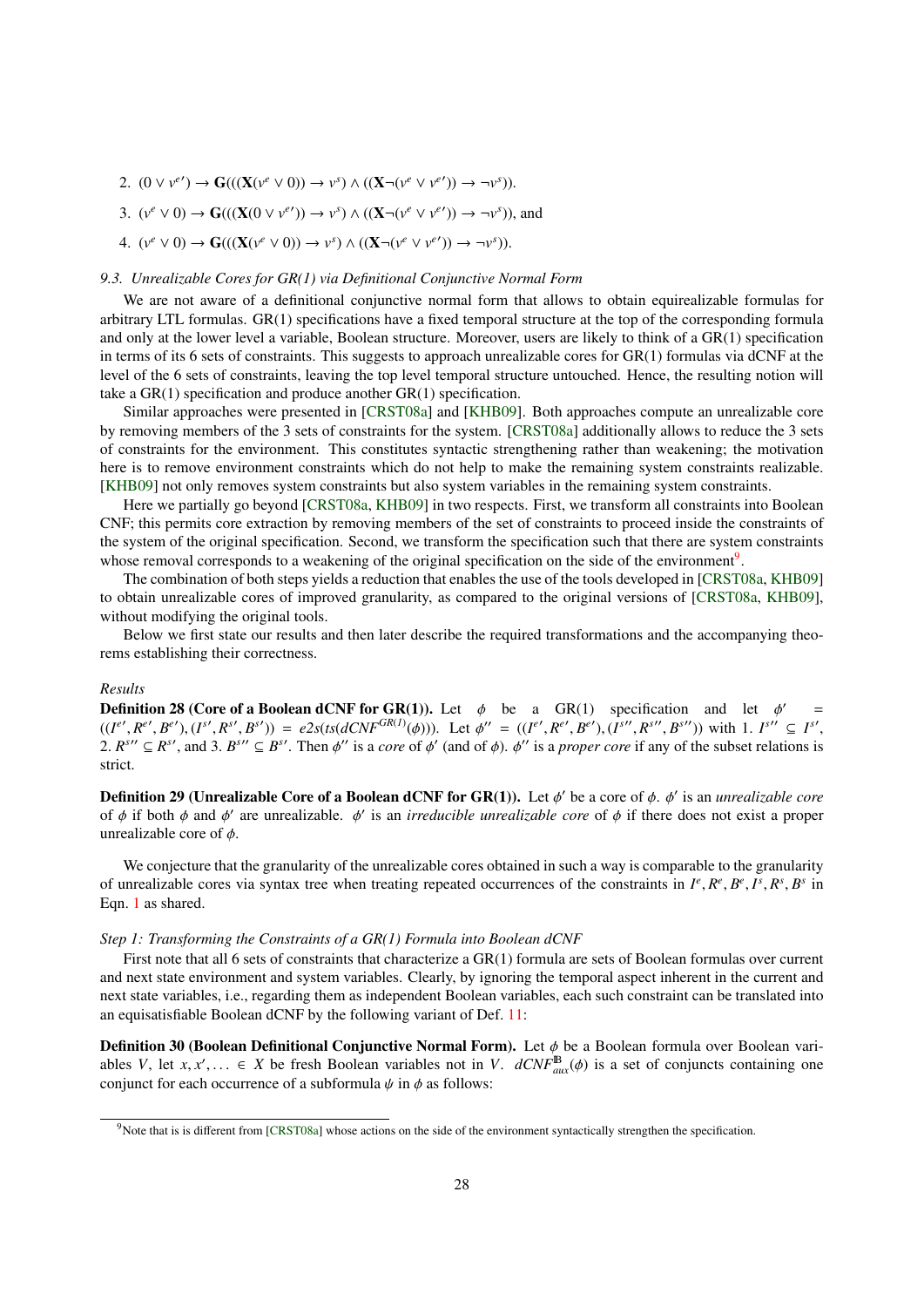| ιlι                                                        | Conjunct $\in dCNF_{aux}^{\mathbb{B}}(\phi)$                                                       |
|------------------------------------------------------------|----------------------------------------------------------------------------------------------------|
| <i>b</i> with $b \in \mathbb{B}$                           | $x_{\psi} \leftrightarrow b$                                                                       |
| $v$ with $v \in V$                                         |                                                                                                    |
| $\neg\psi'$                                                | $\begin{aligned} x_\psi &\leftrightarrow v\\ x_\psi &\leftrightarrow \neg x_{\psi'} \end{aligned}$ |
| $\psi' \circ_2 \psi''$ with $\circ_2 \in \{\vee, \wedge\}$ | $x_{\psi} \leftrightarrow x_{\psi'} \circ_2 x_{\psi''}$                                            |

Then the *Boolean definitional conjunctive normal form* of *φ* is defined as

$$
dCNF^{\mathbb{B}}(\phi) \equiv x_{\phi} \wedge \bigwedge_{c \in dCNF_{aux}^{\mathbb{B}}(\phi)} c
$$

It is natural to see  $dCNF^B(\phi)$  as a set containing the root of  $dCNF^B(\phi)$  and its conjuncts in  $dCNF^B_{aux}(\phi)$ . This allows for a straightforward extension of the  $dCNF^B$  to sets of Boolean formulas. Given such a set  $\Phi$  formulas,  $roots(dCNF^{\mathbb{B}}(\Phi))$  and  $cons(dCNF^{\mathbb{B}}(\Phi))$  denote the set of roots and conjuncts in  $dCNF^{\mathbb{B}}(\Phi)$ , respectively.

Next we show how to lift the equisatisfiability at the purely Boolean level to equirealizability for a GR(1) formula. Basically it is left to decide 1. for each fresh variable, whether it should be an environment or a system variable, 2. for each fresh variable, whether it should be a current or a next state variable, and 3. for each root and for each conjunct, which of the 6 sets of constraints it should belong to.

**Definition 31 (Boolean dCNF for GR(1) Realizability).** Let  $\phi = ((l^e, R^e, B^e), (I^s, R^s, B^s))$  be a GR(1) specification with environment variables  $V^e$  and system variables  $V^s$ . We construct the Boolean dCNE for GR(1) rea with environment variables  $V^e$  and system variables  $V^s$ . We construct the Boolean dCNF for GR(1) realizability of  $\phi$ ,<br> $dCNF^{GR(I)}(\phi) = ((I^e - R^e - R^e) - (I^s - R^s - R^s))$  as follows  $dCNF^{GR(I)}(\phi) = ((I_{dc}^e, R_{dc}^e, B_{dc}^e), (I_{dc}^s, R_{dc}^s, B_{dc}^s))$  as follows.

$$
\begin{array}{rcl}\nI_{dc}^e & \equiv & dCNF^{\mathbb{B}}(I^e) \\
R_{dc}^e & \equiv & dCNF^{\mathbb{B}}(R^e) \cup \text{conjs}(dCNF^{\mathbb{B}}(B^e)) \\
B_{dc}^e & \equiv & \text{roots}(dCNF^{\mathbb{B}}(B^e)) \\
B_{dc}^e & \equiv & \text{roots}(dCNF^{\mathbb{B}}(B^e)) \\
\end{array}\n\qquad\n\begin{array}{rcl}\nI_{dc}^s & \equiv & dCNF^{\mathbb{B}}(I^s) \\
R_{dc}^s & \equiv & dCNF^{\mathbb{B}}(R^s) \cup \text{conjs}(dCNF^{\mathbb{B}}(B^s)) \\
B_{dc}^s & \equiv & \text{roots}(dCNF^{\mathbb{B}}(B^s))\n\end{array}
$$

The fresh variables introduced when constructing the Boolean dCNFs are assigned as follows. Fresh variables originating 1. from *I<sup>e</sup>* become current state environment variables, 2. from  $R^e$  become next state environment variables, 3. from  $B^e$  become next state environment variables, 4. from  $I^s$  become current state system variables, 5. from  $R^s$ become next state system variables, and 6. from *B <sup>s</sup>* become current state system variables.

The intuition behind the previous definition is as follows. The fresh variables are assigned to the system (resp. environment) iff the original constraints are system (resp. environment) constraints. Moreover, the fresh variables are assigned to the earliest state at which all required information for their assignment is available. The special case here is  $B^e$ , which contains only current state variables, but from both system and environment. Hence, in this case the fresh variables need to be (environment) next state variables.<sup>[10](#page-28-0)</sup> Finally, the conjuncts for  $I^e$ ,  $R^e$ ,  $I^s$ , and  $R^s$  can be added directly to  $I_{ac}^e$ ,  $R_{dc}^e$ ,  $I_{ac}^s$ , and  $R_{dc}^s$ . This is not possible for  $B^e$  and  $B^s$  because  $GF(\psi \wedge \psi') \neq (GF(\psi) \wedge (GF(\psi'))$ . Hence, the conjuncts for the fairness constraints are added to  $R_{dc}^e$  and  $R_{dc}^s$ . Finally, we remark that our introduction of the notion of current and next state variables in Sect. [9.1](#page-25-1) assumes that there is one next state variable for each current state variable and vice versa; hence, we tacitly assume that for each current (resp. next) state variable added above the corresponding next (resp. current) state variable is added, too.

<span id="page-28-2"></span>**Theorem 32 (Equirealizability of**  $\phi$  **and**  $dCNF^{GR(I)}(\phi)$ **).** Let  $\phi = ((I^e, R^e, B^e), (I^s, R^s, B^s))$  be a GR(1) specification over the set of variables V and  $dCNF^{GR(I)}(\phi) - ((I^e - R^e - R^e) - (I^s - R^s - R^s))$  its Boolean  $dCNF$  for GR(1) over the set of variables V and  $dCNF^{GR(I)}(\phi) = ((I_{dc}^e, R_{dc}^e, B_{dc}^e), (I_{dc}^s, R_{dc}^s, B_{dc}^s))$  its Boolean dCNF for GR(1) realizabil-<br>ity Then *ity. Then*

<span id="page-28-1"></span>*i. A winning strategy for the system (resp. environment) in*  $dCNF^{GR(I)}(\phi)$  *can be generated from a corresponding winning strategy in*  $\phi$  *by assigning the fresh system (resp. environment) variables the unique values dete winning strategy in* φ *by assigning the fresh system (resp. environment) variables the unique values determined by the biimplications of the Boolean dCNF.*

<span id="page-28-0"></span><sup>&</sup>lt;sup>10</sup>More precisely, they are next state variables in  $R_{dc}^e$  but are "cast" to current state variables in  $B_{dc}^e$ .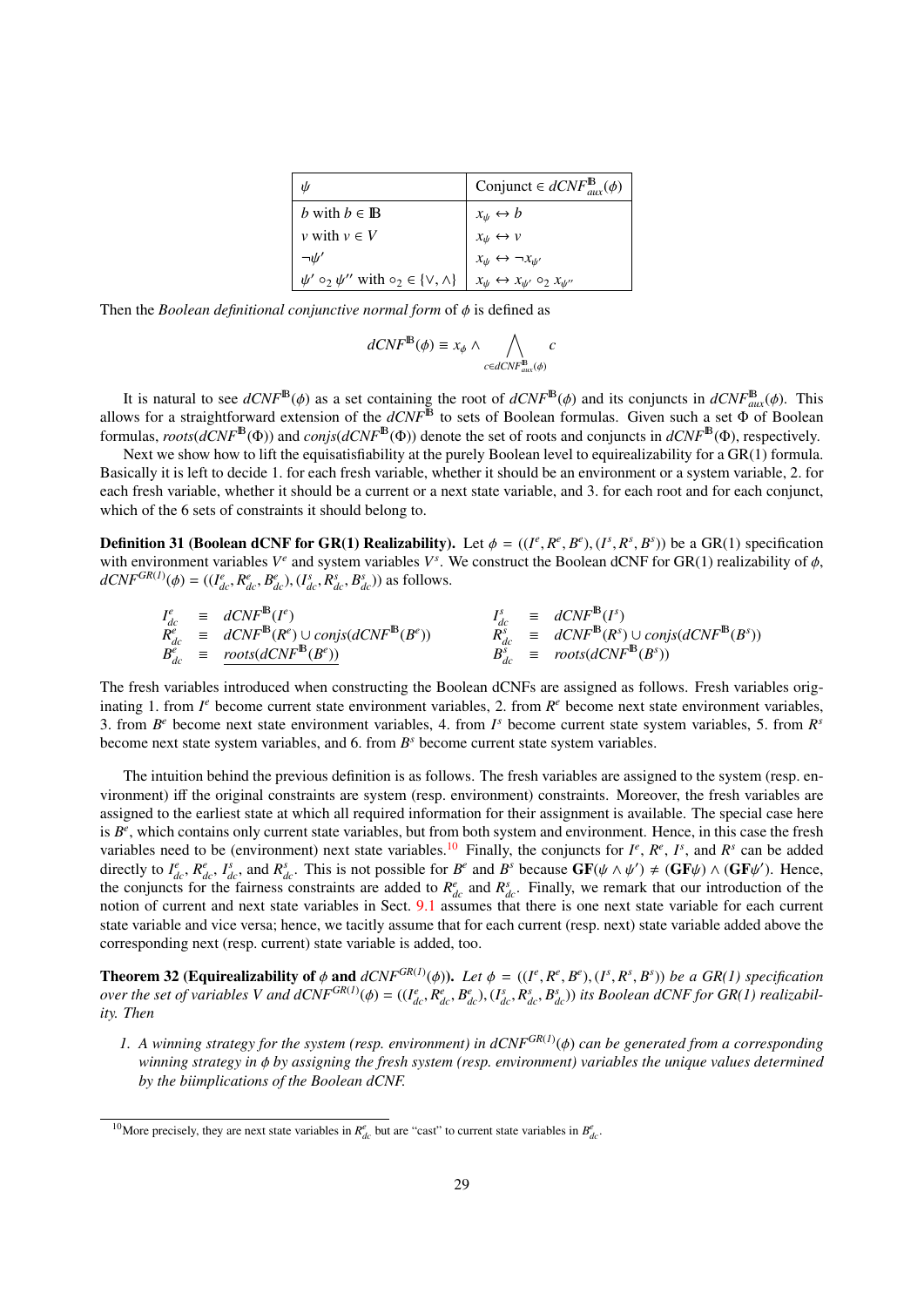# <span id="page-29-0"></span>*2.* φ *is realizable i*ff *dCNFGR*(*1*) (φ) *is realizable.*

Proof. (Sketch.) To show claim [1](#page-28-1) let  $\sigma$  be a winning strategy for the system (resp. environment) in  $\phi$ . Let  $\sigma_{dc}$  be the strategy for the system (resp. environment) in  $dCNF^{GR(I)}(\phi)$  that assigns each fresh system (resp. environment) variable the unique value determined by the bijmplications of the Boolean dCNF. We have to show that  $\sigma_1$ variable the unique value determined by the biimplications of the Boolean dCNF. We have to show that  $\sigma_{dc}$  is a winning strategy for the system (resp. environment) in  $dCNF^{GR(I)}(\phi)$ .<br>First note that  $\sigma_{i,j}$  is indeed a strategy in that its computation only

First note that  $\sigma_{dc}$  is indeed a strategy in that its computation only requires knowledge of valuations of variables available at the respective point in time.

Let  $\eta_{dc}$  be an execution of  $dCNF^{GR(I)}(\phi)$  compliant with  $\sigma_{dc}$ . We show that  $\eta_{dc}$  is winning for the system (resp. environment).

Let  $\eta = \eta_{dc}|_V$  be the projection of  $\eta_{dc}$  onto the set of variables in  $\phi$ . By assumption  $\eta$  is compliant with  $\sigma$  and, hence, winning for the system (resp. environment) in  $\phi$ .

Let *i* be the smallest position in  $\eta$  s.t. the environment (resp. system) violates one of its constraints in  $I^e \cup R^e$ <br>**p.**  $I^s \cup R^s$ ) or  $\infty$  if such position does not exist. Furthermore, let *i*, be the smallest p (resp.  $I^s \cup R^s$ ) or  $\infty$  if such position does not exist. Furthermore, let  $i_{dc}$  be the smallest position in  $\eta_{dc}$  s.t. the environ-<br>ment (resp. system) does not assign each fresh environment (resp. system) variable ment (resp. system) does not assign each fresh environment (resp. system) variable the unique value determined by the biimplications of the Boolean dCNF or  $\infty$  if such position does not exist.

First consider the case that  $i < i_{dc}$  or  $i = i_{dc} = \infty$ . Intuitively, in this case  $\eta_{dc}$  is winning for the system in  $dCNF^{GR(I)}(\phi)$  for the same reason that  $\eta$  is winning for the system in  $\phi$ . (Slightly) more formally, by construction of  $\sigma$ , the system satisfies all its conjuncts in  $dCNF^{GR(I)}(\phi)$  on  $n_{I}$ , at all positions and a sys  $\sigma_{dc}$  the system satisfies all its conjuncts in  $dCNF^{GR(I)}(\phi)$  on  $\eta_{dc}$  at all positions and a system root in  $dCNF^{GR(I)}(\phi)$  is 1 on  $n_t$ , at a given position iff the corresponding constraint in  $\phi$  is 1 on  $n$  at that p 1 on  $\eta_{dc}$  at a given position iff the corresponding constraint in  $\phi$  is 1 on  $\eta$  at that position. By the assumption about  $i_{dc}$ the environment satisfies all its conjuncts in  $dCNF^{GR(I)}(\phi)$  on  $\eta_{dc}$  at all positions up to and including *i*. That implies that between positions 0 and *i* the environment satisfies an environment root in  $dCNF^{GR(I)}(\phi)$  that between positions 0 and *i* the environment satisfies an environment root in  $dCNF^{GR(I)}(\phi)$  iff the corresponding constraint in  $\phi$  is 1 on *n* at that position. Hence, as *n* is winning for the system in  $\phi$ , so is constraint in  $\phi$  is 1 on  $\eta$  at that position. Hence, as  $\eta$  is winning for the system in  $\phi$ , so is  $\eta_{dc}$  in  $dCNF^{GR(I)}(\phi)$ . (The respective case for the environment is similar.)

Now consider the case that  $i_{dc} \le i$  and  $i_{dc} < \infty$ . Here, intuitively, the system wins because the environment assigns values to the fresh variables that are different from the values determined by the biimplications of the Boolean dCNF. Again, by construction of  $\sigma_{dc}$  the system satisfies all its conjuncts in  $dCNF^{GR(I)}(\phi)$  on  $\eta_{dc}$  at all positions and a system root in  $dCNF^{GR(I)}(\phi)$  is 1 on  $n_{c}$ , at a given position iff the corresponding constraint i root in  $dCNF^{GR(I)}(\phi)$  is 1 on  $\eta_{dc}$  at a given position iff the corresponding constraint in φ is 1 on  $\eta$  at that position. By the assumption about  $i_{dc}$  the environment satisfies all its conjuncts in  $dCNF^{GR(I)}(\phi)$  on  $\eta_{dc}$  at all positions up to and including  $i_{bc} = 1$  but fails at least one of them at position  $i_{bc}$ . Hence, as *n* is winning including  $i_{dc}$  − 1 but fails at least one of them at position  $i_{dc}$ . Hence, as  $\eta$  is winning for the system, so is  $\eta_{dc}$ . (The respective case for the environment is similar.)

Claim [2](#page-29-0) follows from claim [1.](#page-28-1)

#### *Step 2: Strengthening Environment Constraints by Removing System Constraints*

**Definition 33 (Time Shift of a GR(1) Specification).** Let  $\phi = ((l^e, R^e, B^e), (l^s, R^s, B^s))$  be a GR(1) specification over<br>the set of variables *V* s.t. *init* are fresh variables. The *time shift* of  $\phi$ ,  $t s(\phi) = ((l^e, R^e,$ the set of variables V s.t. *init*, *init* are fresh variables. The *time shift* of  $\phi$ ,  $ts(\phi) = ((I_{ts}^e, R_{ts}^e, B_{ts}^e), (I_{ts}^s, R_{ts}^s, B_{ts}^s))$  is defined as follows: as follows:

 $I_{ts}^e \equiv \{init\}$  $R_{ts}^e \equiv \{\overline{-i n i t}\} \cup \{init \rightarrow (\overline{t^e}) \mid t^e \in I^e\} \cup \{(\overline{-i n i t}) \rightarrow \rho^e \mid \rho^e \in R^e\}$  $B_{ts}^e \equiv B^e$  $I_{ts}^s = \emptyset$  $R_{ts}^s \equiv \{ \text{init} \to (\overline{\iota^s}) \mid \iota^s \in I^s \} \cup \{ (\neg \text{init}) \to \rho^s \mid \rho^s \in R^s \}$  $B_{ts}^s \equiv B^s$ 

**Theorem 34 (Equirealizability of**  $\phi$  **and ts(** $\phi$ **) for GR(1)).** Let  $\phi = ((l^e, R^e, B^e), (l^s, R^s, B^s))$  be a GR(1) specification<br>over the set of variables V s t, init, init are fresh variables and ts( $\phi$ ) – (( $l^e$ ,  $R^e$ , over the set of variables V s.t. init,  $\overline{init}$  are fresh variables and ts( $\phi$ ) = (( $I_{ts}^e$ ,  $R_{ts}^e$ ,  $B_{ts}^e$ ), ( $I_{ts}^s$ ,  $R_{ts}^s$ ,  $B_{ts}^s$ )) its time shift. Then

<span id="page-29-1"></span>*1.* If  $\sigma$  is a winning strategy for the environment in φ, then  $\sigma$ <sub>ts</sub> as defined below is a winning strategy for the *environment in ts*(φ)*:*

$$
\begin{array}{rcl}\n\sigma_{ts}(\epsilon)(init) & = & 1 \\
\forall v^e \in V^e \quad \sigma_{ts}(\epsilon)(v^e) & \in & \mathbb{B} \\
\forall i \ge 0 \quad \sigma_{ts}(\eta_{ts}[0, i])(init) & = & 0 \\
\forall i \ge 0 \quad \forall v^e \in V^e \quad \sigma_{ts}(\eta_{ts}[0, i])(v^e) & = & \sigma(\eta_{ts}[1, i]|_V)(v^e)\n\end{array}
$$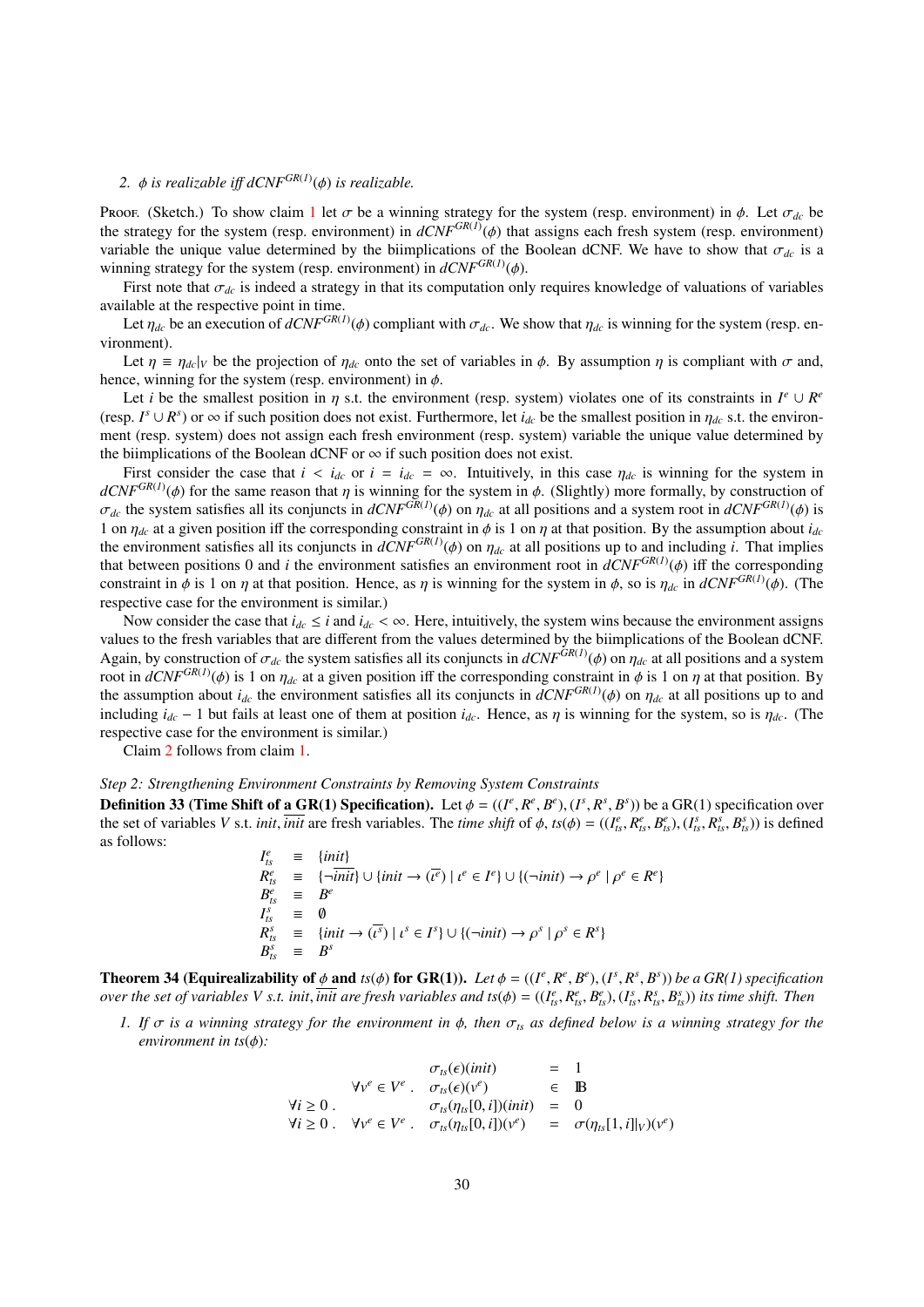<span id="page-30-0"></span>*2. If*  $\sigma$  *is a winning strategy for the system in*  $\phi$ *, then*  $\sigma_{ts}$  *as defined below is a winning strategy for the system in ts*(φ)*:*

$$
\forall v^s \in V^s. \quad \sigma_{ts}((\epsilon, s_{ts}^e))(v^s) \in \mathbb{B}
$$
  
\n
$$
\forall i \ge 0. \quad \forall v^s \in V^s. \quad \sigma_{ts}((\eta_{ts}[0, i], s_{ts}^e))(v^s) = \sigma((\eta_{ts}[1, i]|_V, s_{ts}^e|_V))(v^s)
$$

<span id="page-30-1"></span>*3.* φ *is realizable i*ff *ts*(φ) *is realizable.*

Proof. (Sketch.) Claim [1:](#page-29-1) Essentially the environment follows the same strategy in  $ts(\phi)$  as in  $\phi$ ; it just delays the start of the interaction by one step. It's easy to see that any execution of  $ts(\phi)$  compliant with  $\sigma_{ts}$  that has its first state removed and *init* projected away is an execution of  $\phi$  compliant with  $\sigma$  and, hence, winning for the environment in  $\phi$ . Moreover, resulting from the way the environment handles *init* in  $\sigma_{ts}$ ,  $ts(\phi)$  reduces to a variant of  $\phi$  that is delayed by one time step. Hence, an execution of  $ts(\phi)$  compliant with  $\sigma_{ts}$  is winning for the environment.

The proof of claim [2](#page-30-0) is similar to the proof of Thm. [32](#page-28-2) and claim [1.](#page-29-1) Either the environment complies with the restrictions imposed on in for *init* at least as long as it has not yet lost on the corresponding execution in φ; in that case the environment will lose for the same reason in  $ts(\phi)$  as it loses in  $\phi$ . Or, on the other hand, the environment does not comply with the restrictions for *init*; then it will lose for that reason.

Claim [3](#page-30-1) follows from claims [1](#page-29-1) and [2.](#page-30-0)

In the following Def. [35](#page-30-2) we introduce system constraints that, when present, leave the environment constraints untouched, when absent, from the point of view of the environment, syntactically strengthen the environment constraints. We use  $\top$  to denote 0 if a subformula  $\psi$  of some constraint  $\phi \in I^e \cup R^e$  has positive polarity in  $\phi$  and 1 otherwise otherwise.

<span id="page-30-2"></span>**Definition 35 (Handing Control over to the System).** Let  $\phi = ((I^e, R^e, B^e), (I^s, R^s, B^e))$ <br>over the set of variables  $V = [e^t, \phi] = -dCNF^{GR(I)}(\phi) = -((I^e, R^e, R^e) \text{ or } R^s \text{ or } R^s]$  $(e^{\theta}, R^e, B^e), (I^s, R^s, B^s))$  be a GR(1) specification over the set of variables V. Let  $\phi_{dc} = dCNF^{GR(I)}(\phi) = ((I_{dc}^e, R_{dc}^e, B_{dc}^e), (I_{dc}^s, R_{dc}^s, B_{dc}^s))$  be the Boolean dCNF for GR(1) realizability. Let  $\phi = t(G\phi) = t(I^e, R^e, R^s)$  be the time shift of  $\phi$ . Then  $\phi \circ \phi = e^{2s(\phi)}$ . GR(1) realizability. Let  $\phi_{ts} = ts(\phi_{dc}) = ((I_s^e, R_s^e, B_s^e), (I_s^s, R_s^s, B_s^s))$  be the time shift of  $\phi_{dc}$ . Then  $\phi_{e2s} = e2s(\phi_{ts}) =$ <br>  $((I^e, R^e, R^e) \cdot (I^s, R^s, R^s))$  is defined as follows:  $((I_{e2s}^e, R_{e2s}^e, B_{e2s}^e), (I_{e2s}^s, R_{e2s}^s, B_{e2s}^s))$  is defined as follows:

$$
I_{e2s}^e \equiv \{init\} \tag{1}
$$

$$
R_{e2s}^e \equiv {\overline{\text{-init}}}\cup \tag{2}
$$

 $\{init \rightarrow (m^s_{\psi} \leftrightarrow \overline{m^e_{\psi}}) \mid \psi \in \text{conjs}(I^e_{dc} \cup R^e_{dc})\} \cup$  (3)

$$
\{(\neg init) \to (m^e_{\psi} \leftrightarrow \overline{m^e_{\psi}}) \mid \psi \in \text{conjs}(I^e_{dc} \cup R^e_{dc})\} \cup \tag{4}
$$

$$
\{init \to (\overline{\psi}) \mid \psi \in roots(I_{dc}^e)\} \cup \tag{5}
$$

$$
\{\text{init} \to ((\overline{(\neg m_{\psi}^e) \land (x_{\psi} \leftrightarrow \top)}) \lor (\overline{m_{\psi}^e \land (x_{\psi} \leftrightarrow \psi)})) \mid x_{\psi} \leftrightarrow \psi \in \text{conjs}(I_{ac}^e)\} \cup \tag{6}
$$

$$
\{(\neg init) \to \psi \mid \psi \in roots(R_{dc}^e)\} \cup \tag{7}
$$

$$
\{ (\neg init) \to (((\neg m^e_{\psi}) \land (x_{\psi} \leftrightarrow \top)) \lor (m^e_{\psi} \land (x_{\psi} \leftrightarrow \psi))) \mid x_{\psi} \leftrightarrow \psi \in conjs(R^e_{dc}) \} \tag{8}
$$

$$
B_{e2s}^e \equiv B_{ts}^e \tag{9}
$$

$$
I_{e2s}^s \equiv \{m^s_{\psi} \mid \psi \in \text{conjs}(I_{dc}^e \cup R_{dc}^e) \} \tag{10}
$$

$$
R_{e2s}^s = R_{ts}^s \tag{11}
$$

$$
B_{e2s}^s \equiv B_{ts}^s \tag{12}
$$

The intuition behind Def. [35](#page-30-2) is as follows. For each environment conjunct  $\psi$  in  $\phi_{dc}$  we introduce one fresh system variable  $m_{\mu}^s$  and one fresh environment variable  $m_{\mu}^e$ <sup>[11](#page-30-3)</sup>. The environment variable  $m_{\mu}^e$  is used to multiplex between the original constraint (when  $m_{\mu}^e$  is 1) and its (from an environment point of view) strengthened version (when  $m_{\mu}^e$  is 0)

ψ

ψ

<span id="page-30-3"></span><sup>&</sup>lt;sup>11</sup>Note that  $B_{dc}^e$  only contains roots.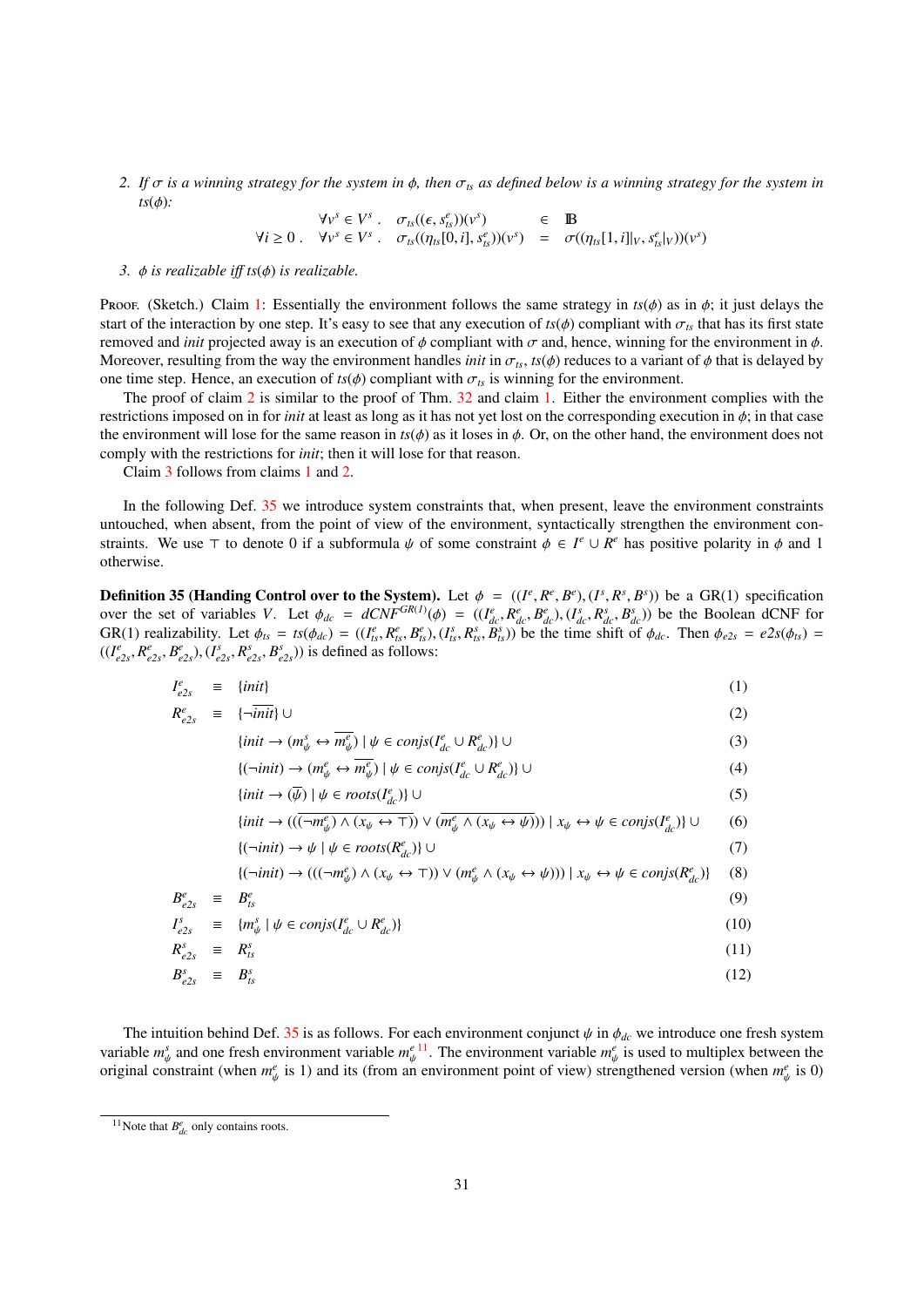<span id="page-31-5"></span>in lines (6) and (8). Environment roots are left untouched (lines (5), (7)). While  $m^e_{\mu}$  is an environment variable, it is forced to copy the initial value of the corresponding system variable  $m^s_\psi$  (line (2)) and keep that value (line (4)). Lines (9), (11), and (12) are unchanged from  $\phi_{ts}$ . Above the system is forced to set its variables  $m_{\psi}^s$  to 1 in the initial state<br>(line (10)), thus rendering  $\phi_s$ , equirellizable to  $\phi_s$ . However, by removing one or m (line (10)), thus rendering  $\phi_{e2s}$  equirealizable to  $\phi_{ts}$ . However, by removing one or more constraints in line (10) we<br>can allow the system to set the initial values of the m<sup>s</sup> s to 0 and therefore, enforce strong can allow the system to set the initial values of the  $m_{\mu}^s$  to 0 and, therefore, enforce stronger constraints on the side of the environment (i.e., weaken the specification as a whole).

**Theorem 36 (Equirealizability of**  $\phi_{ts}$  and  $e^{2s}(\phi_{ts})$ ). Let  $\phi = ((l^e, R^e, B^e), (l^s, R^s, B^e))$ <br>the set of variables  $V = \det \phi_{ts} = \frac{dCNF^{GR}(l)}{d\phi} = ((l^e, R^e, R^e) \cdot (l^s, R^s, R^s))$  $e^{\epsilon}$ ,  $R^e$ ,  $B^e$ ),  $(I^s, R^s, B^s)$ ) *be a GR(1) specification over* the set of variables V. Let  $\phi_{dc} = dCNF^{GR(I)}(\phi) = ((I_{ac}^e, R_{dc}^e, B_{dc}^e), (I_{dc}^s, R_{dc}^s, B_{dc}^s))$  be the Boolean dCNF for  $GR(I)$ <br>realizability. Let  $\phi = tS(\phi, \cdot) = ((I^e, R^e, R^e) \cdot (I^s, R^s, R^s))$  be the time shift of  $\phi$ . Let  $\phi \circ \$ realizability. Let  $\phi_{ts} = ts(\phi_{dc}) = ((I_{ts}^e, R_{ts}^e, B_{ts}^e), (I_{ts}^s, R_{ts}^s, B_{ts}^s))$  be the time shift of  $\phi_{dc}$ . Let  $\phi_{e2s} = e2s(\phi_{ts}) =$ <br>  $((I_{ts}^e, R_{ts}^e, R_{ts}^s, R_{ts}^s), (I_{ts}^s, R_{ts}^s, B_{ts}^s))$  be the time shift of  $\phi_{dc}$ . Let  $((I_{e2s}^e, R_{e2s}^e, B_{e2s}^e), (I_{e2s}^s, R_{e2s}^s, B_{e2s}^s))$ *. Then* 

<span id="page-31-2"></span>*1. if*  $\sigma$ <sub>*ts</sub> is a winning strategy for the system in*  $\phi$ <sub>*ts</sub>, then*  $\sigma$ <sub>*e*2*s*</sub> *as defined below is a winning strategy for the system*</sub></sub> *in e2s*( $\phi$ <sub>*ts*</sub>)*:* 

$$
\forall \psi \in cons(S(\mathcal{I}_{dc}^{e} \cup \mathcal{R}_{dc}^{e})) \quad \sigma_{e2s}(\epsilon, s_{e2s}^{e})(m_{\psi}^{s}) = 1
$$
\n
$$
\forall i \ge 0 \quad \forall \psi \in cons(S(\mathcal{I}_{dc}^{e} \cup \mathcal{R}_{dc}^{e})) \quad \sigma_{e2s}(\eta_{e2s}[0, i], s_{e2s}^{e})(m_{\psi}^{s}) \in \mathbb{B}
$$
\n
$$
\forall i \ge -1 \quad \forall v_{is}^{s} \in V_{is}^{s} \quad \sigma_{e2s}(\eta_{e2s}[0, i], s_{e2s}^{e})(v_{is}^{s}) = \sigma_{ts}(\eta_{e2s}[0, i]|_{V_{is}^{s}}, s_{e2s}^{e}(v_{is}^{s})(v_{is}^{s})
$$

<span id="page-31-3"></span>*2. if*  $\sigma_{ts}$  *is a winning strategy for the environment in*  $\phi_{ts}$ *, then*  $\sigma_{e2s}$  *as defined below is a winning strategy for the environment in e2s*(φ*ts*)*:*

$$
\forall \psi \in \text{conjs}(I_{dc}^e \cup R_{dc}^e) \quad \sigma_{e2s}(\epsilon)(m_{\psi}^e) \quad \in \mathbb{B}
$$
\n
$$
\forall i \ge 0 \quad \forall \psi \in \text{conjs}(I_{dc}^e \cup R_{dc}^e) \quad \sigma_{e2s}(\eta_{e2s}[0, i])(m_{\psi}^e) \quad = \quad \eta_{e2s}[0](m_{\psi}^s)
$$
\n
$$
\forall i \ge -1 \quad \forall v_{ts}^e \in V_{ts}^e \quad \sigma_{e2s}(\eta_{e2s}[0, i])(v_{ts}^e) \quad = \quad \sigma_{ts}(\eta_{e2s}[0, i]/v_{ts}^e)(v_{ts}^e)
$$

# <span id="page-31-4"></span>*3.*  $\phi_{ts}$  *is realizable iff e2s*( $\phi_{ts}$ ) *is realizable.*

Proof. (Sketch.) We start with [1.](#page-31-2) The system sets its multiplex variables  $m_{\nu}^s$  to 1 in the initial state. Either the environment adheres to its constraints for its corresponding multiplex variables and sets them to 1 (at least as long as it hasn't lost due to other reasons); in that case the environment constraints reduce to those of  $\phi_{ts}$  and the environment loses in  $\phi_{e2s}$  due to the same reason it lost in  $\phi_{ts}$ . Or the environment doesn't adhere to its constraints for the multiplex variables and loses due to that reason.

Similarly, for [2,](#page-31-3) if the system obeys its initial constraints on its multiplex variables, then the environment simply replicates these values and, hence, reduces its constraints to those of  $\phi_{ts}$ , thus winning for the same reason as in  $\phi_{ts}$ . Otherwise the environment wins because the system doesn't fulfill its initial constraints.

Claim [3](#page-31-4) follows from claims [1](#page-31-2) and [2.](#page-31-3)

#### <span id="page-31-1"></span>10. Relation to Vacuity and Some Complexity

#### <span id="page-31-0"></span>*10.1. Relation to Vacuity*

*Vacuity Checking.* Vacuity checking [\[BBDER01,](#page-35-0) [KV03,](#page-37-1) [AFF](#page-35-13)<sup>+</sup>03, [BFG](#page-35-14)<sup>+</sup>05, [GC04b,](#page-37-29) [GC04a,](#page-37-30) [SV04,](#page-38-23) [SV07,](#page-38-24) [PS02\]](#page-38-25) is a technique in model checking to determine whether a model satisfies the specification in an undesired way, e.g., by never sending a request when the specification is a request response property [\[BB94\]](#page-35-15). Vacuity asks whether there exists a strengthening of a specification s.t. the model still passes that strengthened specification. The original notion of vacuity from [\[BBDER01,](#page-35-0) [KV03\]](#page-37-1) replaces occurrences of subformulas (i.e., as we do, it does not consider sharing) in the specification with 0 or 1 depending on polarity and is, therefore, related to the notion of a UC in Sect. [4.](#page-3-0)

The comparison of notions of vacuity with UCs is as follows:

1. Vacuity is normally defined with respect to a specific model. [\[CS07,](#page-36-25) [CS09\]](#page-36-4) proposes vacuity without design as a preliminary check of vacuity: a formula is vacuous without design if it fulfills a variant of itself to which a strengthening operation has been applied. [\[FKSFV08\]](#page-37-2) extends that into a framework for inherent vacuity (see below).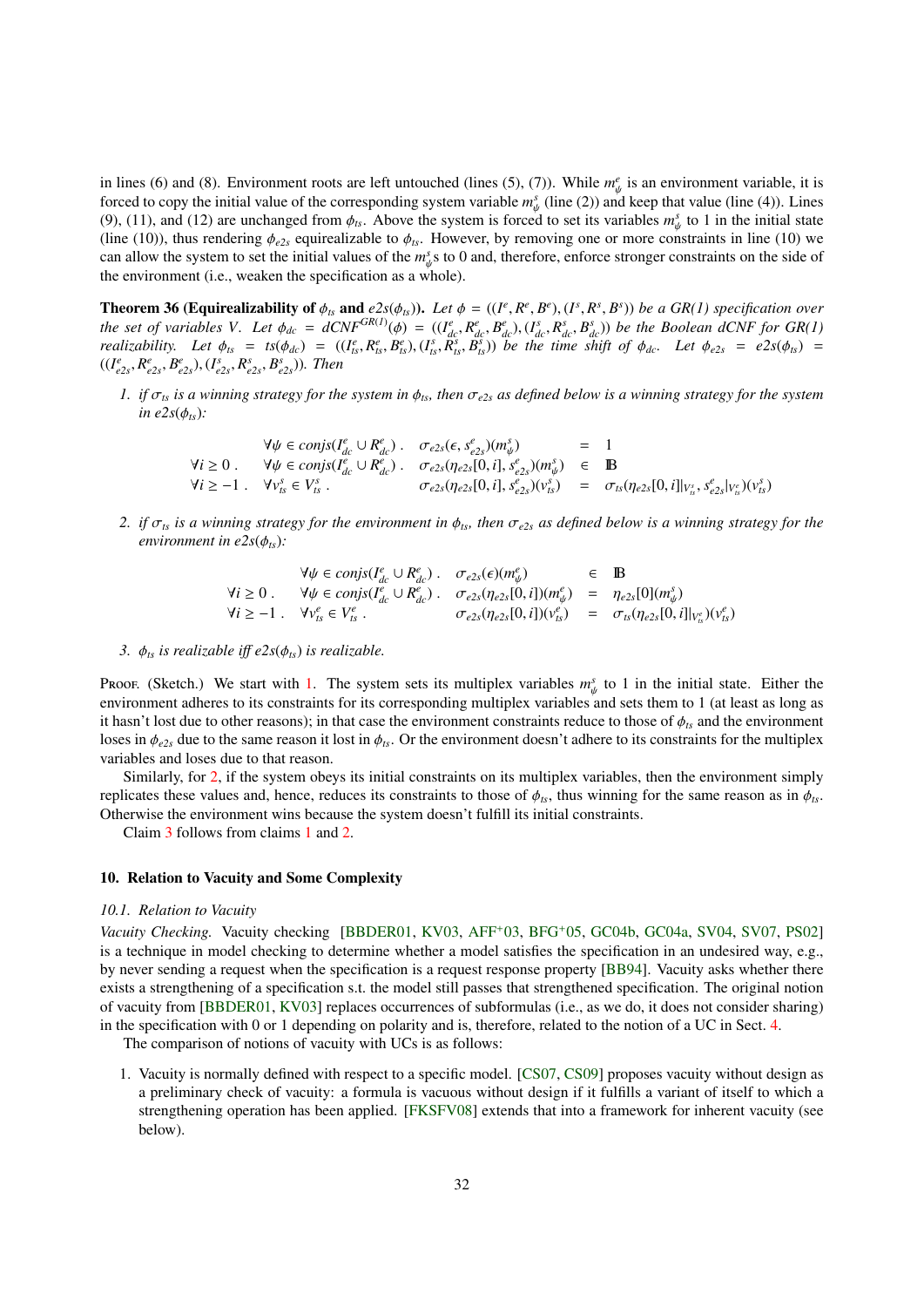- <span id="page-32-0"></span>2. Vacuity is geared to answer whether there exists at least one strengthening of the specification s.t. the model still satisfies the specification. For that it is sufficient to demonstrate that with a single strengthening step. The question of whether and to which extent the specification should be strengthened is then usually left to the designer. In core extraction one would ideally like to obtain IUCs and do so in a fully automated fashion. [\[GC04b,](#page-37-29) [CS09\]](#page-36-4) discuss mutual vacuity, i.e., vacuity w.r.t. (possibly maximal) sets of subformulas. [\[CGS08\]](#page-36-26) proceeds to obtain even stronger passing formulas combining several strengthened versions of the original formula.
- 3. Vacuity typically focuses on strengthening a formula while methods to obtain UCs use weakening. The reason is that in the case of a failing specification a counterexample is considered to be more helpful. Still, vacuity is defined in, e.g., [\[BBDER01,](#page-35-0) [KV03,](#page-37-1) [FKSFV08\]](#page-37-2) w.r.t. both passing and failing formulas.

[\[SDGC07\]](#page-38-26) exploits resolution proofs from BMC runs in order to extract information on vacuity, including information on relevance of subformulas at specific time steps, in a fashion related to our extraction of UCs in Sect. [6.](#page-13-0) A difference is that the presentation in [\[SDGC07\]](#page-38-26) only explains how to obtain the notion of *k*-step vacuity from some BMC run with bound *k* but leaves it unclear how to make the transition from the notion of *k*-step vacuity to the notion of vacuity and, similarly, how to aggregate results on the relevance of subformulas at specific time steps over results for different *k*s; our method of UC extraction can return a UC as soon as the generated CNF is unsatisfiable for some *k*.

[\[SV07\]](#page-38-24) suggests to generalize the operations to strengthen a specification by considering a form of interpolants between a model and its specification. While this might lead to another possibility to derive a core from a formula, an arbitrary interpolant might not allow the user to easily see what is happening. Hence, [\[SV07\]](#page-38-24) needs to be concretized to meet that criterion.

Other notions and techniques might be suitable to be carried over from vacuity detection to UCs for LTL and vice versa. E.g.,  $[AFF^+03]$  $[AFF^+03]$  extends vacuity to consider sharing of subformulas. We are not aware of any work in vacuity that takes the perspective of searching a UC of an LTL formula or considers dCNFs as we do.

*Inherent Vacuity.* [\[FKSFV08\]](#page-37-2) proposes a framework to identify inherent vacuity, i.e., specifications that are vacuous in any model. The framework has 4 parameters: 1. vacuity type  $(V)$ : occurrences of subformulas  $(s_V)$ , sharing of subformulas  $(m_V)$ , etc., 2. equivalence type  $(E)$ : closed  $(c_F)$  or open  $(o_F)$  systems, 3. tightening type  $(T)$ : equivalence  $(e_T)$  or preservance  $(p_T)$  of satisfiability/realizability, and 4. polarity type  $(P)$ : strengthening  $(s_P)$  or weakening  $(s_W)$ . An instance of the framework is given by a four tuple  $(V, E, T, P)$ .

Our notion of UCs via syntax tree is very closely related to the following instance of that framework. Let the vacuity type be that of replacing occurrences of subformulas with 1 or 0 depending on polarity [\[BBDER01\]](#page-35-0) ( $V = s_V$ ), systems be closed ( $E = c_E$ ), tightening type be equivalence ( $T = e_T$ ), and polarity type be weakening ( $P = w_P$ ). Then the following is immediate by the respective definitions

**Proposition 37 (Relation between inherent vacuity and unsatisfiable cores).** Let φ, φ' be unsatisfiable LTL formu*las s.t.* φ' is derived from φ by replacing a single occurrence of a positive (or negative) polarity subformula ψ of φ<br>with 1 (or 0): hence, φ' is a proper UC of φ by Def 10. Then 1, φ is inherently vacuous of type (sy c with 1 (or 0); hence,  $\phi'$  is a proper UC of  $\phi$  by Def. [10.](#page-4-1) Then 1.  $\phi$  is inherently vacuous of type  $(s_V, c_E, e_T, w_P)$ . 2.  $\phi'$ <br>is an IUC iff it is not inherently vacuous of type  $(s_V, c_E, e_T, w_P)$ *is an IUC iff it is not inherently vacuous of type*  $(s_V, c_E, e_T, w_P)$ *.* 

Similarly, for  $E = o_E$ :

**Proposition 38 (Relation between inherent vacuity and unrealizable cores).** Let  $\phi$ ,  $\phi'$  be unrealizable LTL formu*las s.t.* φ' is derived from φ by replacing a single occurrence of a positive (or negative) polarity subformula ψ of<br>φ with 1 (or 0): hence φ' is a proper unrealizable core of φ by Def. 27. Then L φ is inherently vacuous φ *with* <sup>1</sup> *(or* <sup>0</sup>*); hence,* φ 0 *is a proper unrealizable core of* φ *by Def. [27.](#page-26-2) Then 1.* φ *is inherently vacuous of type*  $(s_V, o_E, e_T, w_P)$ . 2.  $\phi'$  is an irreducible unrealizable core iff it is not inherently vacuous of type  $(s_V, o_E, e_T, w_P)$ .

[\[FKSFV08\]](#page-37-2) focuses on satisfiable/realizable instances and doesn't make a connection to the notion of unsatisfiable or unrealizable cores.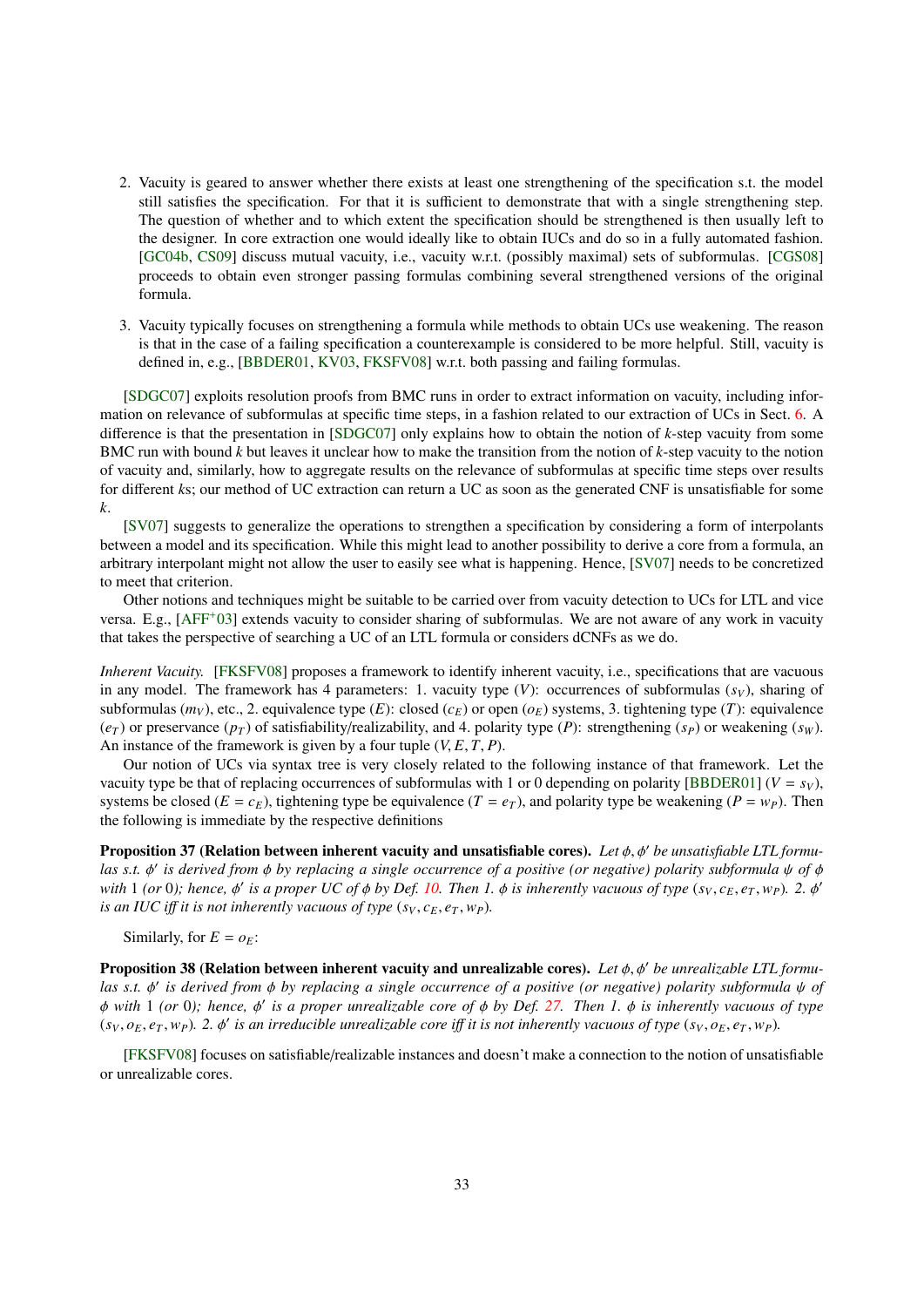# <span id="page-33-5"></span>*10.2. Some Complexity Results*

In this paper, we are mainly concerned with the following search problems:

**Definition 39 (Iuc-Search-ST).** Given an LTL formula  $\phi$ , determine an IUC  $\phi'$  of  $\phi$  via syntax tree (if  $\phi$  is unsatisfi-<br>able) or output "satisfiable" (if  $\phi$  is satisfiable) able) or output "satisfiable" (if  $\phi$  is satisfiable).

**Definition 40 (Iuc-Search-dCNF).** Given an LTL formula  $\phi$ , determine an IUC  $\phi'$  of  $\phi$  via dCNF (if  $\phi$  is unsatisfiable) or output "satisfiable" (if  $\phi$  is satisfiable) or output "satisfiable" (if  $\phi$  is satisfiable).

**Definition 41 (Irc-Search).** Given an LTL formula  $\phi$ , determine an irreducible unrealizable core  $\phi'$  of  $\phi$  via syntax tree (if  $\phi$  is unrealizable) or output "realizable" (if  $\phi$  is realizable) tree (if  $\phi$  is unrealizable) or output "realizable" (if  $\phi$  is realizable).

In addition, the following decision problems (similar to, e.g., [\[FKSFV08,](#page-37-2) [KV03,](#page-37-1) [BBDER01,](#page-35-0) [AFF](#page-35-13)<sup>+</sup>03, [BFG](#page-35-14)<sup>+</sup>05, [GC04a\]](#page-37-30)) characterize what often constitutes an elementary step in a naive algorithm to compute an unsatisfiable or unrealizable core and whether a formula is an irreducible unsatisfiable or unrealizable core:

**Definition 42 (Iuc-Step-Dec-ST).** Given an LTL formula  $\phi$  and a positive (or negative) polarity occurrence of a subformula  $\psi$ , answer "yes" if  $\phi$  with  $\psi$  set to 1 (or 0) is a UC of  $\phi$  via syntax tree, "no" otherwise.

**Definition 43 (Iuc-Step-Dec-dCNF).** Let  $\phi$  be an LTL formula with dCNF  $dCNF(\phi)$ , let *c* be a conjunct in  $dCNF_{aux}(\phi)$ . Let *dCNF'* be the largest core of *dCNF*( $\phi$ ) with *c* removed from *dCNF*<sub>*aux*</sub>( $\phi$ ). Answer "yes" if *dCNF'* is a UC of  $\phi$  via dCNF "no" otherwise dCNF, "no" otherwise.

**Definition 44 (IRC-STEP-DEC).** Given an LTL formula  $\phi$  and a positive (or negative) polarity occurrence of a subformula  $\psi$ , answer "yes" if  $\phi$  with  $\psi$  set to 1 (or 0) is an unrealizable core of  $\phi$  via syntax tree, "no" otherwise.

**Definition 45 (Iuc-Dec-ST).** Given an LTL formula  $\phi$ , answer "yes" if  $\phi$  is an IUC via syntax tree, "no" otherwise.

**Definition 46 (Iuc-Dec-dCNF).** Given an LTL formula  $\phi$ , answer "yes" if  $\phi$  is an IUC via dCNF, "no" otherwise.

**Definition 47 (Irc-Dec).** Given an LTL formula  $\phi$ , answer "yes" if  $\phi$  is an irreducible unrealizable core via syntax tree, "no" otherwise.

#### Theorem 48 (Complexity).

<span id="page-33-4"></span><span id="page-33-3"></span><span id="page-33-2"></span><span id="page-33-0"></span>

| <i>I</i> . IUC-SEARCH-ST $\in$ FP <sup>PSPACE</sup> . | 4. IUC-SEARCH-DCNF $\in$ FP <sup>PSPACE</sup> . |            | 7. IRC-SEARCH $\in FP^{2EXPTIME}$ .                 |
|-------------------------------------------------------|-------------------------------------------------|------------|-----------------------------------------------------|
| 2. IUC-STEP-DEC-ST $\in$ PSPACE-<br><i>complete.</i>  | 5. IUC-STEP-DEC-DCNF<br>PSPACE-complete.        | $\epsilon$ | 8. IRC-STEP-DEC $\in$ 2EXPTIME-<br><i>complete.</i> |
| 3. Iuc-Dec-ST $\in$ PSPACE.                           | 6. IUC-DEC-DCNF $\in$ PSPACE.                   |            | 9. IRC-DEC $\in$ 2EXPTIME.                          |

<span id="page-33-1"></span>Proof. We only prove [1-](#page-33-0)[3.](#page-33-1) [4-](#page-33-2)[9](#page-33-3) are analogous.

We start with [2.](#page-33-4) Membership is immediate by checking unsatisfiability of the weakened variant of  $\phi$ . Hardness for [2](#page-33-4) is by a reduction from the set of unsatisfiable LTL formulas: Given an LTL formula  $\phi'$ , let  $\phi'' \equiv \phi' \wedge 0$ . Then  $\phi'$  is unsatisfiable iff  $(\phi'' \cap)$  is in LIC-STEP-DEG-ST. is unsatisfiable iff  $(\phi'', 0)$  is in Iuc-Step-Dec-ST.<br>For 3 it's easy to see that it is sufficient to ch

For [3](#page-33-1) it's easy to see that it is sufficient to check unsatisfiability  $\phi$  and, if that is the case, for each occurrence of a subformula of  $\phi$  weaken that occurrence separately and check that the result is satisfiable. This leads to a number of satisfiability checks that is linear in the size of  $\phi$  with each checked formula being at most as long as  $\phi$ .

For [1](#page-33-0) note that there is a naive algorithm for Iuc-Search-ST as follows. First check unsatisfiability of  $\phi$ . If the answer is "no", then the algorithm stops. Otherwise, it weakens a child of the root node in the syntax tree of  $\phi$  and determines unsatisfiability. If the resulting formula is still unsatisfiable, the weakening is made permanent; if not, the weakening is undone and the algorithm continues recursively into the children (if any) of the current node. This is repeated for all children of the root node. Clearly this algorithm performs a number of satisfiability checks that is linear in the size of the formula with each checked formula being at most as long as  $\phi$ .

We remark that none of [\[AFF](#page-35-13)<sup>+</sup>03, [FKSFV08\]](#page-37-2) provide lower bounds matching the respective upper bounds for the problems similar to Iuc-Dec-ST and Irc-Dec for LTL. Also [\[CS09\]](#page-36-4) mostly provides no matching lower bounds for LTL.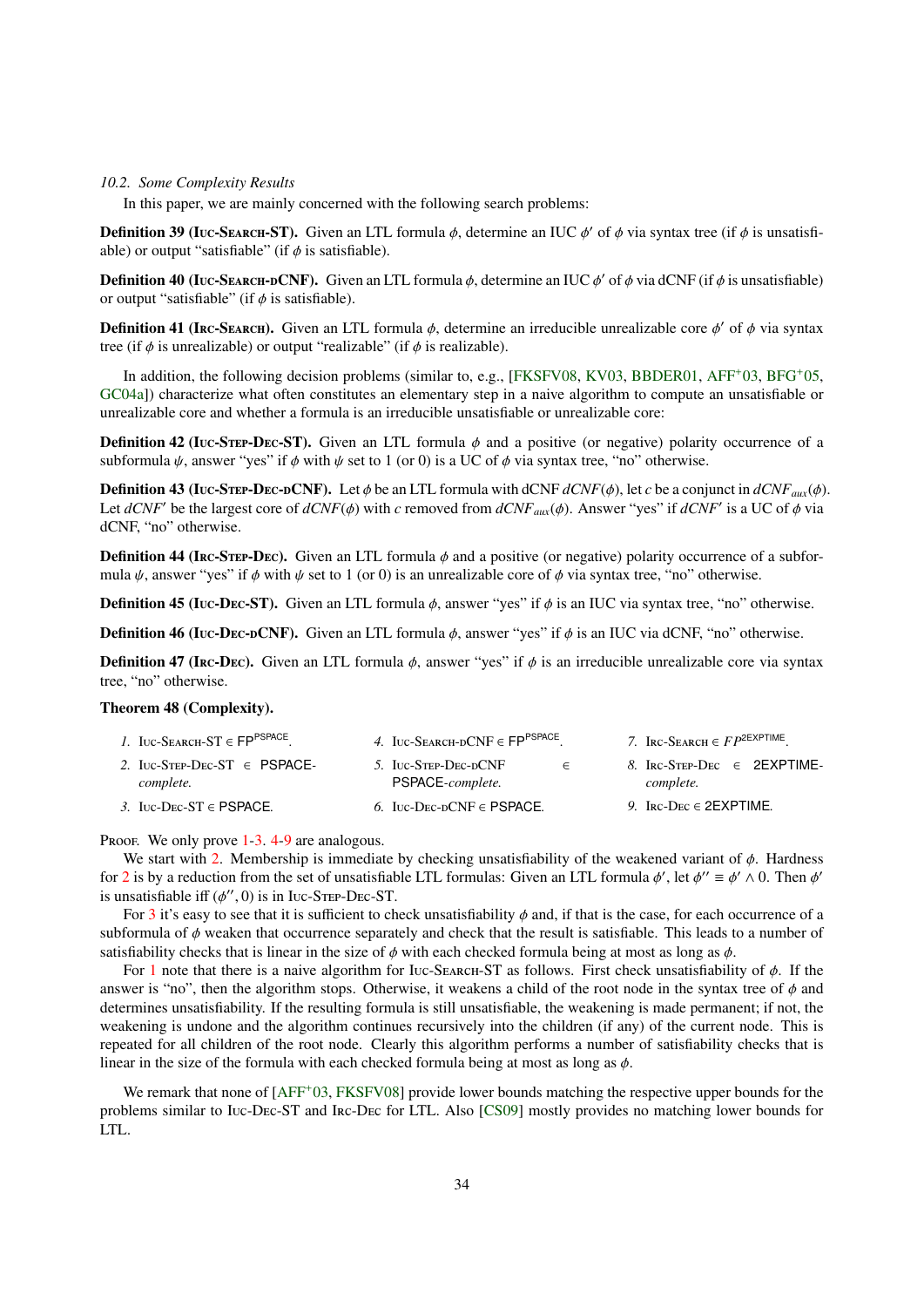# <span id="page-34-1"></span><span id="page-34-0"></span>11. Related Work

#### *Notions of a Core*

[\[CRST07\]](#page-36-11) proposes a notion of UCs of LTL formulas. The context in that work is a method for satisfiability checking of LTL formulas by using Boolean abstraction (e.g., [\[KS08\]](#page-37-16)), i.e., by 1. treating the input formula as a Boolean combination of temporal formulas, 2. abstracting the temporal formulas with fresh Boolean propositions, 3. obtaining satisfying assignments in the Boolean space, 4. concretizing the Boolean satisfying assignments, and 5. checking satisfiability of the concretized assignments in the temporal space. As a consequence, a UC in [\[CRST07\]](#page-36-11) is a subset of the set of top-level temporal formulas, potentially leading to very coarse cores.

SAT uses CNF as a standard format and UCs are typically subsets of clauses (e.g., [\[BS01\]](#page-36-27)). Similarly, in constraint programming, a UC is a subset of the set of input constraints (e.g., [\[BDTW93\]](#page-35-16)); recently, a more fine-grained notion based on unsatisfiable tuples has been suggested [\[GMP07\]](#page-37-31). Finally, also in satisfiability modulo theories (SMT) UCs are subsets of formulas (e.g., [\[CGS07\]](#page-36-14)).

For realizability [\[PR89,](#page-38-4) [ALW89\]](#page-35-1) of a set of LTL formulas, partitioned into a set of assumptions and a set of guarantees, [\[CRST08a\]](#page-36-12) suggests to first reduce the number of guarantees and then, additionally, to reduce the set of assumptions. [\[KHB09\]](#page-37-4) only reduces guarantees but proceeds inside the remaining guarantees by also removing output signals.

#### *Extracting Cores from Proofs*

In [\[PPZ01\]](#page-38-27) a successful run of a model checker, which essentially corresponds to an unsatisfied tableau, is used to extract a temporal proof from the tableau [\[GPVW95\]](#page-37-5) as a certificate that the model fulfills the specification. [\[Nam01\]](#page-37-32) generates certificates for successful model checking runs of  $\mu$ -calculus specifications. [\[SC03\]](#page-38-28) extracts UCs from unsatisfied tableaux to aid debugging in the context of description logics. Extracting a core from a resolution proof is an established technique in propositional SAT (e.g., [\[GN03,](#page-37-8) [ZM03a,](#page-38-13) [ZM03b\]](#page-38-14)). In SMT UCs from SAT can be used to extract UCs for SMT [\[CGS07\]](#page-36-14). Extraction from proofs is also used in vacuity checking [\[Nam04,](#page-38-29) [SDGC07\]](#page-38-26).

#### *Applications of Cores*

Using UCs to help a user debugging by pointing out a subset of the input as part of some problem is stated explicitly as motivation in many works on cores, e.g., [\[CD91,](#page-36-28) [BDTW93,](#page-35-16) [BS01,](#page-36-27) [ZM03b\]](#page-38-14).

[\[SSJ](#page-38-30)+03] presents a method for debugging declarative specifications by translating an abstract syntax tree (AST) of an inconsistent specification to CNF, extracting a UC from the CNF, and mapping the result back to AST highlighting only the relevant parts. That work has some similarities with our discussion; however, there are also a number of differences. 1. The exposition in  $[SSJ<sup>+</sup>03]$  $[SSJ<sup>+</sup>03]$  is for first order relational logic and generalizes to languages that are reducible to SAT, while our logic is LTL. 2. The motivation and focus of [\[SSJ](#page-38-30)+03] is on the method of core extraction, and it is accompanied by some experimental results. The notion of a core as parts of the AST is taken as a given. On the other hand, our focus is on investigating different notions of cores and on comparing the resulting information that can be gained. 3. Finally, [\[SSJ](#page-38-30)+03] does not consider tableaux.

[\[TCJ08,](#page-38-15) [Tor09\]](#page-38-31) suggest improved algorithms for core extraction compared to  $[SSJ<sup>+</sup>03]$  $[SSJ<sup>+</sup>03]$ ; the improved algorithms produce IUCs at a reasonable cost by using mechanisms similar to [\[ZM03b,](#page-38-14) [DHN06\]](#page-36-29). The scope of the method is extended to specification languages with a (restricted) translation to logics with resolution engine.

Examples of using UCs for debugging in description logics and ontologies are [\[SC03,](#page-38-28) [WHR](#page-38-32)+05]. For temporal logic, the methodology proposed in [\[PSC](#page-38-1)<sup>+</sup>06] suggests to return a subset of the specification in case of a problem. For [\[CRST08a\]](#page-36-12) see above.

The application of UCs as filters in an iterative search is mentioned in Sect. [1.](#page-0-0)

#### *Complexity*

Apart from [\[FKSFV08,](#page-37-2) [KV03,](#page-37-1) [BBDER01,](#page-35-0) [AFF](#page-35-13)<sup>+</sup>03, [BFG](#page-35-14)<sup>+</sup>05, [GC04a\]](#page-37-30) mentioned in Sect. [10](#page-31-1) the following works also contain results on complexity. [\[GC04b\]](#page-37-29) discusses complexity of finding all sets of mutually vacuous subformulas. [\[CS09\]](#page-36-4) considers a larger set of problems in mutual vacuity including optimization problems; in addition, complexity results are stated for finding a smallest subset of a set of formulas that implies the original set. For complexity results for other notions or applications of vacuity see also [\[BK08b,](#page-36-30) [CGS08\]](#page-36-26). Going beyond vacuity, [\[PW85\]](#page-38-33) establishes that the problem corresponding to Iuc-DEC-DCNF for 3SAT CNF is D<sup>P</sup>-complete.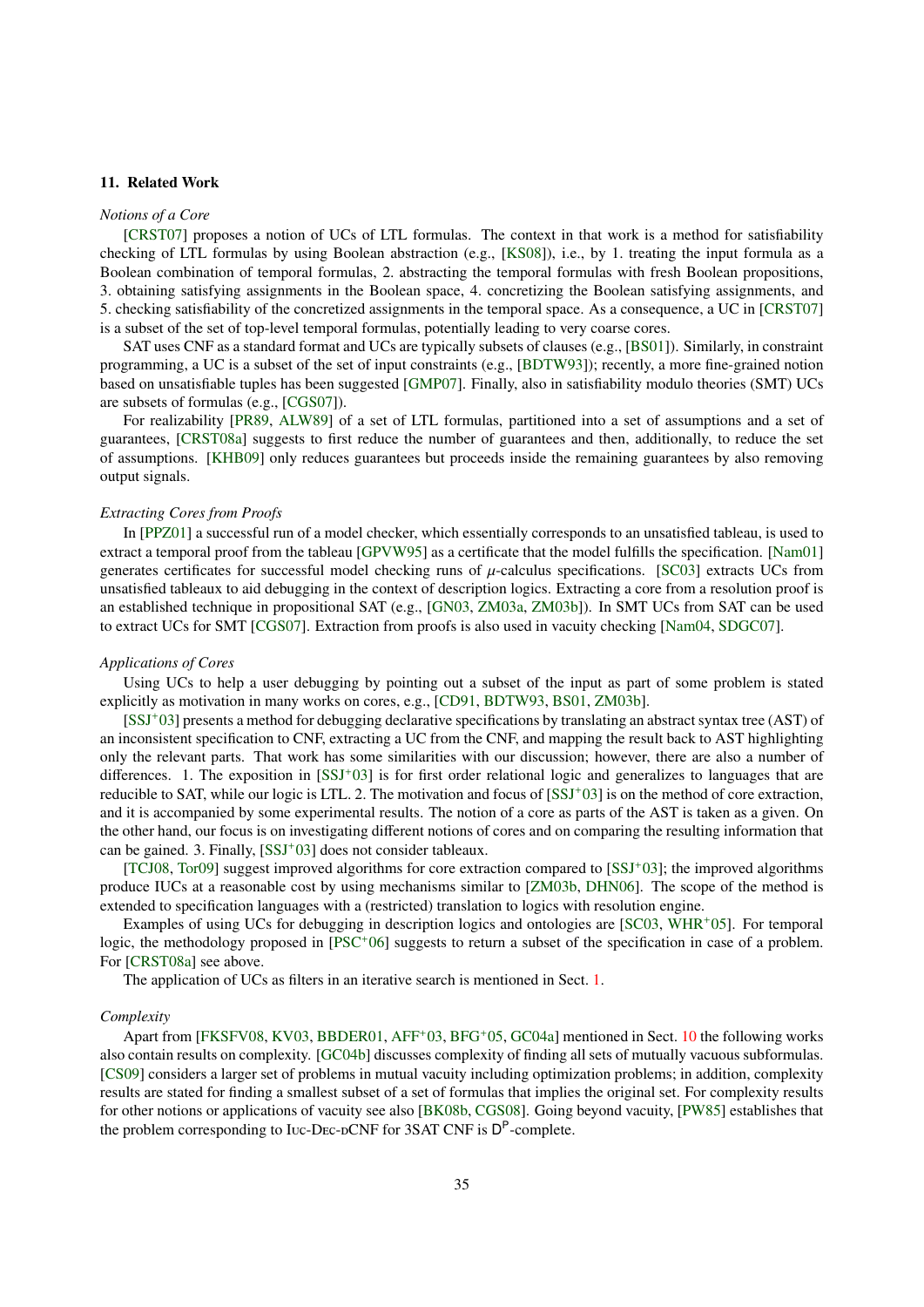# <span id="page-35-5"></span>12. Conclusion

We suggested notions of unsatisfiable cores for LTL formulas that provide strictly more fine-grained information than the (few) previous notions. While basic notions turned out to be equivalent, some variants were shown to provide or potentially provide more information, in particular, in the temporal dimension. We extended some of the notions to unrealizable cores.

We stated initially that we see methods of UC extraction as a means to suggest notions of UCs. Indeed, it turned out that each method for core extraction suggested a different or a more fine-grained notion of a UC that should be taken into account. It seems to be likely, though, that some of the more fine-grained notions can be obtained also with other UC extraction methods.

Directions for future work include defining and obtaining the more fine-grained notions of a UC suggested at the end of Sections [6](#page-13-0) and [7,](#page-16-0) investigating the notion of a UC that results from temporal resolution proofs, and taking sharing of subformulas into account. Equally important are efficient implementations. Finally, while in theory two algorithms to obtain UCs might be able to come up with the same set of UCs, their practical implementations could yield quite different UCs due to the way non-determinism is resolved; hence, an empirical evaluation of the usefulness of the resulting UCs is needed.

#### *Acknowledgements*

The author thanks the reviewers for their valuable comments. The author also thanks the research groups at FBKirst and Verimag for helpful discussions, comments, and support, in particular, A. Cimatti, A. Ferrante, A. Mariotti, M. Roveri, and S. Tonetta. Part of this work was carried out while the author was at Verimag/CNRS. He thanks O. Maler for providing the freedom to pursue this work. Finally, the author thanks the Provincia Autonoma di Trento for support (project EMTELOS).

- <span id="page-35-13"></span>[AFF<sup>+</sup>03] R. Armoni, L. Fix, A. Flaisher, O. Grumberg, N. Piterman, A. Tiemeyer, and M. Vardi. Enhanced vacuity detection in linear temporal logic. In W. Hunt Jr. and F. Somenzi, editors, *CAV*, volume 2725 of *LNCS*, pages 368–380. Springer, 2003. Links: [ee,](http://springerlink.metapress.com/openurl.asp?genre=article{&}issn=0302-9743{&}volume=2725{&}spage=368) [Google Scholar.](http://scholar.google.com/scholar?q=%22Enhanced+Vacuity+Detection+in+Linear+Temporal+Logic%22&hl=en&lr=&btnG=Search) [32,](#page-31-5) [33,](#page-32-0) [34,](#page-33-5) [35](#page-34-1)
- <span id="page-35-12"></span>[AL93] M. Abadi and L. Lamport. Composing specifications. *ACM Trans. Program. Lang. Syst.*, 15(1):73–132, 1993. Links: [ee,](http://doi.acm.org/10.1145/151646.151649) [Google](http://scholar.google.com/scholar?q=%22Composing+Specifications%22&hl=en&lr=&btnG=Search) Scholar<sub>.[27](#page-26-3)</sub>
- <span id="page-35-9"></span><span id="page-35-1"></span>[ala] Antichains.be — The Alaska Tool — Experimental Results. <http://www.antichains.be/alaska/experiments.html>. [21,](#page-20-2) [22](#page-21-1) [ALW89] M. Abadi, L. Lamport, and P. Wolper. Realizable and unrealizable specifications of reactive systems. In G. Ausiello, M. Dezani-
- Ciancaglini, and S. Ronchi Della Rocca, editors, *ICALP*, volume 372 of *LNCS*, pages 1–17. Springer, 1989. Links: [Google Scholar.](http://scholar.google.com/scholar?q=%22Realizable+and+Unrealizable+Specifications+of+Reactive+Systems%22&hl=en&lr=&btnG=Search) [1,](#page-0-1) [26,](#page-25-2) [35](#page-34-1)
- <span id="page-35-10"></span>[AT04] R. Alur and S. La Torre. Deterministic generators and games for LTL fragments. *ACM Trans. Comput. Log.*, 5(1):1–25, 2004. Links: [ee,](http://doi.acm.org/10.1145/963927.963928) [Google Scholar.](http://scholar.google.com/scholar?q=%22Deterministic+generators+and+games+for+LTL+fragments%22&hl=en&lr=&btnG=Search) [26](#page-25-2)
- <span id="page-35-15"></span>[BB94] D. Beatty and R. Bryant. Formally verifying a microprocessor using a simulation methodology. In *DAC*, pages 596–602, 1994. Links: [ee,](http://doi.acm.org/10.1145/196244.196575) [Google Scholar.](http://scholar.google.com/scholar?q=%22Formally+Verifying+a+Microprocessor+Using+a+Simulation+Methodology%22&hl=en&lr=&btnG=Search) [32](#page-31-5)
- <span id="page-35-0"></span>[BBDER01] I. Beer, S. Ben-David, C. Eisner, and Y. Rodeh. Efficient detection of vacuity in temporal model checking. *Formal Methods in System Design*, 18(2):141–163, 2001. Links: [Google Scholar.](http://scholar.google.com/scholar?q=%22Efficient+Detection+of+Vacuity+in+Temporal+Model+Checking%22&hl=en&lr=&btnG=Search) [1,](#page-0-1) [32,](#page-31-5) [33,](#page-32-0) [34,](#page-33-5) [35](#page-34-1)
- <span id="page-35-6"></span>[BCC+99] A. Biere, A. Cimatti, E. Clarke, M. Fujita, and Y. Zhu. Symbolic model checking using SAT procedures instead of BDDs. In *DAC*, pages 317–320, 1999. Links: [ee,](http://doi.acm.org/10.1145/309847.309942) [Google Scholar.](http://scholar.google.com/scholar?q=%22Symbolic+Model+Checking+Using+SAT+Procedures+instead+of+BDDs%22&hl=en&lr=&btnG=Search) [14](#page-13-5)
- <span id="page-35-4"></span>[BCCZ99] A. Biere, A. Cimatti, E. Clarke, and Y. Zhu. Symbolic model checking without BDDs. In R. Cleaveland, editor, *TACAS*, volume 1579 of *LNCS*, pages 193–207. Springer, 1999. Links: [Google Scholar.](http://scholar.google.com/scholar?q=%22Symbolic+Model+Checking+without+BDDs%22&hl=en&lr=&btnG=Search) [2,](#page-1-1) [11,](#page-10-2) [14](#page-13-5)
- <span id="page-35-2"></span>[BCG+10] R. Bloem, A. Cimatti, K. Greimel, G. Hofferek, R. Könighofer, M. Roveri, V. Schuppan, and R. Seeber. RATSY - a new requirements analysis tool with synthesis. In T. Touili, B. Cook, and P. Jackson, editors, *CAV*, volume 6174 of *LNCS*, pages 425–429. Springer, 2010. Links: [ee,](http://dx.doi.org/10.1007/978-3-642-14295-6_37) [Google Scholar.](http://scholar.google.com/scholar?q=%22RATSY+-+A+New+Requirements+Analysis+Tool+with+Synthesis%22&hl=en&lr=&btnG=Search) [1](#page-0-1)
- <span id="page-35-8"></span>[BCM+92] J. Burch, E. Clarke, K. McMillan, D. Dill, and L. Hwang. Symbolic model checking: 10<sup>20</sup> states and beyond. *Inf. Comput.*, 98(2):142–170, 1992. Links: [Google Scholar.](http://scholar.google.com/scholar?q=%22Symbolic+Model+Checking:+$10^20$+States+and+Beyond%22&hl=en&lr=&btnG=Search) [17](#page-16-1)
- <span id="page-35-3"></span>[BCP+07] R. Bloem, R. Cavada, I. Pill, M. Roveri, and A. Tchaltsev. RAT: A tool for the formal analysis of requirements. In W. Damm and H. Hermanns, editors, *CAV*, volume 4590 of *LNCS*, pages 263–267. Springer, 2007. Links: [ee,](http://dx.doi.org/10.1007/978-3-540-73368-3_30) [Google Scholar.](http://scholar.google.com/scholar?q=%22RAT:+A+Tool+for+the+Formal+Analysis+of+Requirements%22&hl=en&lr=&btnG=Search) [1](#page-0-1)
- <span id="page-35-7"></span>[BCRZ99] A. Biere, E. Clarke, R. Raimi, and Y. Zhu. Verifiying safety properties of a Power PC microprocessor using symbolic model checking without BDDs. In N. Halbwachs and D. Peled, editors, *CAV*, volume 1633 of *LNCS*, pages 60–71. Springer, 1999. Links: [ee,](http://link.springer.de/link/service/series/0558/bibs/1633/16330060.htm) [Google](http://scholar.google.com/scholar?q=%22Verifiying+Safety+Properties+of+a+Power+PC+Microprocessor+Using+Symbolic+Model+Checking+without+BDDs%22&hl=en&lr=&btnG=Search) [Scholar.](http://scholar.google.com/scholar?q=%22Verifiying+Safety+Properties+of+a+Power+PC+Microprocessor+Using+Symbolic+Model+Checking+without+BDDs%22&hl=en&lr=&btnG=Search) [14](#page-13-5)
- <span id="page-35-16"></span>[BDTW93] R Bakker, F. Dikker, F. Tempelman, and P Wognum. Diagnosing and solving over-determined constraint satisfaction problems. In *IJCAI*, pages 276–281, 1993. Links: [Google Scholar.](http://scholar.google.com/scholar?q=%22Diagnosing+and+Solving+Over-Determined+Constraint+Satisfaction+Problems%22&hl=en&lr=&btnG=Search) [35](#page-34-1)
- <span id="page-35-14"></span>[BFG+05] D. Bustan, A. Flaisher, O. Grumberg, O. Kupferman, and M. Vardi. Regular vacuity. In D. Borrione and W. Paul, editors, *CHARME*, volume 3725 of *LNCS*, pages 191–206. Springer, 2005. Links: [ee,](http://dx.doi.org/10.1007/11560548_16) [Google Scholar.](http://scholar.google.com/scholar?q=%22Regular+Vacuity%22&hl=en&lr=&btnG=Search) [32,](#page-31-5) [34,](#page-33-5) [35](#page-34-1)
- <span id="page-35-11"></span>[BGJ+07a] R. Bloem, S. Galler, B. Jobstmann, N. Piterman, A. Pnueli, and M. Weiglhofer. Automatic hardware synthesis from specifications: a case study. In R. Lauwereins and J. Madsen, editors, *DATE*, pages 1188–1193. ACM, 2007. Links: [ee,](http://doi.acm.org/10.1145/1266366.1266622) [Google Scholar.](http://scholar.google.com/scholar?q=%22Automatic+hardware+synthesis+from+specifications:+a+case+study%22&hl=en&lr=&btnG=Search) [26](#page-25-2)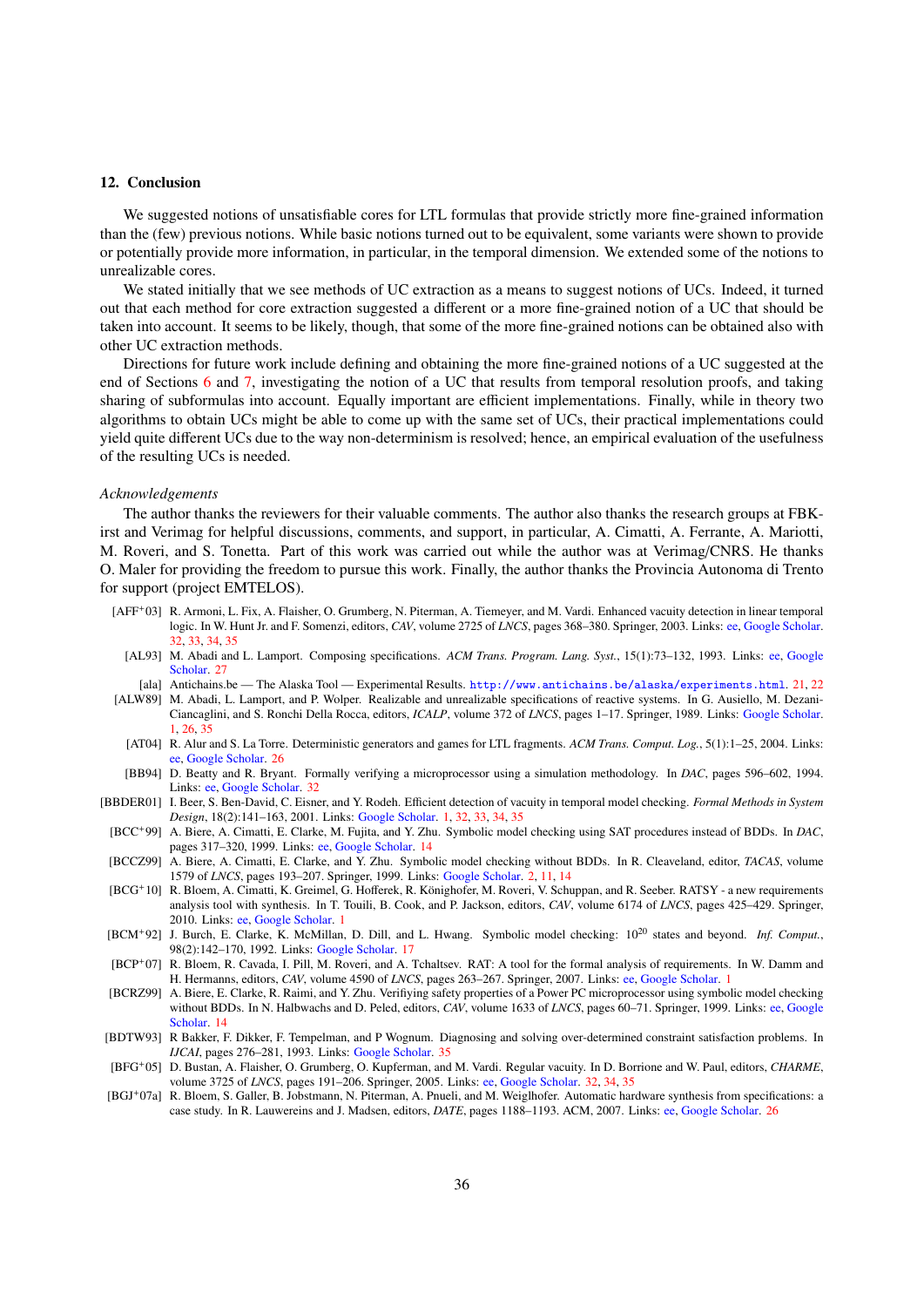- <span id="page-36-24"></span>[BGJ+07b] R. Bloem, S. Galler, B. Jobstmann, N. Piterman, A. Pnueli, and M. Weiglhofer. Specify, compile, run: Hardware from PSL. In S. Glesner, J. Knoop, and R. Drechsler, editors, *COCV*, volume 190(4) of *ENTCS*, pages 3–16. Elsevier, 2007. Links: [ee,](http://dx.doi.org/10.1016/j.entcs.2007.09.004) [Google](http://scholar.google.com/scholar?q=%22Specify,+Compile,+Run:+Hardware+from+PSL%22&hl=en&lr=&btnG=Search) [Scholar.](http://scholar.google.com/scholar?q=%22Specify,+Compile,+Run:+Hardware+from+PSL%22&hl=en&lr=&btnG=Search) [26](#page-25-2)
- <span id="page-36-17"></span>[BHJ+06] A. Biere, K. Heljanko, T. Junttila, T. Latvala, and V. Schuppan. Linear encodings of bounded LTL model checking. *Logical Methods in Computer Science*, 2(5), 2006. Links: [ee,](http://dx.doi.org/10.2168/LMCS-2(5:5)2006) [Google Scholar.](http://scholar.google.com/scholar?q=%22Linear+Encodings+of+Bounded+LTL+Model+Checking%22&hl=en&lr=&btnG=Search) [14](#page-13-5)
- <span id="page-36-3"></span>[BK08a] C. Baier and J. Katoen. *Principles of Model Checking*. MIT Press, 2008. Links: [Google Scholar.](http://scholar.google.com/scholar?q=%22Principles+of+Model+Checking%22&hl=en&lr=&btnG=Search) [1,](#page-0-1) [2,](#page-1-1) [3](#page-2-1)
- <span id="page-36-30"></span>[BK08b] T. Ball and O. Kupferman. Vacuity in testing. In B. Beckert and R. Hähnle, editors, *TAP*, volume 4966 of *LNCS*, pages 4-17. Springer, 2008. Links: [ee,](http://dx.doi.org/10.1007/978-3-540-79124-9_2) [Google Scholar.](http://scholar.google.com/scholar?q=%22Vacuity+in+Testing%22&hl=en&lr=&btnG=Search) [35](#page-34-1)
- <span id="page-36-23"></span>[BL69] J. Büchi and L. Landweber. Solving sequential conditions by finite-state strategies. *Transactions of the American Mathematical Society*, 138:295–311, April 1969. Links: [Google Scholar.](http://scholar.google.com/scholar?q=%22Solving+Sequential+Conditions+by+Finite-State+Strategies%22&hl=en&lr=&btnG=Search) [26](#page-25-2)
- <span id="page-36-15"></span>[Boy92] T. Boy de la Tour. An optimality result for clause form translation. *J. Symb. Comput.*, 14(4):283–302, 1992. Links: [Google Scholar.](http://scholar.google.com/scholar?q=%22An+Optimality+Result+for+Clause+Form+Translation%22&hl=en&lr=&btnG=Search) [5](#page-4-4)
- <span id="page-36-27"></span>[BS01] R. Bruni and A. Sassano. Restoring satisfiability or maintaining unsatisfiability by finding small unsatisfiable subformulae. In H. Kautz and B. Selman, editors, *SAT*, volume 9 of *Electronic Notes in Discrete Mathematics*, pages 162–173. Elsevier, 2001. Links: [ee,](http://dx.doi.org/10.1016/S1571-0653(04)00320-8) [Google Scholar.](http://scholar.google.com/scholar?q=%22Restoring+Satisfiability+or+Maintaining+Unsatisfiability+by+finding+small+Unsatisfiable+Subformulae%22&hl=en&lr=&btnG=Search) [35](#page-34-1)
- <span id="page-36-13"></span>[BSS+09] M. Bauland, T. Schneider, H. Schnoor, I. Schnoor, and H. Vollmer. The complexity of generalized satisfiability for linear temporal logic. *Logical Methods in Computer Science*, 5(1), 2009. Links: [ee,](http://dx.doi.org/10.2168/LMCS-5(1:1)2009) [Google Scholar.](http://scholar.google.com/scholar?q=%22The+Complexity+of+Generalized+Satisfiability+for+Linear+Temporal+Logic%22&hl=en&lr=&btnG=Search) [3](#page-2-1)
- <span id="page-36-7"></span>[CCM+09] R. Cavada, A. Cimatti, A. Mariotti, C. Mattarei, A. Micheli, S. Mover, M. Pensallorto, M. Roveri, A. Susi, and S. Tonetta. Supporting requirements validation: The EuRailCheck tool. In *ASE*, pages 665–667. IEEE Computer Society, 2009. Links: [ee,](http://doi.ieeecomputersociety.org/10.1109/ASE.2009.49) [Google Scholar.](http://scholar.google.com/scholar?q=%22Supporting+Requirements+Validation:+The+EuRailCheck+Tool%22&hl=en&lr=&btnG=Search) [1](#page-0-1)
- <span id="page-36-28"></span><span id="page-36-5"></span>[CCM+10] A. Chiappini, A. Cimatti, L. Macchi, O. Rebollo, M. Roveri, A. Susi, S. Tonetta, and B. Vittorini. Formalization and validation of a subset of the european train control system. In J. Kramer, J. Bishop, P. Devanbu, and S. Uchitel, editors, *ICSE (2)*, pages 109–118. ACM, 2010. Links: [ee,](http://doi.acm.org/10.1145/1810295.1810312) [Google Scholar.](http://scholar.google.com/scholar?q=%22Formalization+and+validation+of+a+subset+of+the+European+Train+Control+System%22&hl=en&lr=&btnG=Search) [1](#page-0-1)
	- [CD91] J. Chinneck and E. Dravnieks. Locating minimal infeasible constraint sets in linear programs. *ORSA Journal on Computing*, 3(2):157–168, 1991. Links: [Google Scholar.](http://scholar.google.com/scholar?q=%22Locating+Minimal+Infeasible+Constraint+Sets+in+Linear+Programs%22&hl=en&lr=&btnG=Search) [35](#page-34-1)
	- [CE81] E. Clarke and E. Emerson. Design and synthesis of synchronization skeletons using branching-time temporal logic. In D. Kozen, editor, *Logic of Programs*, volume 131 of *LNCS*, pages 52–71. Springer, 1981. Links: [Google Scholar.](http://scholar.google.com/scholar?q=%22Design+and+Synthesis+of+Synchronization+Skeletons+Using+Branching-Time+Temporal+Logic%22&hl=en&lr=&btnG=Search) [1](#page-0-1)
- <span id="page-36-19"></span><span id="page-36-1"></span>[CGH97] E. Clarke, O. Grumberg, and K. Hamaguchi. Another look at LTL model checking. *Formal Methods in System Design*, 10(1):47–71, 1997. Links: [Google Scholar.](http://scholar.google.com/scholar?q=%22Another+Look+at+LTL+Model+Checking%22&hl=en&lr=&btnG=Search) [17](#page-16-1)
- <span id="page-36-2"></span>[CGP99] E. Clarke, O. Grumberg, and D. Peled. *Model Checking*. MIT Press, 1999. Links: [Google Scholar.](http://scholar.google.com/scholar?q=%22Model+Checking%22&hl=en&lr=&btnG=Search) [1](#page-0-1)
- <span id="page-36-14"></span>[CGS07] A. Cimatti, A. Griggio, and R. Sebastiani. A simple and flexible way of computing small unsatisfiable cores in SAT modulo theories. In J. Marques-Silva and K. Sakallah, editors, *SAT*, volume 4501 of *LNCS*, pages 334–339. Springer, 2007. Links: [ee,](http://dx.doi.org/10.1007/978-3-540-72788-0_32) [Google Scholar.](http://scholar.google.com/scholar?q=%22A+Simple+and+Flexible+Way+of+Computing+Small+Unsatisfiable+Cores+in+SAT+Modulo+Theories%22&hl=en&lr=&btnG=Search) [3,](#page-2-1) [35](#page-34-1)
- <span id="page-36-26"></span>[CGS08] H. Chockler, A. Gurfinkel, and O. Strichman. Beyond vacuity: Towards the strongest passing formula. In A. Cimatti and R. Jones, editors, *FMCAD*, pages 188-195. IEEE, 2008. Links: [ee,](http://dx.doi.org/10.1109/FMCAD.2008.ECP.28) [Google Scholar.](http://scholar.google.com/scholar?q=%22Beyond+Vacuity:+Towards+the+Strongest+Passing+Formula%22&hl=en&lr=&btnG=Search) [33,](#page-32-0) [35](#page-34-1)
- <span id="page-36-22"></span>[Chu63] A. Church. Logic, arithmetic, and automata. In *Proceedings of the International Congress of Mathematicians, Stockholm, Sweden, 1962*, pages 23–35. Institut Mittag-Leffler, 1963. Links: [Google Scholar.](http://scholar.google.com/scholar?q=%22Logic,+Arithmetic,+and+Automata%22&hl=en&lr=&btnG=Search) [26](#page-25-2)
- <span id="page-36-18"></span>[CKOS05] E. Clarke, D. Kroening, J. Ouaknine, and O. Strichman. Computational challenges in bounded model checking. *STTT*, 7(2):174–183, 2005. Links: [ee,](http://dx.doi.org/10.1007/s10009-004-0182-5) [Google Scholar.](http://scholar.google.com/scholar?q=%22Computational+challenges+in+bounded+model+checking%22&hl=en&lr=&btnG=Search) [14](#page-13-5)
- <span id="page-36-0"></span>[CKV06] H. Chockler, O. Kupferman, and M. Vardi. Coverage metrics for temporal logic model checking. *Formal Methods in System Design*, 28(3):189–212, 2006. Links: [ee,](http://dx.doi.org/10.1007/s10703-006-0001-6) [Google Scholar.](http://scholar.google.com/scholar?q=%22Coverage+metrics+for+temporal+logic+model+checking%22&hl=en&lr=&btnG=Search) [1](#page-0-1)
- <span id="page-36-16"></span>[CRS04] A. Cimatti, M. Roveri, and D. Sheridan. Bounded verification of past LTL. In A. Hu and A. Martin, editors, *FMCAD*, volume 3312 of *LNCS*, pages 245–259. Springer, 2004. Links: [ee,](http://springerlink.metapress.com/openurl.asp?genre=article{&}issn=0302-9743{&}volume=3312{&}spage=245) [Google Scholar.](http://scholar.google.com/scholar?q=%22Bounded+Verification+of+Past+LTL%22&hl=en&lr=&btnG=Search) [11,](#page-10-2) [14](#page-13-5)
- <span id="page-36-11"></span>[CRST07] A. Cimatti, M. Roveri, V. Schuppan, and S. Tonetta. Boolean abstraction for temporal logic satisfiability. In W. Damm and H. Hermanns, editors, *CAV*, volume 4590 of *LNCS*, pages 532–546. Springer, 2007. Links: [ee,](http://dx.doi.org/10.1007/978-3-540-73368-3_53) [Google Scholar.](http://scholar.google.com/scholar?q=%22Boolean+Abstraction+for+Temporal+Logic+Satisfiability%22&hl=en&lr=&btnG=Search) [2,](#page-1-1) [3,](#page-2-1) [14,](#page-13-5) [35](#page-34-1)
- <span id="page-36-12"></span>[CRST08a] A. Cimatti, M. Roveri, V. Schuppan, and A. Tchaltsev. Diagnostic information for realizability. In F. Logozzo, D. Peled, and L. Zuck, editors, *VMCAI*, volume 4905 of *LNCS*, pages 52–67. Springer, 2008. Links: [ee,](http://dx.doi.org/10.1007/978-3-540-78163-9_9) [Google Scholar.](http://scholar.google.com/scholar?q=%22Diagnostic+Information+for+Realizability%22&hl=en&lr=&btnG=Search) [2,](#page-1-1) [26,](#page-25-2) [28,](#page-27-1) [35](#page-34-1)
- <span id="page-36-6"></span>[CRST08b] A. Cimatti, M. Roveri, A. Susi, and S. Tonetta. From informal requirements to property-driven formal validation. In D. Cofer and A. Fantechi, editors, *FMICS*, volume 5596 of *LNCS*, pages 166–181. Springer, 2008. Links: [ee,](http://dx.doi.org/10.1007/978-3-642-03240-0_15) [Google Scholar.](http://scholar.google.com/scholar?q=%22From+Informal+Requirements+to+Property-Driven+Formal+Validation%22&hl=en&lr=&btnG=Search) [1](#page-0-1)
- <span id="page-36-8"></span>[CRST08c] A. Cimatti, M. Roveri, A. Susi, and S. Tonetta. Object models with temporal constraints. In A. Cerone and S. Gruner, editors, *SEFM*, pages 249–258. IEEE Computer Society, 2008. Links: [ee,](http://dx.doi.org/10.1109/SEFM.2008.23) [Google Scholar.](http://scholar.google.com/scholar?q=%22Object+Models+with+Temporal+Constraints%22&hl=en&lr=&btnG=Search) [1](#page-0-1)
- <span id="page-36-9"></span>[CRT09] A. Cimatti, M. Roveri, and S. Tonetta. Requirements validation for hybrid systems. In A. Bouajjani and O. Maler, editors, *CAV*, volume 5643 of *LNCS*, pages 188–203. Springer, 2009. Links: [ee,](http://dx.doi.org/10.1007/978-3-642-02658-4_17) [Google Scholar.](http://scholar.google.com/scholar?q=%22Requirements+Validation+for+Hybrid+Systems%22&hl=en&lr=&btnG=Search) [1](#page-0-1)
- <span id="page-36-25"></span>[CS07] H. Chockler and O. Strichman. Easier and more informative vacuity checks. In *MEMOCODE*, pages 189–198. IEEE, 2007. Links: [ee,](http://dx.doi.org/10.1109/MEMCOD.2007.371225) [Google Scholar.](http://scholar.google.com/scholar?q=%22Easier+and+More+Informative+Vacuity+Checks%22&hl=en&lr=&btnG=Search) [32](#page-31-5)
- <span id="page-36-4"></span>[CS09] H. Chockler and O. Strichman. Before and after vacuity. *Formal Methods in System Design*, 34(1):37–58, 2009. Links: [ee,](http://dx.doi.org/10.1007/s10703-008-0060-y) [Google](http://scholar.google.com/scholar?q=%22Before+and+after+vacuity%22&hl=en&lr=&btnG=Search) [Scholar.](http://scholar.google.com/scholar?q=%22Before+and+after+vacuity%22&hl=en&lr=&btnG=Search) [1,](#page-0-1) [32,](#page-31-5) [33,](#page-32-0) [34,](#page-33-5) [35](#page-34-1)
- <span id="page-36-10"></span>[CTVW03] E. Clarke, M. Talupur, H. Veith, and D. Wang. SAT based predicate abstraction for hardware verification. In Giunchiglia E and A. Tacchella, editors, *SAT*, volume 2919 of *LNCS*, pages 78–92. Springer, 2003. Links: [ee,](http://springerlink.metapress.com/openurl.asp?genre=article{&}issn=0302-9743{&}volume=2919{&}spage=78) [Google Scholar.](http://scholar.google.com/scholar?q=%22SAT+Based+Predicate+Abstraction+for+Hardware+Verification%22&hl=en&lr=&btnG=Search) [2](#page-1-1)
- <span id="page-36-20"></span>[DGV99] M. Daniele, F. Giunchiglia, and M. Vardi. Improved automata generation for linear temporal logic. In N. Halbwachs and D. Peled, editors, *CAV*, volume 1633 of *LNCS*, pages 249–260. Springer, 1999. Links: [ee,](http://link.springer.de/link/service/series/0558/bibs/1633/16330249.htm) [Google Scholar.](http://scholar.google.com/scholar?q=%22Improved+Automata+Generation+for+Linear+Temporal+Logic%22&hl=en&lr=&btnG=Search) [23](#page-22-1)
- <span id="page-36-29"></span>[DHN06] N. Dershowitz, Z. Hanna, and A. Nadel. A scalable algorithm for minimal unsatisfiable core extraction. In A. Biere and C. Gomes, editors, *SAT*, volume 4121 of *LNCS*, pages 36-41. Springer, 2006. Links: [ee,](http://dx.doi.org/10.1007/11814948_5) [Google Scholar.](http://scholar.google.com/scholar?q=%22A+Scalable+Algorithm+for+Minimal+Unsatisfiable+Core+Extraction%22&hl=en&lr=&btnG=Search) [35](#page-34-1)
- <span id="page-36-21"></span>[EC82] E. Emerson and E. Clarke. Using branching time temporal logic to synthesize synchronization skeletons. *Sci. Comput. Program.*, 2(3):241–266, 1982. Links: [Google Scholar.](http://scholar.google.com/scholar?q=%22Using+Branching+Time+Temporal+Logic+to+Synthesize+Synchronization+Skeletons%22&hl=en&lr=&btnG=Search) [26](#page-25-2)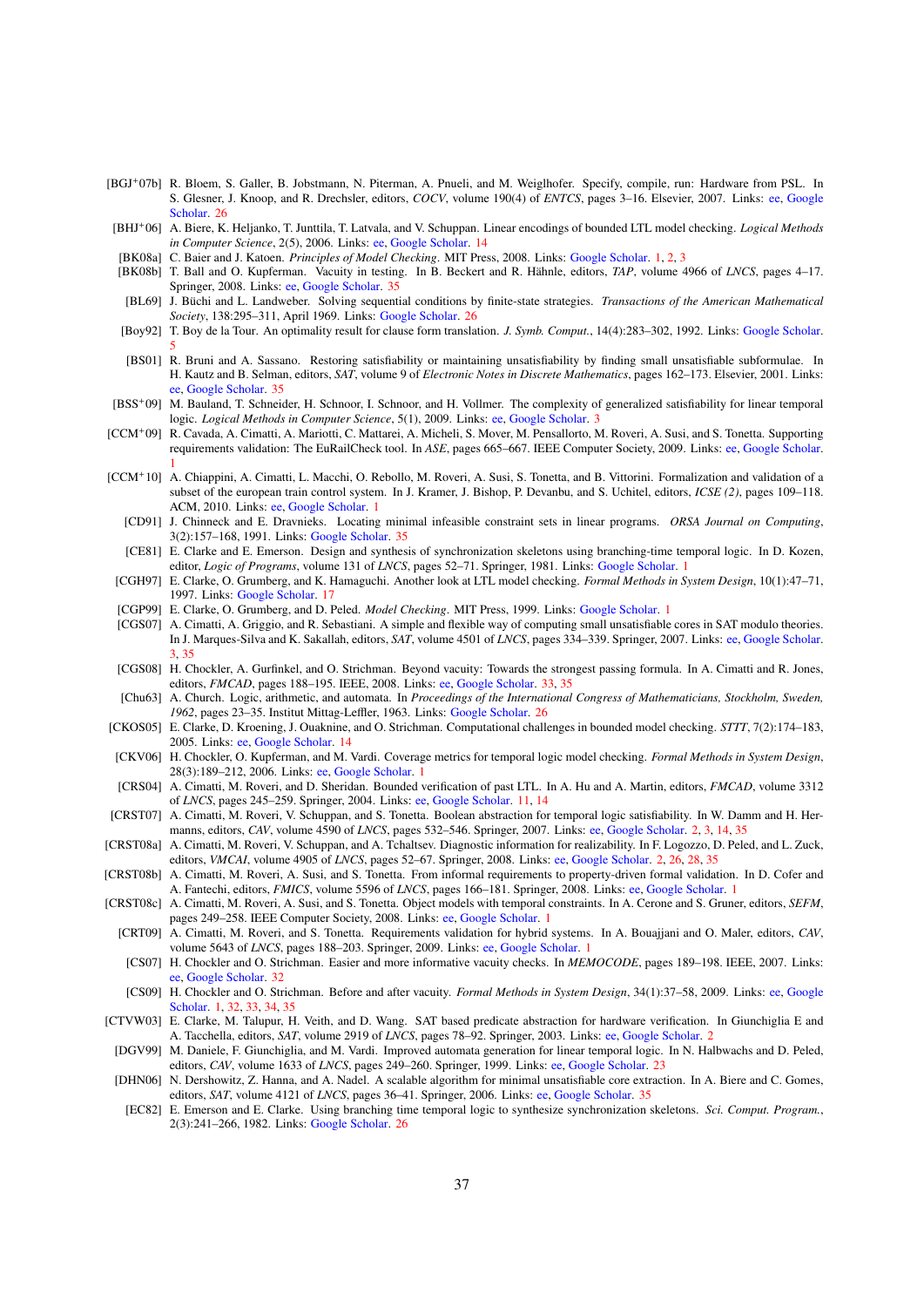- <span id="page-37-0"></span>[Eme90] A. Emerson. Temporal and modal logic. In J. van Leeuwen, editor, *Handbook of Theoretical Computer Science, Volume B: Formal Models and Sematics*, pages 995–1072. Elsevier and MIT Press, 1990. Links: [Google Scholar.](http://scholar.google.com/scholar?q=%22Temporal+and+Modal+Logic%22&hl=en&lr=&btnG=Search) [1,](#page-0-1) [2,](#page-1-1) [27](#page-26-3)
- <span id="page-37-9"></span>[ER00] U. Egly and T. Rath. Practically useful variants of definitional translations to normal form. *Inf. Comput.*, 162(1-2):255–264, 2000. Links: [Google Scholar.](http://scholar.google.com/scholar?q=%22Practically+Useful+Variants+of+Definitional+Translations+to+Normal+Form%22&hl=en&lr=&btnG=Search) [5](#page-4-4)
- <span id="page-37-17"></span>[ES03] N. Eén and N. Sörensson. Temporal induction by incremental SAT solving. In O. Strichman and A. Biere, editors, *BMC*, volume 89(4) of *ENTCS*, pages 543–560. Elsevier, 2003. Links: [ee,](http://dx.doi.org/10.1016/S1571-0661(05)82542-3) [Google Scholar.](http://scholar.google.com/scholar?q=%22Temporal+Induction+by+Incremental+SAT+Solving%22&hl=en&lr=&btnG=Search) [14](#page-13-5)
- <span id="page-37-3"></span>[eur] Formal verification of ETCS specifications. <http://es.fbk.eu/events/formal-etcs/>. [1](#page-0-1)
- <span id="page-37-12"></span>[FDP01] M. Fisher, C. Dixon, and M. Peim. Clausal temporal resolution. *ACM Trans. Comput. Log.*, 2(1):12–56, 2001. Links: [ee,](http://doi.acm.org/10.1145/371282.371311) [Google](http://scholar.google.com/scholar?q=%22Clausal+temporal+resolution%22&hl=en&lr=&btnG=Search) Scholar<sub>11</sub> [14](#page-13-5)
- <span id="page-37-10"></span>[Fis91] M. Fisher. A resolution method for temporal logic. In *IJCAI*, pages 99–104, 1991. Links: [Google Scholar.](http://scholar.google.com/scholar?q=%22A+Resolution+Method+for+Temporal+Logic%22&hl=en&lr=&btnG=Search) [6,](#page-5-3) [11](#page-10-2)
- <span id="page-37-11"></span><span id="page-37-2"></span>[FKSFV08] D. Fisman, O. Kupferman, S. Sheinvald-Faragy, and M. Vardi. A framework for inherent vacuity. In H. Chockler and A. Hu, editors, *HVC*, volume 5394 of *LNCS*, pages 7–22. Springer, 2008. Links: [ee,](http://dx.doi.org/10.1007/978-3-642-01702-5_7) [Google Scholar.](http://scholar.google.com/scholar?q=%22A+Framework+for+Inherent+Vacuity%22&hl=en&lr=&btnG=Search) [1,](#page-0-1) [32,](#page-31-5) [33,](#page-32-0) [34,](#page-33-5) [35](#page-34-1)
	- [FN92] M. Fisher and P. Noël. Transformation and synthesis in METATEM. Part I: Propositional METATEM. Technical Report UMCS-92-2-1, University of Manchester, Department of Computer Science, 1992. Available from [http://citeseerx.ist.psu.edu/viewdoc/](http://citeseerx.ist.psu.edu/viewdoc/summary?doi=10.1.1.30.4998) [summary?doi=10.1.1.30.4998](http://citeseerx.ist.psu.edu/viewdoc/summary?doi=10.1.1.30.4998). [11](#page-10-2)
- <span id="page-37-15"></span>[FSW02] A. Frisch, D. Sheridan, and T. Walsh. A fixpoint based encoding for bounded model checking. In M. Aagaard and J. O'Leary, editors, *FMCAD*, volume 2517 of *LNCS*, pages 238–255. Springer, 2002. Links: [ee,](http://link.springer.de/link/service/series/0558/bibs/2517/25170238.htm) [Google Scholar.](http://scholar.google.com/scholar?q=%22A+Fixpoint+Based+Encoding+for+Bounded+Model+Checking%22&hl=en&lr=&btnG=Search) [11](#page-10-2)
- <span id="page-37-27"></span>[GBJV08] K. Greimel, R. Bloem, B. Jobstmann, and M. Vardi. Open implication. In L. Aceto, I. Damgård, L. Goldberg, M. Halldorsson, ´ A. Ingólfsdóttir, and I. Walukiewicz, editors, *ICALP* (2), volume 5126 of *LNCS*, pages 361–372. Springer, 2008. Links: [ee,](http://dx.doi.org/10.1007/978-3-540-70583-3_30) [Google](http://scholar.google.com/scholar?q=%22Open+Implication%22&hl=en&lr=&btnG=Search) Scholar<sub>.</sub> [27](#page-26-3)
- <span id="page-37-30"></span>[GC04a] A. Gurfinkel and M. Chechik. Extending extended vacuity. In A. Hu and A. Martin, editors, *FMCAD*, volume 3312 of *LNCS*, pages 306–321. Springer, 2004. Links: [ee,](http://springerlink.metapress.com/openurl.asp?genre=article{&}issn=0302-9743{&}volume=3312{&}spage=306) [Google Scholar.](http://scholar.google.com/scholar?q=%22Extending+Extended+Vacuity%22&hl=en&lr=&btnG=Search) [32,](#page-31-5) [34,](#page-33-5) [35](#page-34-1)
- <span id="page-37-29"></span>[GC04b] A. Gurfinkel and M. Chechik. How vacuous is vacuous? In K. Jensen and A. Podelski, editors, *TACAS*, volume 2988 of *LNCS*, pages 451–466. Springer, 2004. Links: [ee,](http://springerlink.metapress.com/openurl.asp?genre=article{&}issn=0302-9743{&}volume=2988{&}spage=451) [Google Scholar.](http://scholar.google.com/scholar?q=%22How+Vacuous+Is+Vacuous?%22&hl=en&lr=&btnG=Search) [32,](#page-31-5) [33,](#page-32-0) [35](#page-34-1)
- <span id="page-37-31"></span>[GMP07] É. Grégoire, B. Mazure, and C. Piette. MUST: Provide a finer-grained explanation of unsatisfiability. In C. Bessiere, editor, CP, volume 4741 of *LNCS*, pages 317–331. Springer, 2007. Links: [ee,](http://dx.doi.org/10.1007/978-3-540-74970-7_24) [Google Scholar.](http://scholar.google.com/scholar?q=%22MUST:+Provide+a+Finer-Grained+Explanation+of+Unsatisfiability%22&hl=en&lr=&btnG=Search) [35](#page-34-1)
- <span id="page-37-8"></span>[GN03] E. Goldberg and Y. Novikov. Verification of proofs of unsatisfiability for CNF formulas. In *DATE*, pages 10886–10891. IEEE Computer Society, 2003. Links: [ee,](http://csdl.computer.org/comp/proceedings/date/2003/1870/01/187010886abs.htm) [Google Scholar.](http://scholar.google.com/scholar?q=%22Verification+of+Proofs+of+Unsatisfiability+for+CNF+Formulas%22&hl=en&lr=&btnG=Search) [3,](#page-2-1) [35](#page-34-1)
- <span id="page-37-32"></span><span id="page-37-28"></span><span id="page-37-26"></span><span id="page-37-25"></span><span id="page-37-24"></span><span id="page-37-23"></span><span id="page-37-22"></span><span id="page-37-21"></span><span id="page-37-20"></span><span id="page-37-19"></span><span id="page-37-18"></span><span id="page-37-16"></span><span id="page-37-14"></span><span id="page-37-13"></span><span id="page-37-7"></span><span id="page-37-6"></span><span id="page-37-5"></span><span id="page-37-4"></span><span id="page-37-1"></span>[GPVW95] R. Gerth, D. Peled, M. Vardi, and P. Wolper. Simple on-the-fly automatic verification of linear temporal logic. In P. Dembinski and M. Sredniawa, editors, *PSTV*, volume 38 of *IFIP Conference Proceedings*, pages 3–18. Chapman & Hall, 1995. Links: [Google](http://scholar.google.com/scholar?q=%22Simple+on-the-fly+automatic+verification+of+linear+temporal+logic%22&hl=en&lr=&btnG=Search) [Scholar.](http://scholar.google.com/scholar?q=%22Simple+on-the-fly+automatic+verification+of+linear+temporal+logic%22&hl=en&lr=&btnG=Search) [2,](#page-1-1) [17,](#page-16-1) [18,](#page-17-1) [35](#page-34-1)
	- [Gre07] K. Greimel. Open implication: A new relation on specifications given in linear temporal logic. Master's thesis, Graz University of Technology, 2007. Links: [Google Scholar.](http://scholar.google.com/scholar?q=%22Open+Implication:+A+New+Relation+on+Specifications+Given+in+Linear+Temporal+Logic%22&hl=en&lr=&btnG=Search) [27](#page-26-3)
	- [Har05] A. Harding. *Symbolic Strategy Synthesis For Games With LTL Winning Conditions*. PhD thesis, University of Birmingham, 2005. Links: [Google Scholar.](http://scholar.google.com/scholar?q=%22Symbolic+Strategy+Synthesis+For+Games+With+LTL+Winning+Conditions%22&hl=en&lr=&btnG=Search) [21,](#page-20-2) [22](#page-21-1)
	- [HJL05] K. Heljanko, T. Junttila, and T. Latvala. Incremental and complete bounded model checking for full PLTL. In K. Etessami and S. Rajamani, editors, *CAV*, volume 3576 of *LNCS*, pages 98–111. Springer, 2005. Links: [ee,](http://dx.doi.org/10.1007/11513988_10) [Google Scholar.](http://scholar.google.com/scholar?q=%22Incremental+and+Complete+Bounded+Model+Checking+for+Full+PLTL%22&hl=en&lr=&btnG=Search) [15](#page-14-1)
	- [HK02] U. Hustadt and B. Konev. TRP++: A temporal resolution prover. In R. Nieuwenhuis, editor, *WIL*, 2002. Available from [http:](http://www.lsi.upc.es/~roberto/wil/1.ps.gz) [//www.lsi.upc.es/~roberto/wil/1.ps.gz](http://www.lsi.upc.es/~roberto/wil/1.ps.gz). [11](#page-10-2)
	- [HK03] U. Hustadt and B. Konev. Trp++2.0: A temporal resolution prover. In F. Baader, editor, *CADE*, volume 2741 of *LNCS*, pages 274–278. Springer, 2003. Links: [ee,](http://springerlink.metapress.com/openurl.asp?genre=article{&}issn=0302-9743{&}volume=2741{&}spage=274) [Google Scholar.](http://scholar.google.com/scholar?q=%22TRP++2.0:+A+Temporal+Resolution+Prover%22&hl=en&lr=&btnG=Search) [11](#page-10-2)
	- [HP85] D. Harel and A. Pnueli. On the development of reactive systems. In K. Apt, editor, *Logics and models of concurrent systems*, volume F 13 of *NATO ASI Series, Computer And System Sciences*, pages 477–498. Springer, 1985. Links: [Google Scholar.](http://scholar.google.com/scholar?q=%22On+the+Development+of+Reactive+Systems%22&hl=en&lr=&btnG=Search) [26](#page-25-2)
	- [JB06] B. Jobstmann and R. Bloem. Optimizations for LTL synthesis. In *FMCAD*, pages 117-124. IEEE Computer Society, 2006. Links: [ee,](http://doi.ieeecomputersociety.org/10.1109/FMCAD.2006.22) [Google Scholar.](http://scholar.google.com/scholar?q=%22Optimizations+for+LTL+Synthesis%22&hl=en&lr=&btnG=Search) [26](#page-25-2)
	- [KHB09] R. Könighofer, G. Hofferek, and R. Bloem. Debugging formal specifications using simple counterstrategies. In *FMCAD*, pages 152–159. IEEE, 2009. Links: [ee,](http://dx.doi.org/10.1109/FMCAD.2009.5351127) [Google Scholar.](http://scholar.google.com/scholar?q=%22Debugging+formal+specifications+using+simple+counterstrategies%22&hl=en&lr=&btnG=Search) [2,](#page-1-1) [26,](#page-25-2) [28,](#page-27-1) [35](#page-34-1)
	- [KPP09] H. Kugler, C. Plock, and A. Pnueli. Controller synthesis from LSC requirements. In M. Chechik and M. Wirsing, editors, *FASE*, volume 5503 of *LNCS*, pages 79–93. Springer, 2009. Links: [ee,](http://dx.doi.org/10.1007/978-3-642-00593-0_6) [Google Scholar.](http://scholar.google.com/scholar?q=%22Controller+Synthesis+from+LSC+Requirements%22&hl=en&lr=&btnG=Search) [26](#page-25-2)
	- [KS08] D. Kroening and O. Strichman. *Decision Procedures*. Springer, 2008. Links: [Google Scholar.](http://scholar.google.com/scholar?q=%22Decision+Procedures%22&hl=en&lr=&btnG=Search) [14,](#page-13-5) [35](#page-34-1)
	- [KS09] H. Kugler and I. Segall. Compositional synthesis of reactive systems from live sequence chart specifications. In S. Kowalewski and A. Philippou, editors, *TACAS*, volume 5505 of *LNCS*, pages 77–91. Springer, 2009. Links: [ee,](http://dx.doi.org/10.1007/978-3-642-00768-2_9) [Google Scholar.](http://scholar.google.com/scholar?q=%22Compositional+Synthesis+of+Reactive+Systems+from+Live+Sequence+Chart+Specifications%22&hl=en&lr=&btnG=Search) [26](#page-25-2)
	- [KV03] O. Kupferman and M. Vardi. Vacuity detection in temporal model checking. *STTT*, 4(2):224–233, 2003. Links: [ee,](http://dx.doi.org/10.1007/s100090100062) [Google Scholar.](http://scholar.google.com/scholar?q=%22Vacuity+detection+in+temporal+model+checking%22&hl=en&lr=&btnG=Search) [1,](#page-0-1) [4,](#page-3-5) [32,](#page-31-5) [33,](#page-32-0) [34,](#page-33-5) [35](#page-34-1)
	- [KV05] O. Kupferman and M. Vardi. Safraless decision procedures. In *FOCS*, pages 531–542. IEEE Computer Society, 2005. Links: [ee,](http://doi.ieeecomputersociety.org/10.1109/SFCS.2005.66) [Google Scholar.](http://scholar.google.com/scholar?q=%22Safraless+Decision+Procedures%22&hl=en&lr=&btnG=Search) [26](#page-25-2)
	- [LH09] M. Ludwig and U. Hustadt. Resolution-based model construction for PLTL. In C. Lutz and J. Raskin, editors, *TIME*, pages 73–80. IEEE Computer Society, 2009. Links: [ee,](http://doi.ieeecomputersociety.org/10.1109/TIME.2009.11) [Google Scholar.](http://scholar.google.com/scholar?q=%22Resolution-Based+Model+Construction+for+PLTL%22&hl=en&lr=&btnG=Search) [3](#page-2-1)
	- [LP85] O. Lichtenstein and A. Pnueli. Checking that finite state concurrent programs satisfy their linear specification. In *POPL*, pages 97–107, 1985. Links: [Google Scholar.](http://scholar.google.com/scholar?q=%22Checking+That+Finite+State+Concurrent+Programs+Satisfy+Their+Linear+Specification%22&hl=en&lr=&btnG=Search) [19](#page-18-2)
	- [Mar04] N. Markey. Past is for free: on the complexity of verifying linear temporal properties with past. *Acta Inf.*, 40(6-7):431–458, 2004. Links: [ee,](http://dx.doi.org/10.1007/s00236-003-0136-5) [Google Scholar.](http://scholar.google.com/scholar?q=%22Past+is+for+free:+on+the+complexity+of+verifying+linear+temporal+properties+with+past%22&hl=en&lr=&btnG=Search) [3](#page-2-1)
	- [MW84] Z. Manna and P. Wolper. Synthesis of communicating processes from temporal logic specifications. *ACM Trans. Program. Lang. Syst.*, 6(1):68–93, 1984. Links: [ee,](http://doi.acm.org/10.1145/357233.357237) [Google Scholar.](http://scholar.google.com/scholar?q=%22Synthesis+of+Communicating+Processes+from+Temporal+Logic+Specifications%22&hl=en&lr=&btnG=Search) [26](#page-25-2)
	- [Nam01] K. Namjoshi. Certifying model checkers. In G. Berry, H. Comon, and A. Finkel, editors, *CAV*, volume 2102 of *LNCS*, pages 2–13.